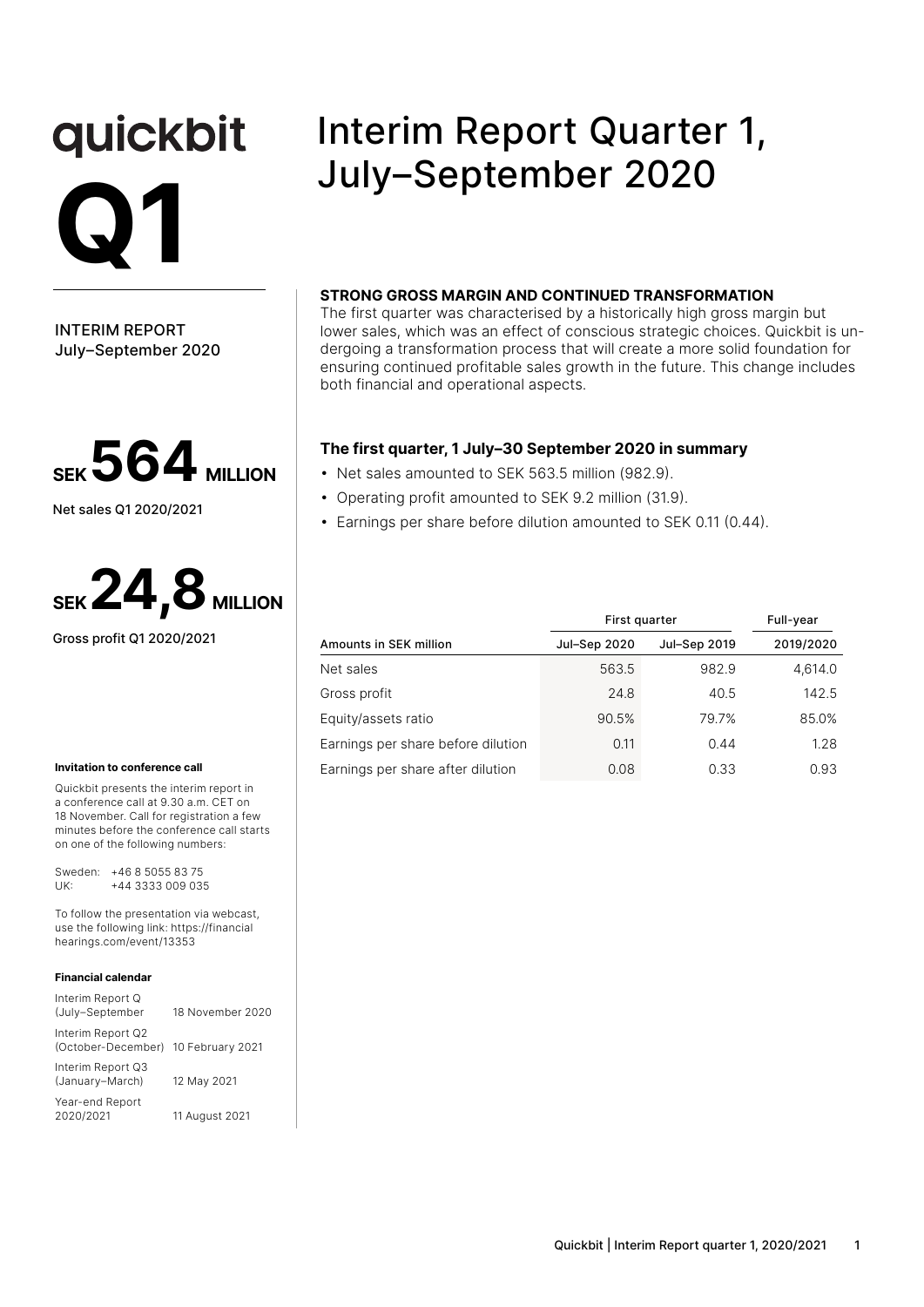# Comments by the CEO

The first quarter was characterised by a historically high gross margin but lower sales, which was an effect of conscious strategic choices. Quickbit is undergoing a transformation process, which will create a more solid foundation for continued profitable sales growth in the future. This change includes both financial and operational aspects.

The first quarter of the year can be summarised by weak sales and record high margins. The weaker sales were an effect of a conscious choice and the transformation process that Quickbit is now in. As we communicated earlier, we made a conscious choice to change our transaction flows in connection with the fact that the coronavirus pandemic caused a large part of our revenue to disappear when betting on sporting events ceased. We then made a strategic decision to focus on operators with other types of transactions than sports betting and to focus more on European traffic than we have done before. Despite the lower sales this quarter, I am today even more convinced that it was the right decision as we have a higher quality and better balance in our transaction flows and thus lower risk in our business. This will benefit us going forward.

Based on the measures implemented, it is my clear view that our sales bottomed out this quarter. We will see a gradual increase in sales in the coming quarters with a clear positive effect during the third quarter but especially during the fourth quarter of this financial year.

Of course, I am not happy when our sales decrease, but it is also important to remember that the gross margins we displayed in the first quarter are the highest ever for a single quarter. I am proud that the strength of our business model, despite lower sales, is intact. The historically high gross margin is a sign of strength and is driven by improved quality in our transaction flows. I feel very confident that we will also continue to show profitability on a quarterly basis in the future.

The transformation process is not just about ensuring long-term sustainable and profitable growth. Another important measure relating to the business is that we have commenced the process of moving home development resources from Pakistan to Sweden. Now that Quickbit is embarking on the next phase of the company's development, it will be more relevant for us to concentrate the development work in Sweden instead.



### "I am proud that the strength of our business model, despite lower sales, is intact."

This will create increased flexibility and efficiency in product development, which will definitely benefit us going forward.

The growth opportunities in our current business model are strong with the upcoming launch of our Card and App, but also to implement the final measures to obtain the full effect from the collaboration with Bambora. Turning to the launch of our Card and App, we will shortly provide a specific update about the launch. The collaboration with Bambora is bringing us new gaming operators who use our service continually. This means that we will gradually see increasing transaction flows from Bambora in the coming quarters. When a new gaming operator is connected there is a lead time of a few months before the revenue streams reach a normal high level. The lead times mainly depend on changing customer behaviour but also on the operators' ability to drive customers to cryptocurrencies.

I would like to conclude with a reminder that during December, everyone who owns warrants has the opportunity to exercise these in order to buy shares in Quickbit. If all holders of warrants were to choose to exercise the opportunity to purchase shares, Quickbit will receive approximately SEK 67 million in cash. This is money that will be invested in our business and will lay the foundation for continued profitable growth.

Serod Nasrat, CEO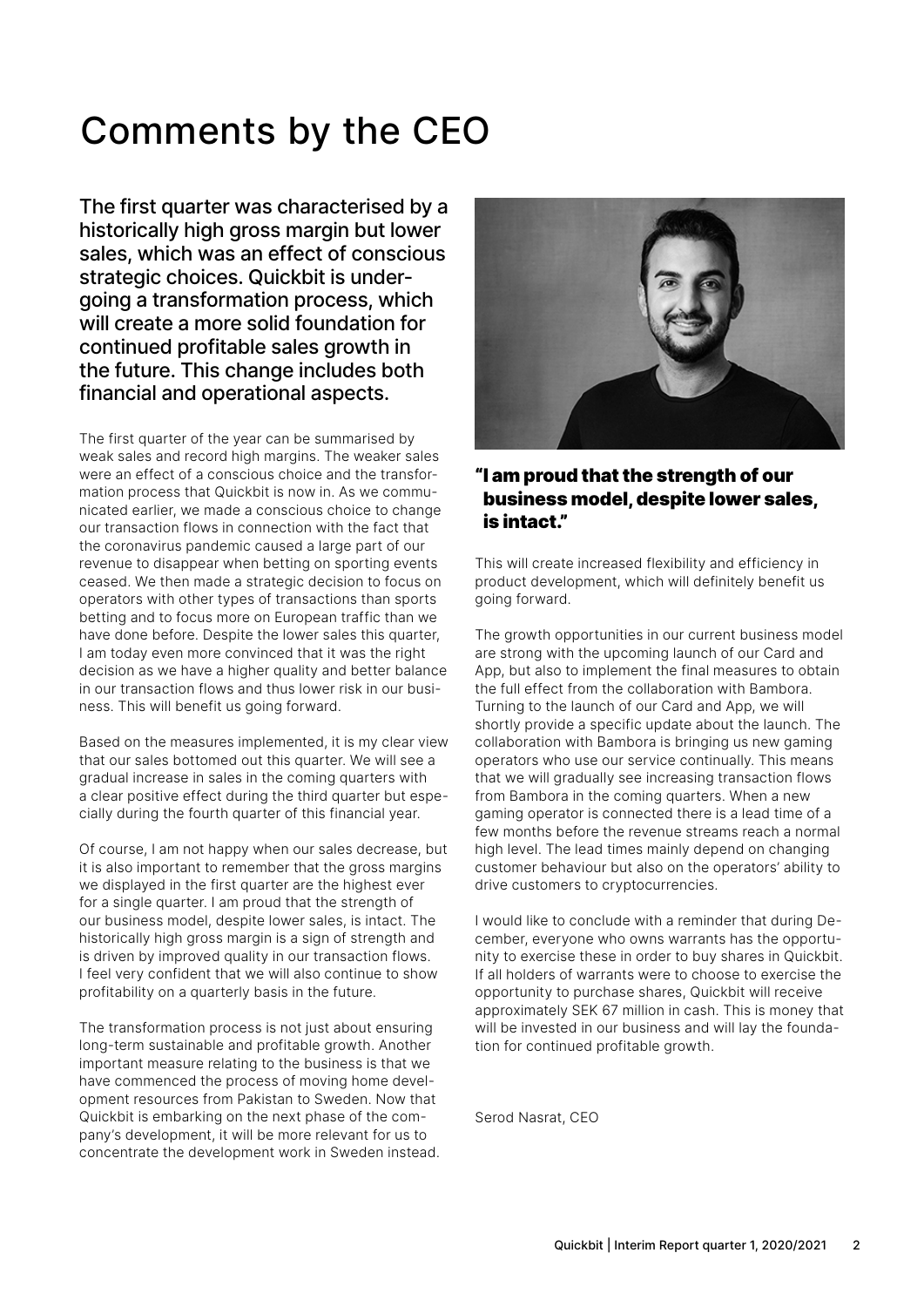# This is Quickbit

Quickbit is a Swedish fintech company, which was founded in 2016 with the goal that more people and companies should use cryptocurrency on an everyday basis. Our history is in payments and we are driven by our vision that it should be easy and cheap to make quick and secure payments. A part of our business is to offer solutions for e-merchants to be paid in cryptocurrency. Another part of our business is to offer user-friendly and secure solutions for people to easily use cryptocurrency in their everyday lives. We are doing all of this because we are convinced that the financial services of the future will be based on blockchain technology and cryptocurrency.

#### **Who are our customers?**

Our customers are the people and companies that use cryptocurrency through our services.

### **How does our offer look?**

We offer an ecosystem of solutions, which make it easier for people and companies to use cryptocurrency on an everyday basis. This means that we offer merchants the possibility of being paid in cryptocurrency, this is what we call our affiliate solution. We will also offer consumers products, in the first stage through our App and our debit card. It is our affiliate solution and our consumer products together that we call an ecosystem of solutions.

### **How does Quickbit make money?**

Our business model creates solutions where people can pay, and merchants can receive payment, in cryptocurrency. In the future, those who use our services will also be able to execute currency exchange transactions and transfer cryptocurrency to others. Every transaction in this ecosystem, independently of whether it is executed by consumers or merchants, generates revenue and thus profitability for Quickbit. Our profitability is not affected by the market price of the cryptocurrency that the transaction is executed in.

### Quickbit's vision is a borderless economy

Quickbit's mission is to facilitate the everyday use of cryptocurrencies for people and companies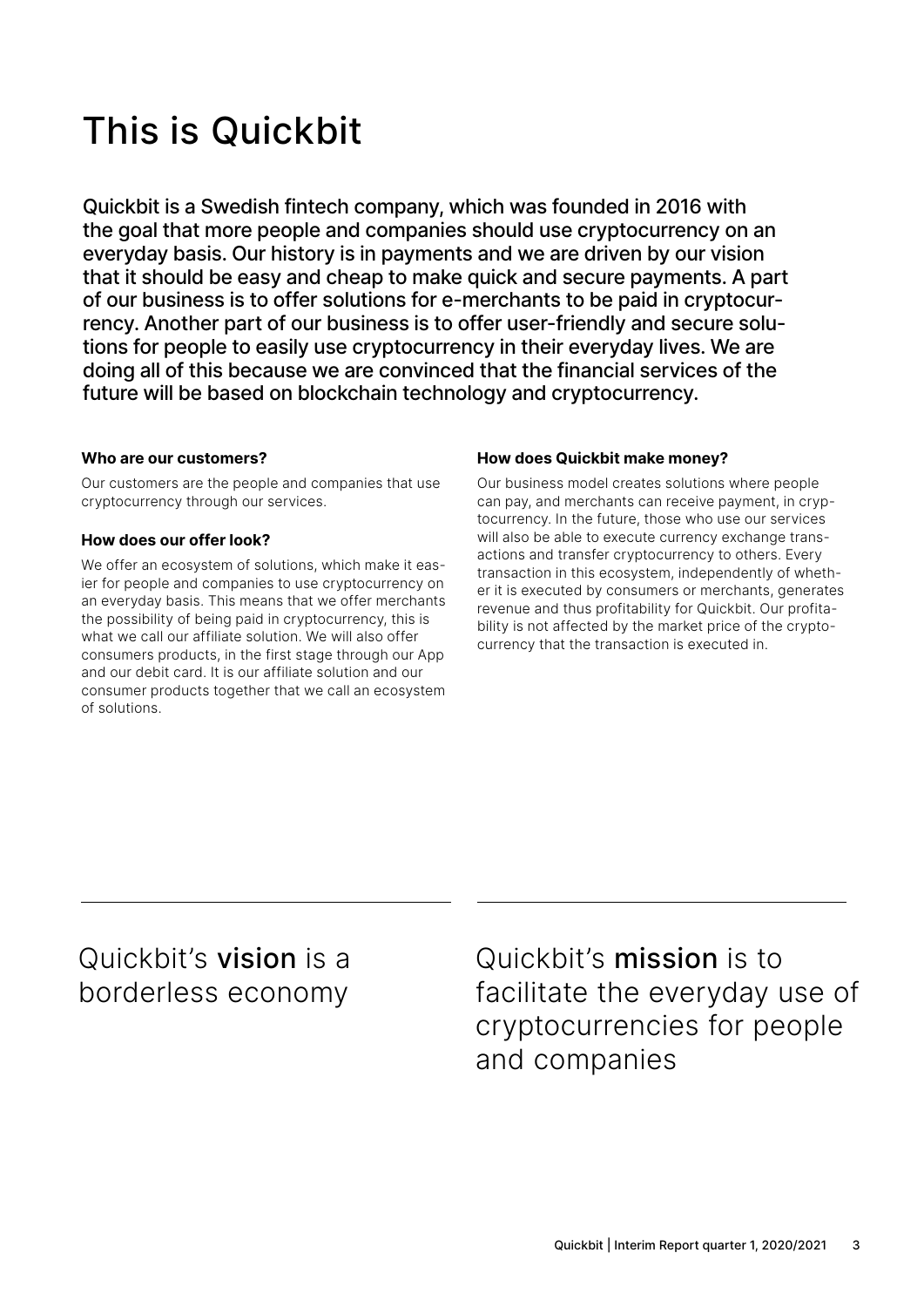# Comments on the financial performance

#### **Net sales**

Net sales during the first quarter amounted to SEK 563.5 million (982.9). Net sales refer to customers' purchase of cryptocurrency, which is sold from Quickbit's own inventory. The lower sales during the quarter, compared with the corresponding quarter of the previous financial year, were mainly due to lower sales as a result of a planned change of transaction flows in order to achieve a reduced risk level. This change means that the proportion of transactions from players offering betting on sporting events has decreased. Other operating income during the first quarter amounted to SEK 0.5 million (0.8) and consisted mainly of the company's revenue sharing received by Nordic Growth Market on a quarterly basis.

#### **Gross profit**

The gross profit consists of the difference between all revenue in the company and direct costs for generating this revenue. Gross profit during the first quarter amounted to SEK 24.8 million (40.4).

Quickbit's gross margin during the first quarter amounted to 4.4 percent (4.1).

#### **Operating expenses**

Other external expenses amounted to SEK 7.0 million (5.4) and consisted mainly of personnel expenses for non-employed staff, costs for auditors and external advisors. The increase was mainly explained by a larger organisation and business. Non-employed staff include hired consultants.

Personnel expenses amounted to SEK 4.4 million (1.6), an increase that was mainly explained by a higher number of employees. Depreciation and amortisation of property, plant and equipment and intangible non-current assets amounted to SEK 2.0 million (1.4) and mainly related to depreciation of capitalised expenditure for development of current and new products.

Other operating expenses mainly relate to exchange rate differences, in other words gains or losses on fluctuations in exchange rates.

#### **Profit after tax**

Profit after tax in the first quarter amounted to SEK 7.3 million (28.6). The decrease mainly related to the lower net sales and higher personnel and consultant expenses.



Gross profit per quarter

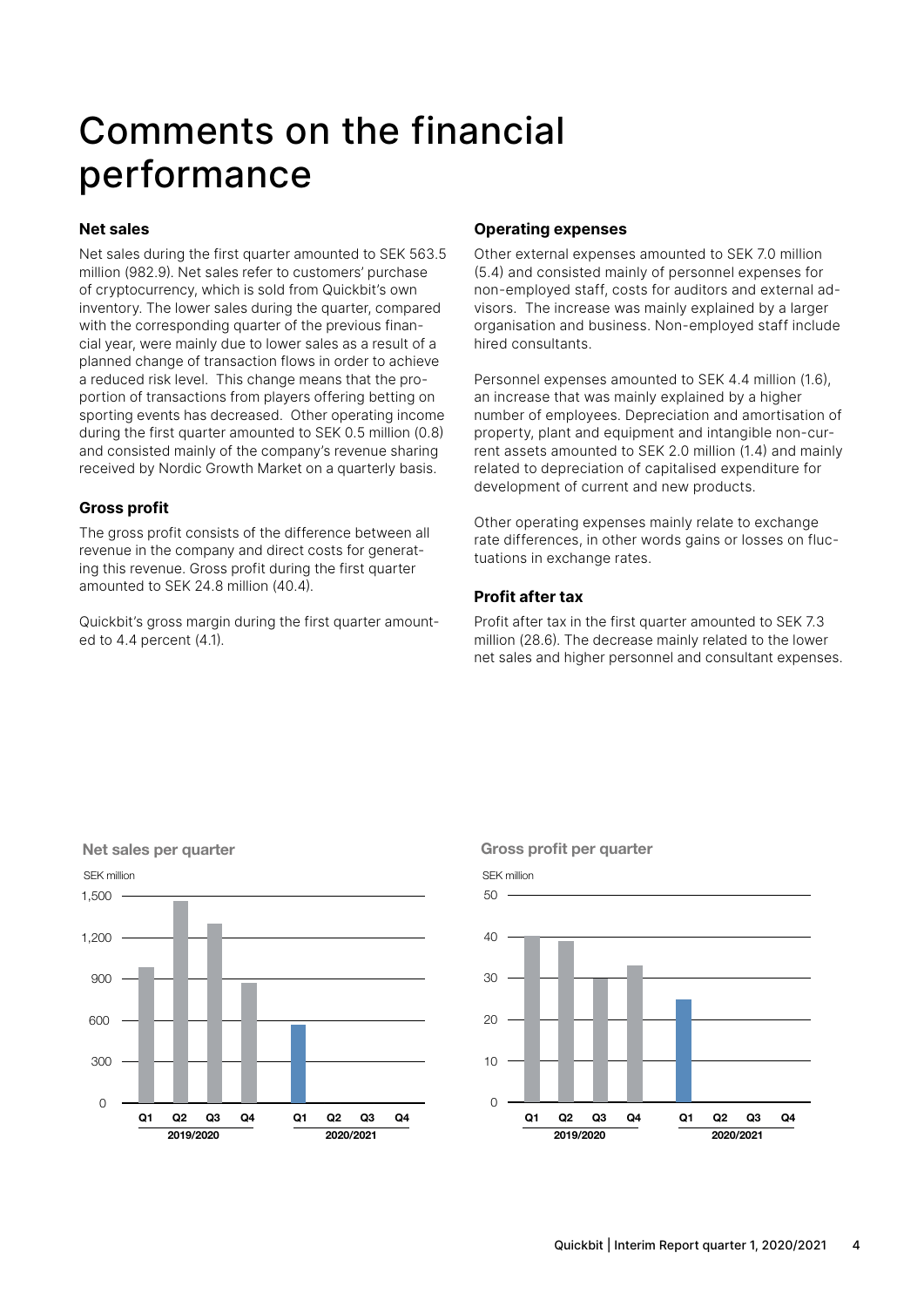#### **Intangible non-current assets**

Intangible non-current assets on 30 September 2020 amounted to 75.6 million (16.6). The balance sheet item relates partly to capitalised expenditure for development work and partly to the acquisition of Bitrate Invest OÜ. This expenditure mainly relates to salaries for developers, who make up the majority of Quickbit's staff (see the heading Investments and depreciation below).

Quickbit's acquisition of Bitrate Invest OÜ in March 2020 is recognised as an asset in the balance sheet under the balance sheet item Other intangible assets. The asset item relates to a digital platform that enables the creation of digital wallets and will be written off over five years.

#### **Current receivables**

Quickbit gets paid by customers using card payments online, mainly by Visa and MasterCard. In order to handle transactions between Quickbit and customers, Quickbit needs agreements with redemption partners who are members in both VISA and MasterCard.

Other receivables in the consolidated balance sheet on 30 September 2020 amounted to SEK 105.8 million (70.3). These mainly relate to deposits of collateral in the form of liquid assets that Quickbit needed to make to its previous main redemption partner. From 31 August 2020, the company no longer needs to deposit liquid assets as collateral. The collateral deposited as of 30 September 2020 amounted to SEK 97.3 million  $(65.2)$ 

#### **Cash flow and financial position**

Cash flow from changes in working capital is mainly affected by changes in inventories, current receivables and current liabilities. During the first quarter, reduced operating receivables impacted the cash flow positively as a result of returns to Quickbit of deposited collateral. Meanwhile, reduced operating liabilities impacted the cash flow negatively as a result of repayment of tax liabilities related to the previous financial year.

Cash flow from operating activities amounted to SEK 13.9 million (13.6) during the first quarter.

Investments in intangible non-current assets in the cash flow statement during the first quarter amounted to SEK 4.5 million (3.4) and mainly pertained to salary expenses for developers (see the heading Investments and depreciation below).

The Group's cash and cash equivalents as of 30 September 2020 amounted to SEK 28.7 million (32.2). The Group's equity amounted to SEK 201.4 million (99.0) as of 30 September 2020.

#### **Investments and depreciation**

The company capitalises its development expenses as these are considered to be investments. Development expenses are recognised in the balance sheet as an asset under the balance sheet item Intangible non-current assets. This means that they are not expensed when they arise, however, this gives rise to a negative impact on cash flow from investing activities. Capitalised expenditure is written off as an expense in the income statement over five years only upon completion of the development work.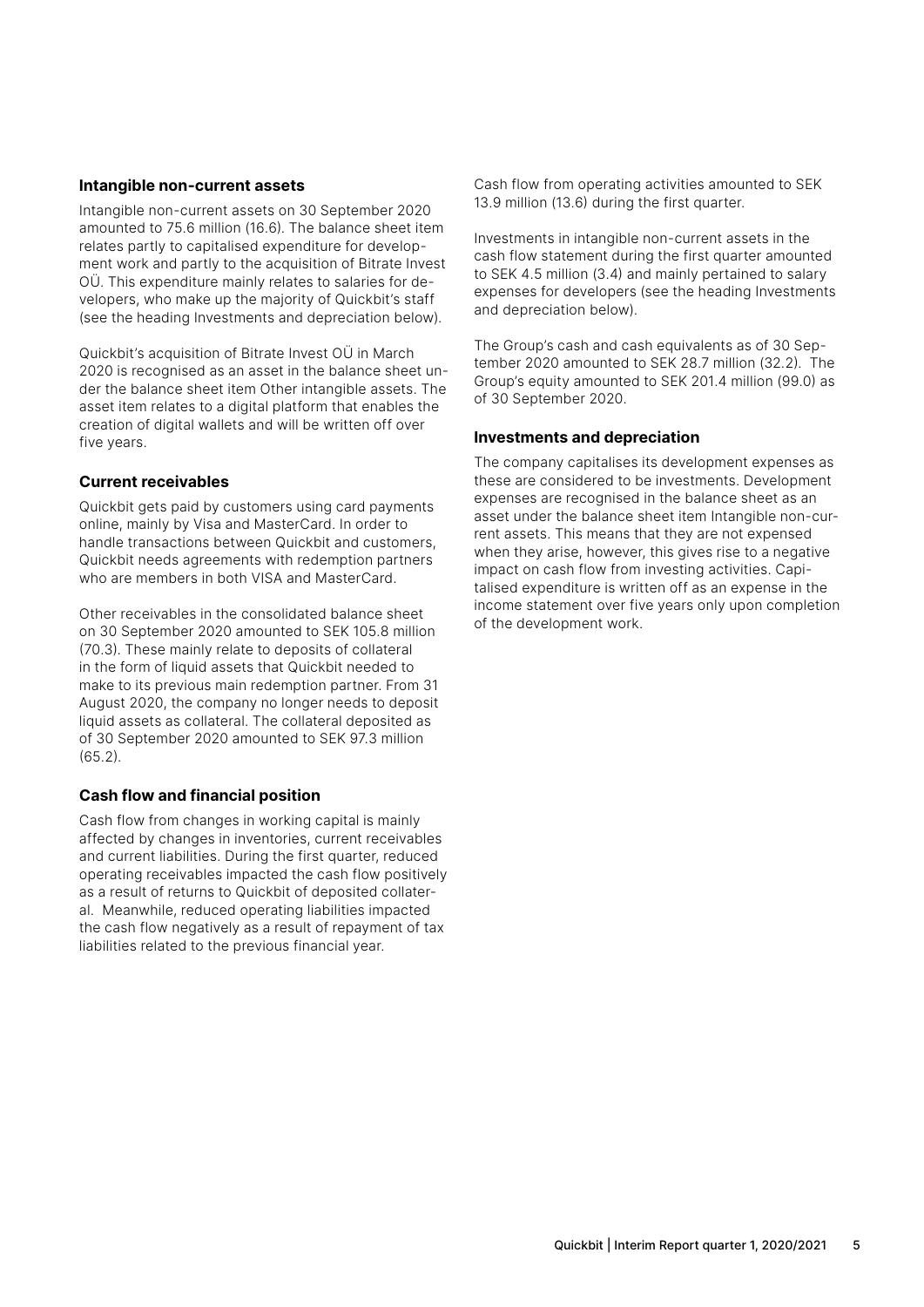# Other information

### **Tax**

The tax expense for the first quarter of the 2020/2021 financial year amounted to SEK 1.8 million (3.2).

The current corporate tax rate in Gibraltar amounts to ten percent. The tax expense that is reserved quarterly refers only to the profit generated in the subsidiary with the above locally applicable tax rate.

### **Parent Company**

The parent company's net sales in the first quarter amounted to SEK 3.1 million (3.7), and mainly related to intra-group services. Intra-group services are eliminated on consolidation and are consequently not carried in the consolidated income statement. Other operating income during the first quarter amounted to SEK 0.2 million (0.8). Other operating income in the parent company mainly relates to the company's revenue sharing, which is obtained by Nordic Growth Market on a quarterly basis.

Operating profit/loss in the parent company during the first quarter of the financial year amounted to SEK -8.3 million (-0.9). Profit/loss after tax during the first quarter amounted to SEK -8.3 million (-0.9).

The Group's cash and cash equivalents as of 30 September 2020 amounted to SEK 28.5 million (31.9).

### **Risks related to the spread of the Coronavirus**

The spread of the coronavirus has meant sluggish economic activity and increased uncertainty in relation to global growth. Just like a large number of companies in many sectors, Quickbit has been negatively affected by the increased socio-economic uncertainty. At the time of publication of this interim report, economic indicators are pointing to a fragile economic recovery, which is partly dependent on continued fiscal and monetary policy stimulus measures. Meanwhile, the number of infections and deaths is now increasing again in large parts of the world, which may result in entire, or partial shutdown of societies and economies. Taken together, this increases the uncertainty in relation to economic development and global growth. This also means that demand from players that offer online betting on various sporting events is at risk of ceasing again, as there is a risk that sporting events will be cancelled once more. Quickbit has therefore chosen in the current situation to reduce its exposure to players who offer online betting on sporting events.

### **Transactions with related parties**

During the first quarter, no transactions occurred between the Group and related parties, which have materially impacted the Group's financial position and results.

### **Employees**

The average number of employees, including consultants, during the first quarter amounted to 46 (20). The number of employees at the end of the first quarter amounted to 41 (27). The average number of employees (full-time positions excluding consultants) during the first quarter amounted to 18 (7).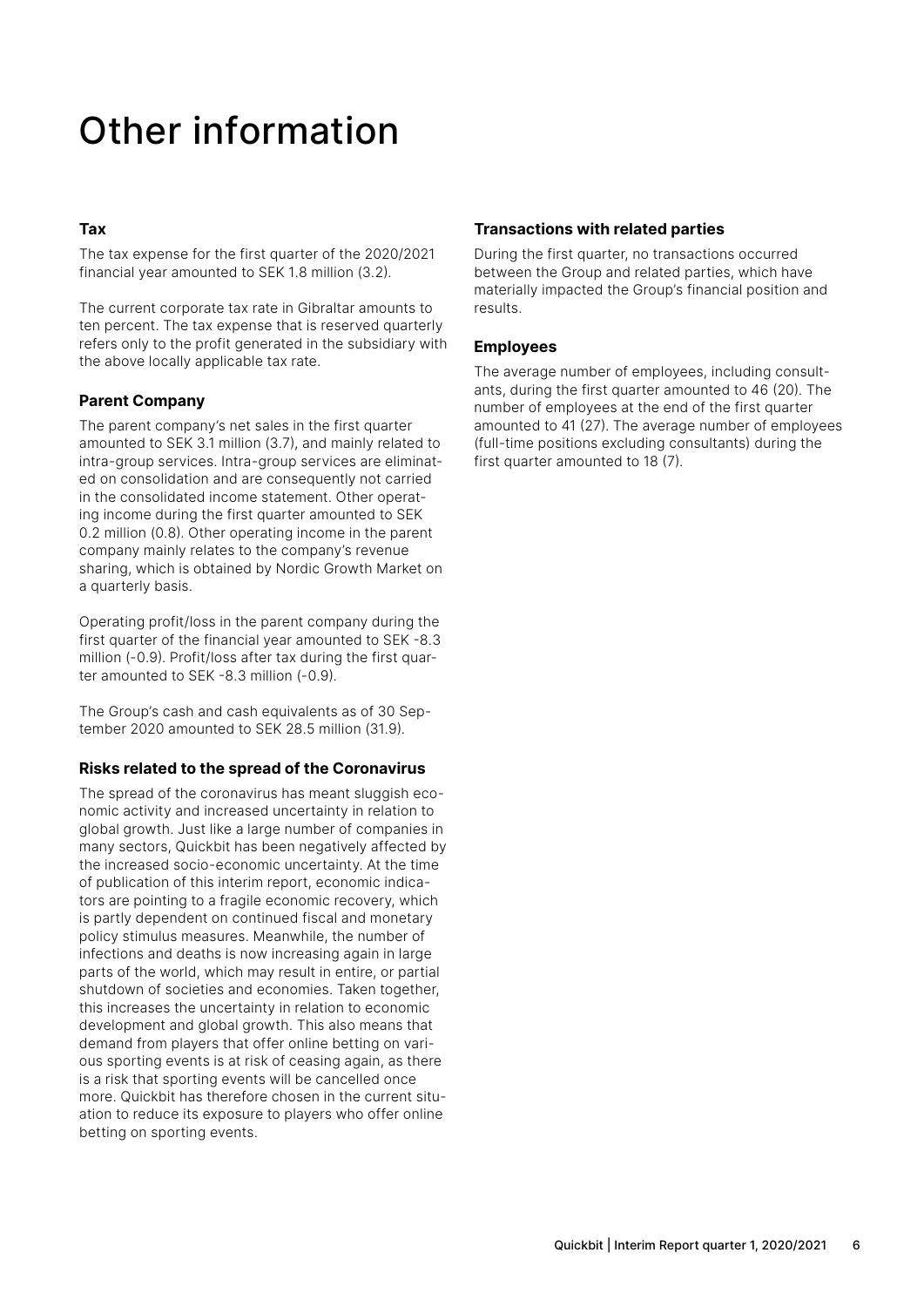#### **Significant events during the first quarter**

- The Board of Directors of Quickbit took a decision to change accounting standards from K3 to IFRS. The change entered into effect starting from the first quarter of the split financial year 2020/2021. The reason for the change is that the company must meet the requirements for accounting standards that a listing of the company's share on a regulated marketplace requires and to increase comparability with other listed companies that already apply IFRS.
- Quickbit took the decision to discontinue cooperation with Northern Voucher Systems and its subcontractors, which since Quickbit's foundation have been the company's main partners for redemption of card transactions. Going forward, Quickbit will cooperate with other partners for redemption of card transactions, for example the British company Decta Limited. These changes apply starting from 31 August 2020 and mean that Quickbit has not allocated more liquid assets to the rolling reserve since this date.

#### **Significant post-balance sheet events**

No significant events have occurred after the end of the first quarter.

#### **Changes in value of cryptocurrencies**

The company sells cryptocurrency from its own inventories. Purchasing of cryptocurrency is recognised as inventories until the currency is sold, when the purchase is expensed. Sales are recognised as net sales. This is a result of the fact that the trade occurs from our own inventory and therefore passes through the company's balance sheet. Rapid fluctuations in rates for the cryptocurrencies Quickbit has traded during the quarter, primarily Litecoin and Bitcoin Cash, present a risk for the value of the company's inventories. In order to minimise this risk exposure, the technical platform has been developed so that cryptocurrencies are automatically bought and sold through established marketplaces in such a way that the trading inventory is always kept to the lowest possible practical level. The inventory is generally traded a number of times per day and Quickbit's system maintains an average inventory for about three hours of sales. However, the size of the inventory should not be seen as an indicator of the company's sales and may vary over time based on what mix of cryptocurrencies is used, the market volatility, the number of sales channels and other technical factors.

#### **Shareholders**

On 30 September 2020, Quickbit had 7,987 shareholders, which was an increase of 2,298 shareholders, compared to the end of the first quarter of the previous year.

### **The share**

The Quickbit share has been listed on Nordic Growth Market, Nordic SME since 11 July 2019. The listing price was SEK 3.20 and the final price paid on 30 September 2020 for the share was SEK 11.50.

During the period 1 July to 30 September 2020, 40,066,093 shares were traded at a value of approximately SEK 434.5 million, corresponding to approximately 52 percent of Quickbit's total number of shares at the end of the period. The highest price paid during the period 1 July to 30 September 2020 was SEK 12.55 (21 September) and the lowest was SEK 8.27 (16 July). On 30 September 2020, Quickbit's share capital amounted to SEK 677,162.50 (647,162.50). At the end of the first quarter, the number of shares was 67,716,250, corresponding to a quota value of SEK 0.01 per share.

#### **Forward-looking statements**

This interim report contains statements concerning, among other things, Quickbit's financial position and profitability, as well as statements about growth and the long-term market potential that may be forward-looking. Quickbit believes that the expectations reflected in these forward-looking statements are based on reasonable assumptions. However, forward-looking statements include risks and uncertainties, and the actual results or consequences may differ materially from those stated. In addition to what is required by applicable law, forward-looking statements apply only on the day they are made and Quickbit does not undertake to update any of them in the light of new information or future events.

#### **Review**

This report has been subject to review by the company's auditors.

#### **Disclosure**

This information is such information that Quickbit eu AB (publ) is obliged to make public pursuant to the EU Market Abuse Regulation. The information was submitted for publication, through the agency of the contact person below, on Wednesday, 18 November 2020 at 8:00 a.m. CET.

#### **Contact**

Serod Nasrat, CEO Quickbit eu AB (publ) Phone: +46 73 157 63 33 E-mail: serod.nasrat@quickbit.com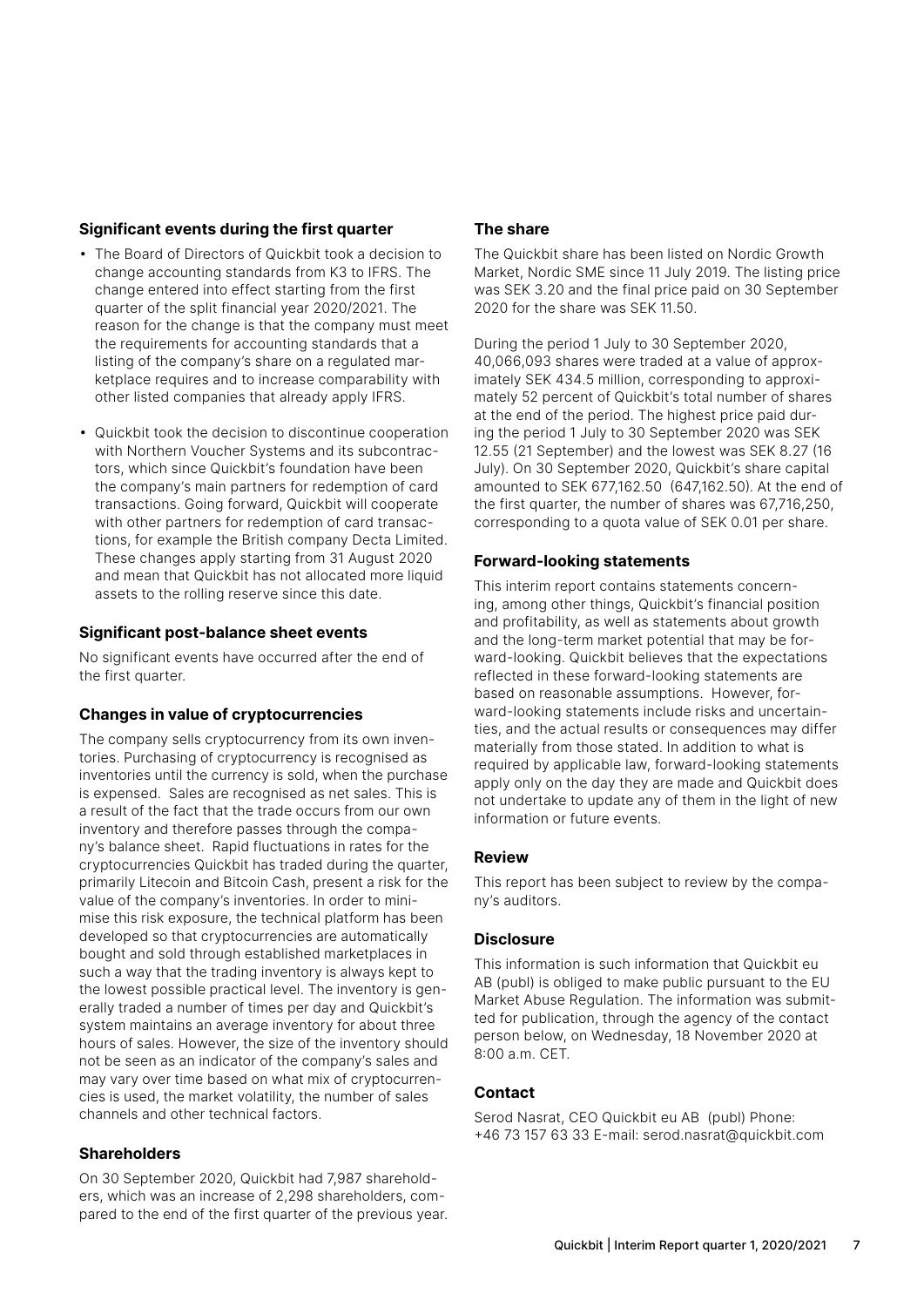The Board of Directors and the CEO declare that the undersigned interim report provides a true and fair overview of the Company's and the Group's operations, their financial position and performance as well as describing material risks and uncertainties facing the Company and other companies in the Group.

Stockholm, 18 November 2020

 Sven Hattenauer Chairman of the Board

Mathias Jonsson van Huuksloot Board member

Johan Lund Board member

Lars Melander Board member

Scott Wilson Board member

Serod Nasrat Chief Executive Officer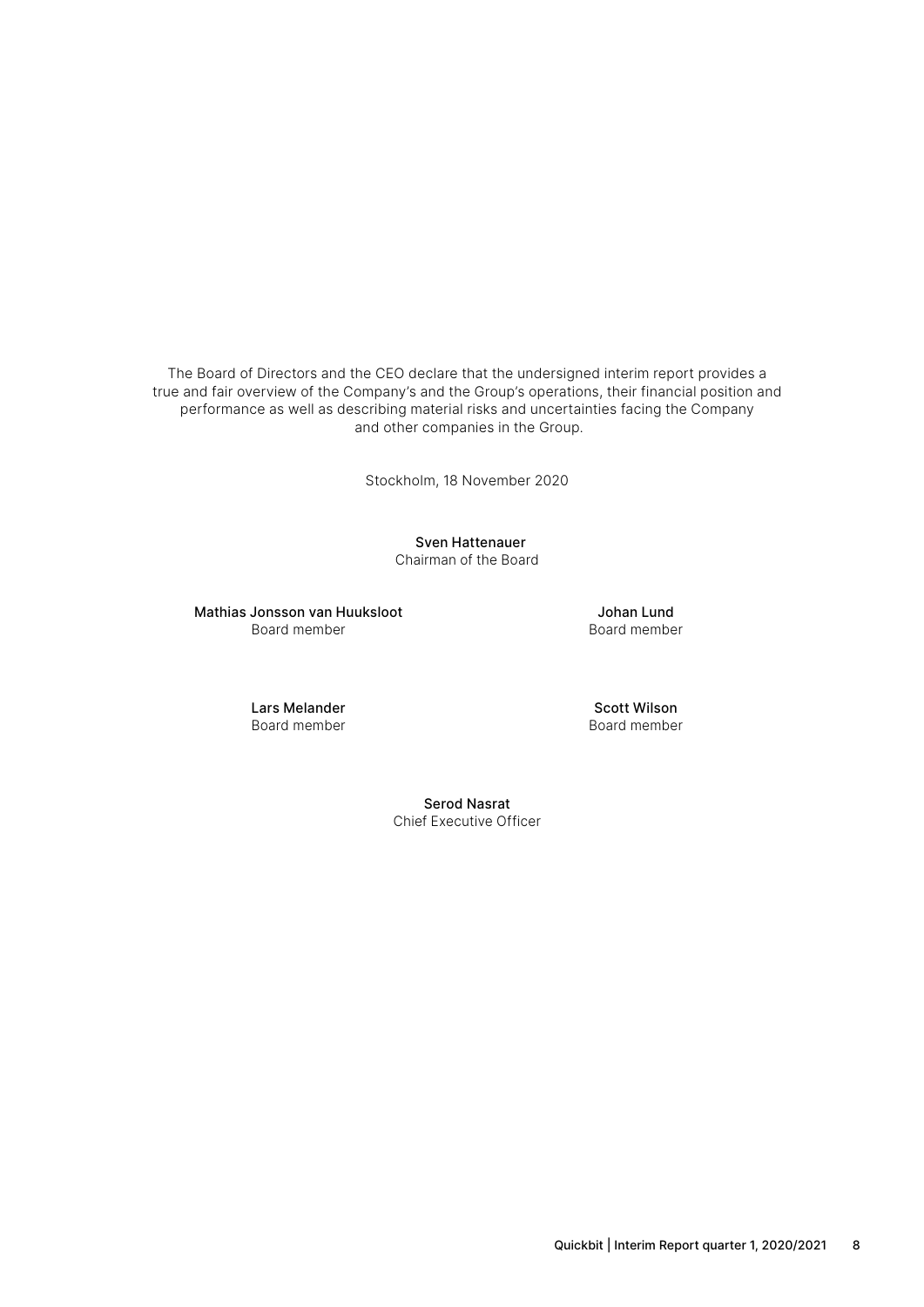

## Review report

Quickbit eu AB (publ) corporate id. no. 559066-2093

#### **Introduction**

We have reviewed the condensed interim financial information (interim report) of Quickbit eu AB (publ) as of 30 September and the three-month period that ended on this date. The Board of Directors and the CEO are responsible for the preparation and presentation of this interim financial information in accordance with IAS 34 and the Swedish Annual Accounts Act. Our responsibility is to express a conclusion on this interim report based on our review.

#### **The focus and scope of the review**

We conducted our review in accordance with the International Standard on Review Engagements, ISRE 2410, Review of Interim Financial Information Performed by the Independent Auditor of the Entity. A review of the interim report consists of making inquiries, primarily of persons responsible for financial and accounting matters, and applying analytical and other review procedures. A review has a different focus and is substantially less in scope than an audit conducted in accordance with International Standards on Auditing (ISA) and other generally accepted auditing practices.

The procedures performed in a review do not enable us to obtain a level of assurance that would make us aware of all significant matters that might be identified in an audit. Accordingly, the conclusion expressed based on a review does not constitute the same level of assurance as a conclusion based on an audit.

#### **Conclusion**

Based on our review, nothing has come to our attention that causes us to believe that the interim report, in all material respects, is not prepared for the Group in compliance with IAS 34 and the Swedish Annual Accounts Act and for the Parent Company in compliance with the Swedish Annual Accounts Act.

Stockholm, 18 November 2020 PricewaterhouseCoopers AB

Johan Engstam Authorised Public Accountant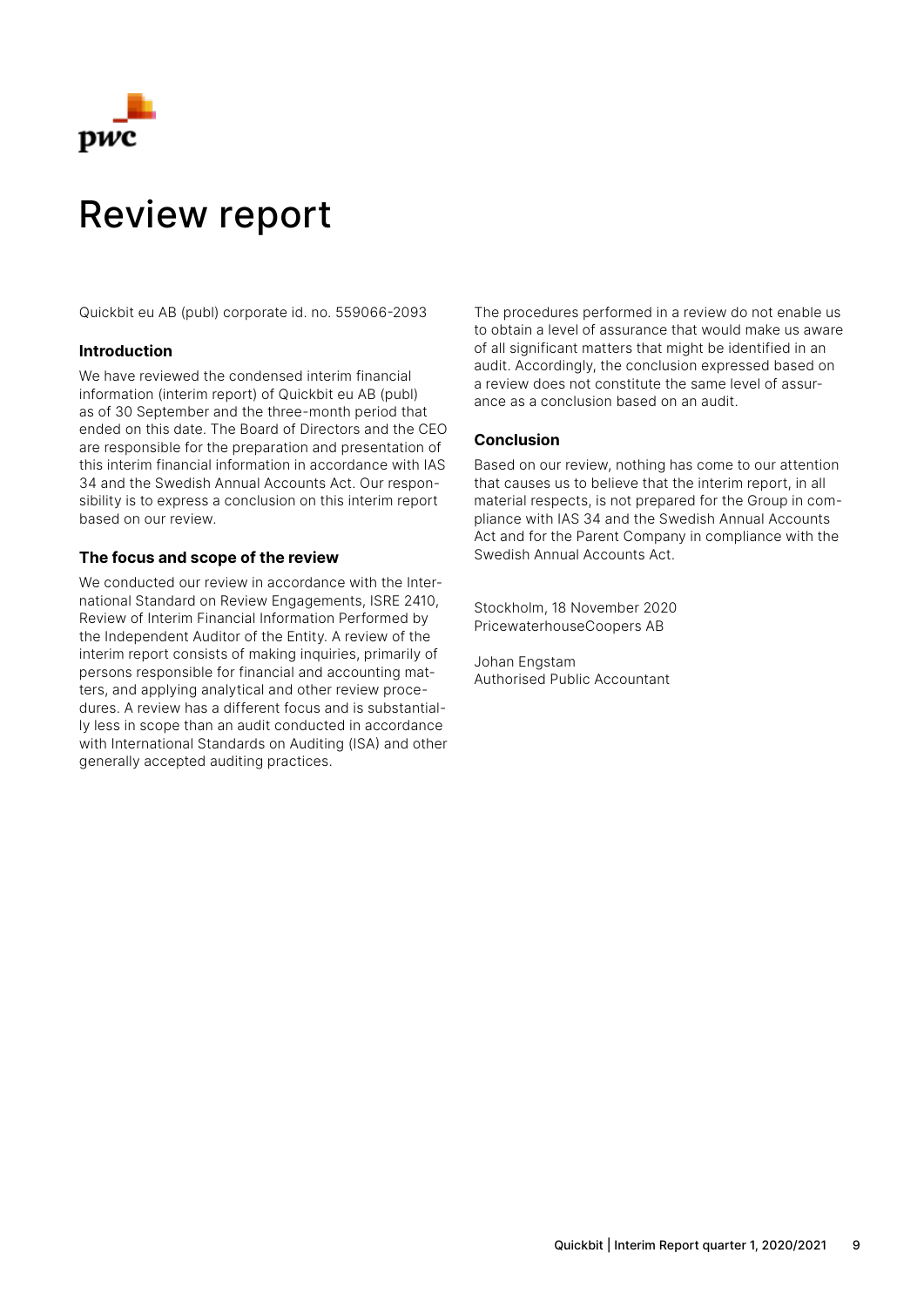# Consolidated income statement, condensed

|                                                                                                     |                | First quarter  |              | Full-year  |
|-----------------------------------------------------------------------------------------------------|----------------|----------------|--------------|------------|
| Amounts in SEK million                                                                              | <b>NOTE</b>    | Jul-Sep 2020   | Jul-Sep 2019 | 2019/2020  |
| Net sales                                                                                           | $\overline{2}$ | 563.5          | 982.9        | 4,614.1    |
| Other operating income                                                                              |                | 0.5            | 0.8          | 9.1        |
| <b>Operating expenses</b>                                                                           |                |                |              |            |
| Purchase of cryptocurrency and other transaction costs                                              |                | $-539.2$       | $-943.3$     | $-4,480.7$ |
| Other external expenses                                                                             |                | $-7.0$         | $-5.4$       | $-26.7$    |
| Personnel expenses                                                                                  |                | $-4.4$         | $-1.6$       | $-13.6$    |
| Depreciation and amortisation of property, plant and equipment<br>and intangible non-current assets |                | $-2.0$         | $-1.4$       | $-6.3$     |
| Other operating expenses                                                                            |                | $-2.2$         | 0.0          | $-1.6$     |
| <b>Operating profit</b>                                                                             |                | 9.2            | 31.9         | 94.3       |
| <b>Profit from financial items</b>                                                                  |                |                |              |            |
| Financial income                                                                                    |                | 0.0            | 0.0          | 0.0        |
| Financial expenses                                                                                  |                | $-0.1$         | 0.0          | $-0.1$     |
| <b>Profit after financial items</b>                                                                 |                | 9.1            | 31.9         | 94.2       |
| Tax on net profit for the period                                                                    |                | $-1.8$         | $-3.2$       | $-11.4$    |
| Net profit for the period                                                                           |                | 7.3            | 28.7         | 82.8       |
| <b>OTHER COMPREHENSIVE INCOME</b>                                                                   |                |                |              |            |
| Items that may be reclassified to net profit/loss for the year                                      |                |                |              |            |
| Exchanges differences on translation of foreign operations                                          |                | 2.9            | 1.3          | $-3.9$     |
| Income tax related to the above item                                                                |                | $\overline{0}$ | $\mathbf 0$  | $\Omega$   |
| Other comprehensive income for the period, net after tax                                            |                | 2.9            | 1.3          | $-3.9$     |
| Total comprehensive income for the period                                                           |                | 10.2           | 30.0         | 78.9       |
| <b>Earnings per share</b>                                                                           |                |                |              |            |
| Before dilution                                                                                     |                | 0.11           | 0.44         | 1.28       |
| After dilution                                                                                      |                | 0.08           | 0.33         | 0.93       |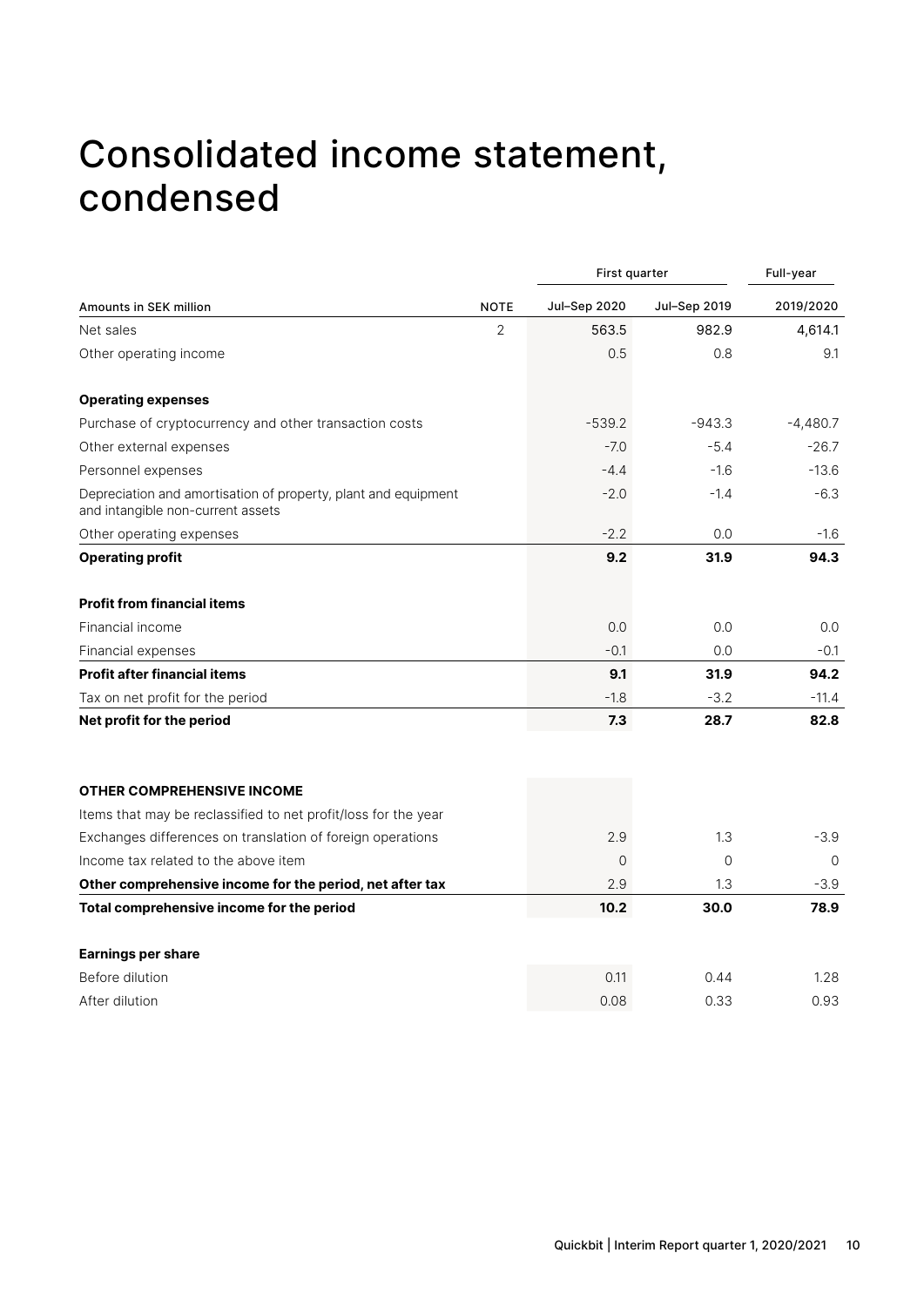# Consolidated balance sheet, condensed

| Amounts in SEK million                           | <b>NOTE</b> | 30 Sep 2020 | 30 Sep 2019 | 30 Jun 2020 |
|--------------------------------------------------|-------------|-------------|-------------|-------------|
| <b>ASSETS</b>                                    |             |             |             |             |
| Intangible assets                                |             |             |             |             |
| Capitalised expenditure for development work and |             |             |             |             |
| similar work                                     |             | 35.8        | 16.6        | 32.1        |
| Other intangible assets                          |             | 39.8        | 0.0         | 39.4        |
|                                                  |             | 75.6        | 16.6        | 71.5        |
| <b>Tangible assets</b>                           |             |             |             |             |
| Right-of-use assets                              |             | 3.4         | 4.4         | 3.9         |
| Equipment and tools                              |             | 1.0         | 0.8         | 0.9         |
|                                                  |             | 4.4         | 5.2         | 4.8         |
| <b>Financial assets</b>                          |             |             |             |             |
| Other non-current receivables                    |             | 3.5         | 1.6         | 2.4         |
|                                                  |             | 3.5         | 1.6         | 2.4         |
|                                                  |             |             |             |             |
| Deferred tax assets                              |             | 0.8         | 1.0         | 0.9         |
| <b>Total non-current assets</b>                  |             | 84.3        | 24.5        | 79.6        |
| <b>Current assets</b>                            |             |             |             |             |
| Inventory of cryptocurrency                      |             | 0.5         | 1.9         | 0.6         |
| <b>Current receivables</b>                       |             |             |             |             |
| Trade receivables                                |             | 0.0         | 0.3         | 0.0         |
| Other receivables                                |             | 105.8       | 70.3        | 120.7       |
| Prepaid expenses and accrued income              |             | 3.4         | 0.2         | 2.9         |
|                                                  |             | 109.7       | 70.8        | 123.6       |
| Cash and cash equivalents                        |             | 28.7        | 32.2        | 20.9        |
| <b>Total current assets</b>                      |             | 138.4       | 104.9       | 145.1       |
| <b>TOTAL ASSETS</b>                              |             | 222.7       | 129.3       | 224.7       |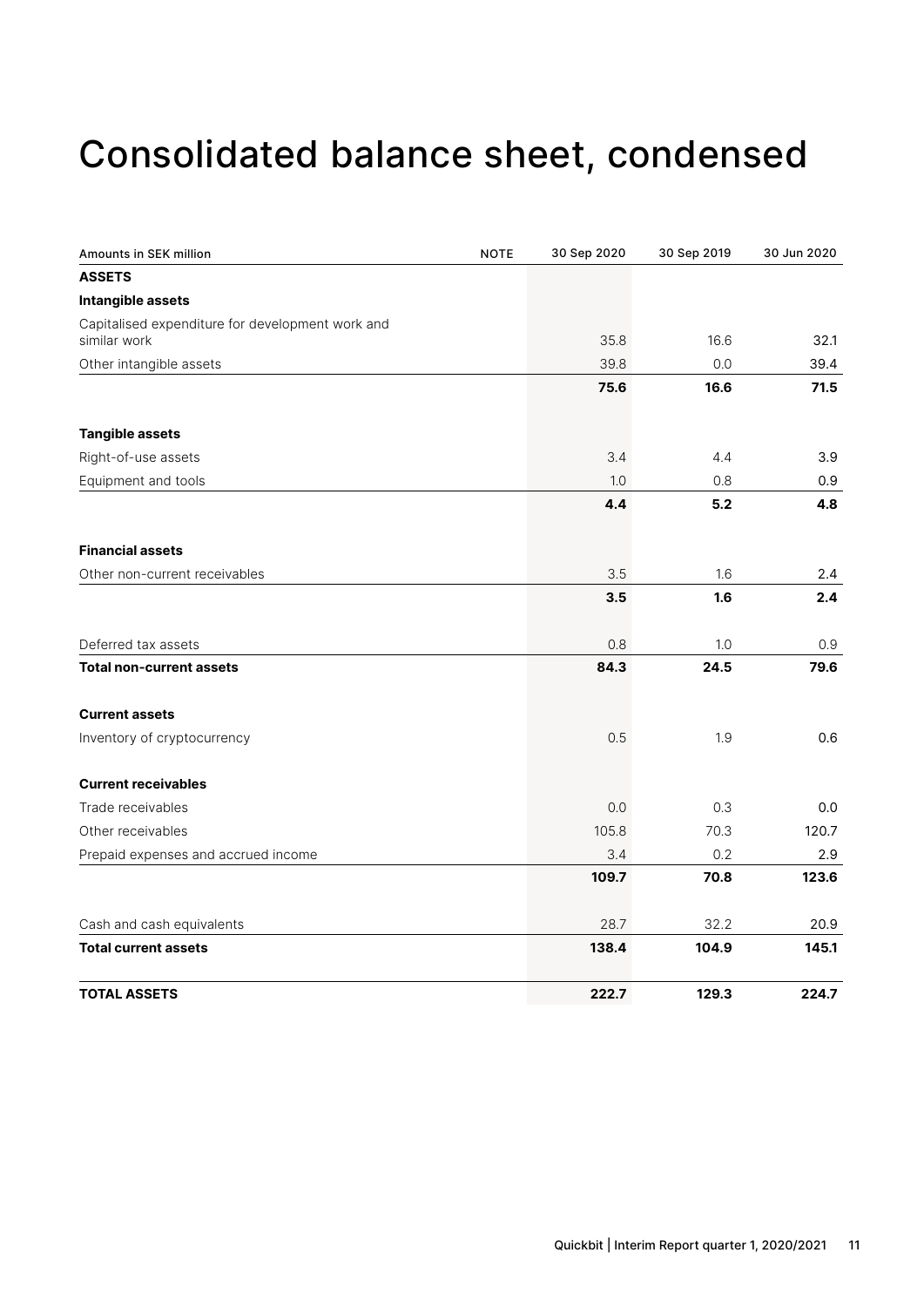# Consolidated balance sheet, condensed

| Amounts in SEK million                            | <b>NOTE</b> | 30 Sep 2020 | 30 Sep 2019 | 30 Jun 2020 |
|---------------------------------------------------|-------------|-------------|-------------|-------------|
| <b>EQUITY AND LIABILITIES</b>                     |             |             |             |             |
| <b>Equity</b>                                     |             |             |             |             |
| Share capital                                     | 3           | 0.7         | 0.6         | 0.6         |
| Other contributed capital                         |             | 73.4        | 36.4        | 73.5        |
| Reserves                                          |             | $-0.2$      | 2.1         | $-3.1$      |
| Retained earnings incl. net profit for the period |             | 127.6       | 59.9        | 119.9       |
| Equity attributable to the parent company's       |             |             |             |             |
| shareholders                                      |             | 201.5       | 99.0        | 190.9       |
| <b>Non-current liabilities</b>                    |             |             |             |             |
| Deferred tax liability                            |             | 0.6         | 0.8         | 0.7         |
| Non-current lease liabilities                     |             | 1.2         | 2.5         | 1.7         |
| <b>Current liabilities</b>                        |             |             |             |             |
| Trade payables                                    |             | 2.3         | 1.3         | 3.9         |
| Current tax liabilities                           |             | 13.5        | 11.9        | 20.5        |
| Current lease liabilities                         |             | 1.9         | 1.7         | 1.9         |
| Other current liabilities                         |             | 0.2         | 9.4         | 1.8         |
| Accrued expenses and deferred income              |             | 1.5         | 2.6         | 3.3         |
| <b>Total liabilities</b>                          |             | 21.2        | 30.2        | 33.8        |
| <b>TOTAL EQUITY AND LIABILITIES</b>               |             | 222.7       | 129.3       | 224.7       |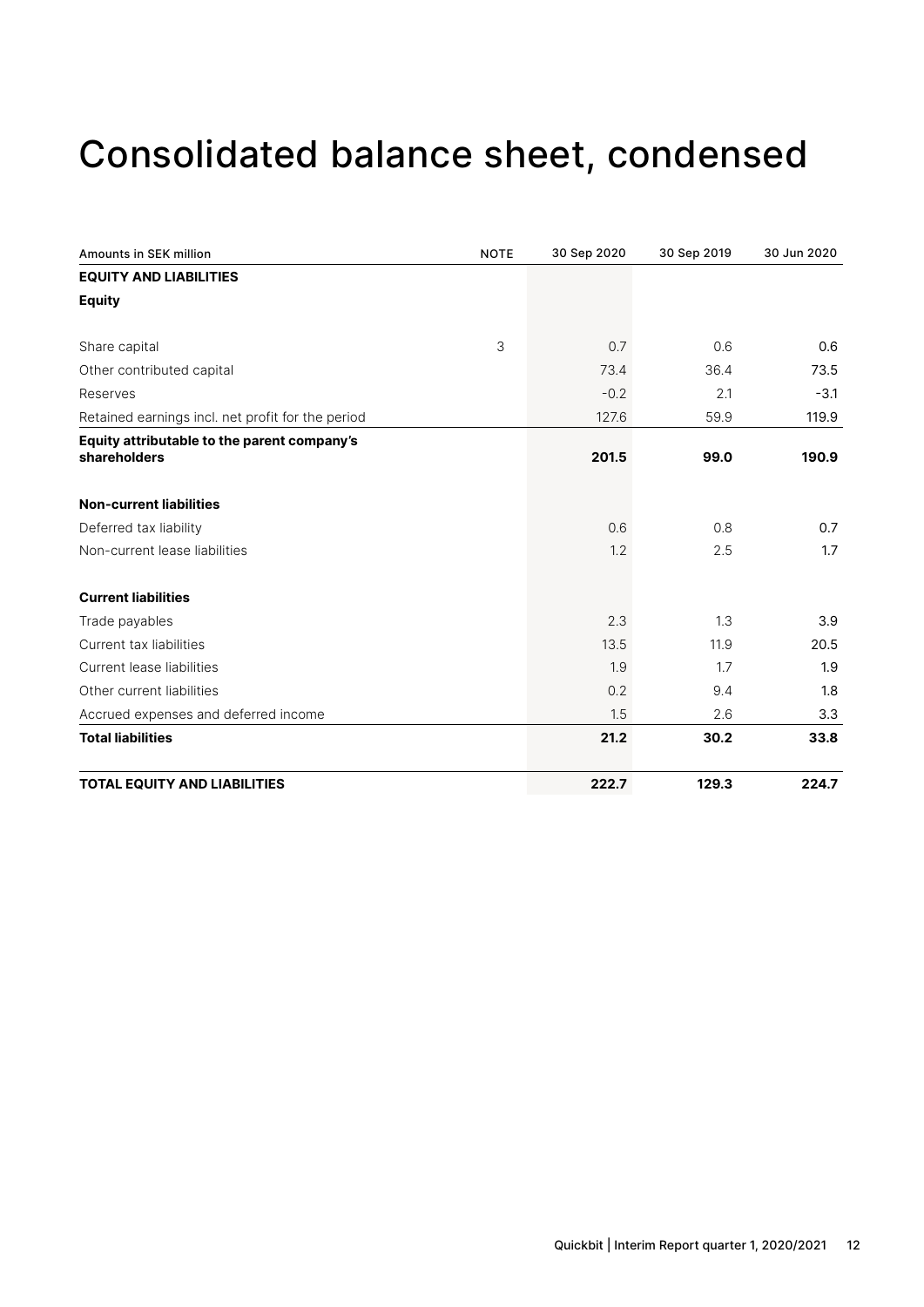# Consolidated changes in equity, condensed

|                                                                      |               | Other<br>contributed | <b>Retained earnings</b><br>(incl. net profit | Total  |
|----------------------------------------------------------------------|---------------|----------------------|-----------------------------------------------|--------|
| Amounts in SEK million                                               | Share capital | capital              | for the period)                               | equity |
| Opening balance at 1 July 2019                                       | 0.6           | 36.4                 | 32.1                                          | 69.1   |
| Net profit for the period                                            | 0.0           | 0.0                  | 28.6                                          | 28.6   |
| Other comprehensive income for the period                            | 0.0           | 0.0                  | 1.3                                           | 1.3    |
| Total comprehensive income for the period                            | 0.6           | 36.4                 | 29.9                                          | 99.0   |
| <b>Transactions with shareholders in their</b><br>capacity as owners |               |                      |                                               |        |
| New issue                                                            | 0.1           | $-0.1$               | 0.0                                           | 0.0    |
| Expenses related to new issue                                        | 0.0           | 0.0                  | 0.0                                           | 0.0    |
| Closing balance at 30 September 2019                                 | 0.6           | 36.4                 | 62.0                                          | 99.0   |
| Opening balance at 1 July 2020                                       | 0.6           | 73.5                 | 116.9                                         | 190.9  |
| Net profit for the period                                            | 0.0           | 0.0                  | 7.3                                           | 7.3    |
| Other comprehensive income for the period                            | 0.0           | 0.0                  | 2.9                                           | 2.9    |
| Total comprehensive income for the period                            | 0.6           | 73.5                 | 127.1                                         | 201.1  |
| <b>Transactions with shareholders in their</b><br>capacity as owners |               |                      |                                               |        |
| New issue                                                            | 0.1           | $-0.1$               | 0.0                                           | 0.0    |
| Expenses related to new issue                                        | 0.0           | 0.0                  | 0.0                                           | 0.0    |
| Share-based payments to personnel                                    | 0.0           | 0.0                  | 0.3                                           | 0.3    |
| Share-based payments                                                 | 0.0           | 0.0                  | 0.0                                           | 0.0    |
| <b>Closing balance at 30 September 2020</b>                          | 0.7           | 73.4                 | 127.4                                         | 201.4  |
|                                                                      |               |                      |                                               |        |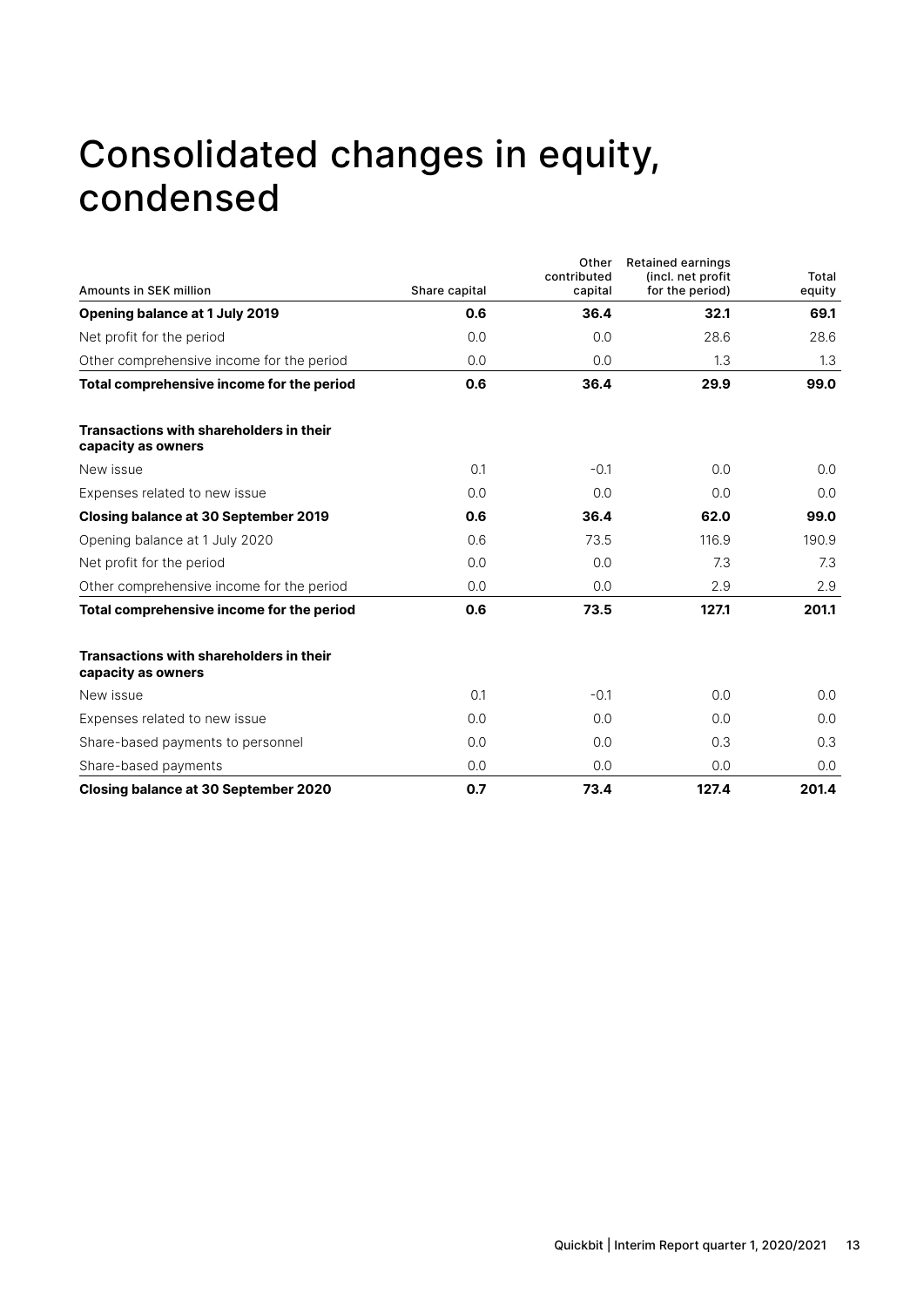# Consolidated cash flow statement

|                                                          |             | First quarter |              | Full-year |  |
|----------------------------------------------------------|-------------|---------------|--------------|-----------|--|
| <b>Amounts in SEK million</b>                            | <b>NOTE</b> | Jul-Sep 2020  | Jul-Sep 2019 | 2019/2020 |  |
| <b>Operating activities</b>                              |             |               |              |           |  |
| Profit before financial items                            |             | 9.2           | 31.9         | 94.3      |  |
| Adjustment of items not included in the cash flow        |             | 2.0           | 1.4          | 6.3       |  |
| Interest paid                                            |             | 0.0           | $-0.03$      | $-0.1$    |  |
|                                                          |             | 11.2          | 33.3         | 100.5     |  |
| Cash flow from changes in working capital                |             |               |              |           |  |
| Increase/decrease operating receivables                  |             | 14.7          | $-28.3$      | $-82.4$   |  |
| Increase/decrease operating liabilities                  |             | $-12.0$       | 8.6          | 5.7       |  |
| <b>Cash flow from operating activities</b>               |             | 13.9          | 13.6         | 23.8      |  |
| <b>Investing activities</b>                              |             |               |              |           |  |
| Investments in intangible non-current assets             |             | $-4.5$        | $-3.4$       | $-23.0$   |  |
| Investments in property, plant and equipment             |             | $-0.1$        | $-0.7$       | $-1.0$    |  |
| Acquisition of companies                                 |             | 0.0           | 0.0          | 0.0       |  |
| Investments in financial assets                          |             | $-1.0$        | 0.0          | $-2.4$    |  |
| <b>Cash flow from investing activities</b>               |             | $-5.6$        | $-4.1$       | $-26.7$   |  |
| Financing activities                                     |             |               |              |           |  |
| Increase/decrease other financial liabilities            |             |               |              |           |  |
| New issue                                                |             | 0.0           | $-1.6$       | 0.0       |  |
| Amortisation of lease liabilities related to leases      |             | 0.0           | 16.0         | 16.0      |  |
| Cash flow from financing activities                      |             | $-0.5$        | $-0.4$       | $-1.7$    |  |
| Kassaflöde från finansieringsverksamheten                |             | $-0.5$        | 14.0         | 14.3      |  |
| Cash flow for the period                                 |             | 7.8           | 23.5         | 11.4      |  |
| Cash and cash equivalents at the beginning of the period |             | 21.0          | 7.6          | 7.6       |  |
| <b>Exchange differences in cash and cash equivalents</b> |             | $-0.1$        | 1.3          | 2.0       |  |
| Cash and cash equivalents at the end of the period       |             | 28.7          | 32.5         | 21.0      |  |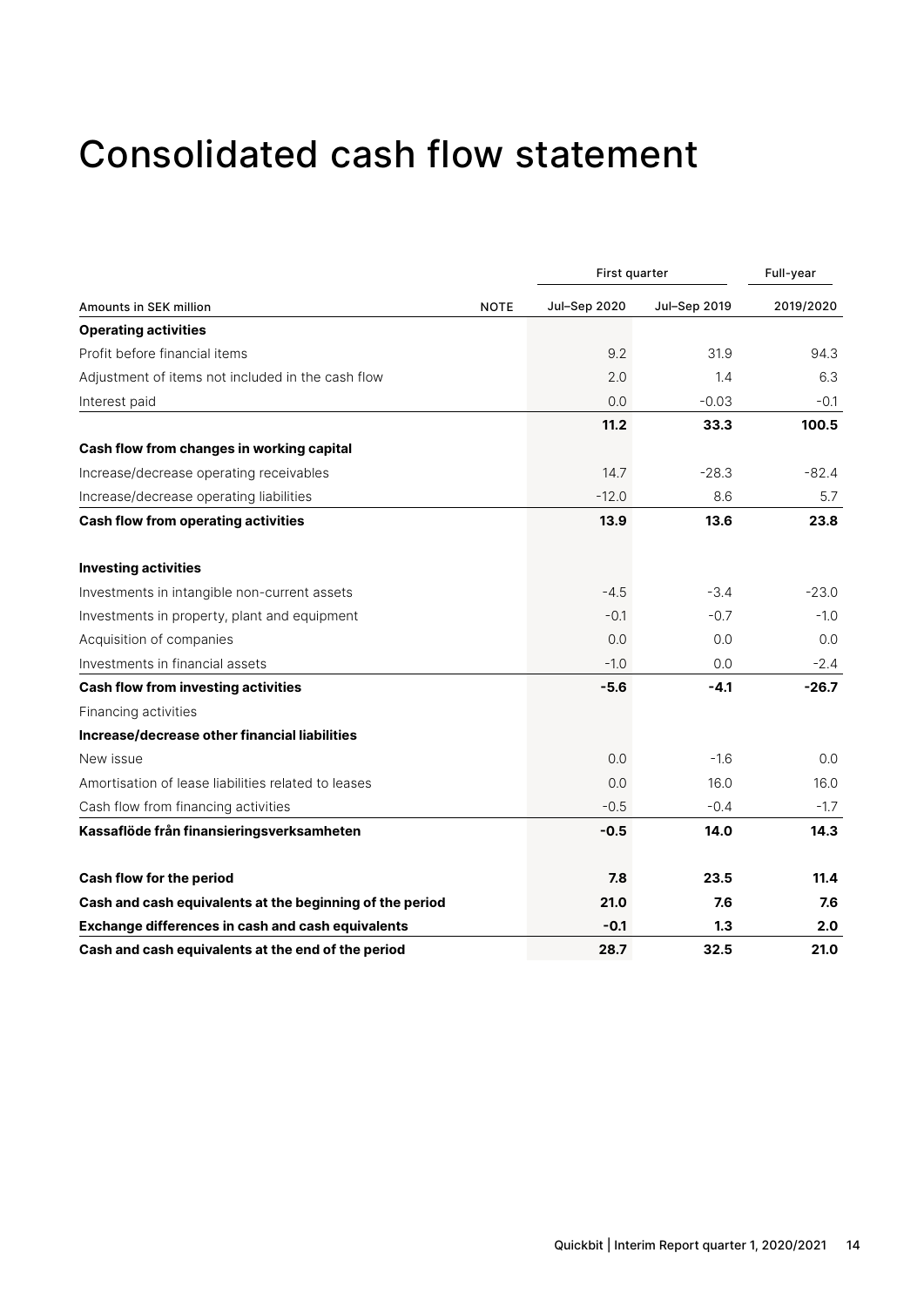# Parent Company income statement, condensed

|                                                                                                     |                | First quarter |              | Full-year |  |
|-----------------------------------------------------------------------------------------------------|----------------|---------------|--------------|-----------|--|
| <b>Amounts in SEK million</b>                                                                       | <b>NOTE</b>    | Jul-Sep 2020  | Jul-Sep 2019 | 2019/2020 |  |
| Net sales                                                                                           | $\overline{2}$ | 3.1           | 3.7          | 13.7      |  |
| Other operating income                                                                              |                | 0.2           | 0.8          | 1.4       |  |
| <b>Operating expenses</b>                                                                           |                |               |              |           |  |
| Purchase of cryptocurrency and other transaction costs                                              |                | 0.0           | 0.0          | 0.0       |  |
| Other external expenses                                                                             |                | $-6.5$        | $-3.5$       | $-20.1$   |  |
| Personnel expenses                                                                                  |                | $-3.9$        | $-1.4$       | $-12.1$   |  |
| Depreciation and amortisation of property,<br>plant and equipment and intangible non-current assets |                | $-1.0$        | $-0.5$       | $-2.9$    |  |
| Other operating expenses                                                                            |                | $-0.1$        | 0.0          | $-1.6$    |  |
| <b>Operating profit/loss</b>                                                                        |                | $-8.3$        | $-0.9$       | $-21.5$   |  |
| <b>Profit/loss from financial items</b>                                                             |                |               |              |           |  |
| Interest expenses and similar profit/loss items                                                     |                | 0.0           | 0.0          | 0.0       |  |
| <b>Profit/loss after financial items</b>                                                            |                | $-8.3$        | $-0.9$       | $-21.6$   |  |
| Tax on net profit/loss for the period                                                               |                | 0.0           | 0.0          | 0.0       |  |
| Net profit/loss for the period                                                                      |                | $-8.3$        | $-0.9$       | $-21.6$   |  |

In the Parent Company, there are no items that are recognised as other comprehensive income and therefore total comprehensive income for the period corresponds to net profit for the period.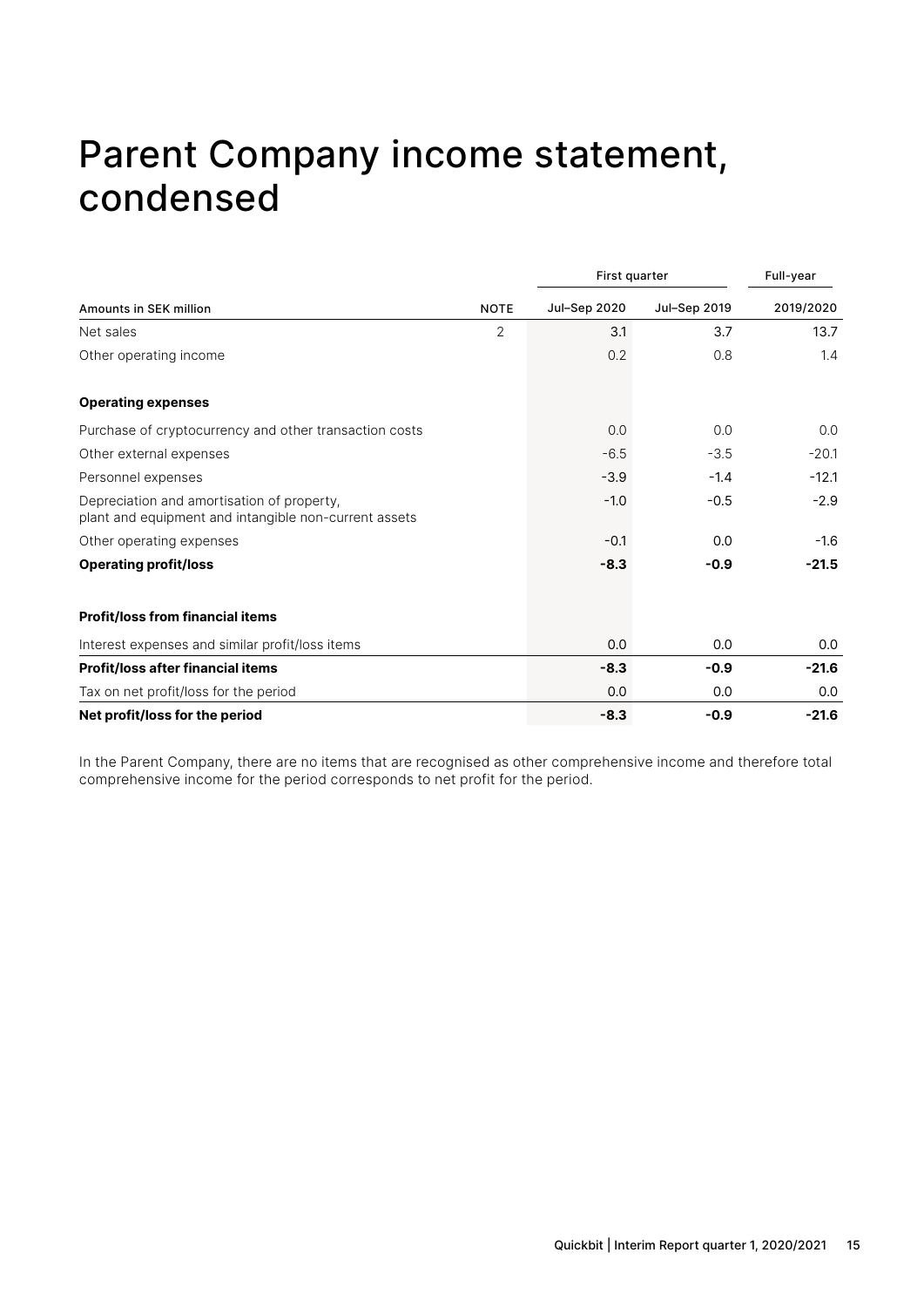# Parent Company balance sheet, condensed

| Amounts in SEK million                                           | <b>NOTE</b> | 30 Sep 2020 | 30 Sep 2019 | 30 Jun 2020 |
|------------------------------------------------------------------|-------------|-------------|-------------|-------------|
| <b>ASSETS</b>                                                    |             |             |             |             |
| <b>Non-current assets</b>                                        |             |             |             |             |
| Intangible non-current assets                                    |             |             |             |             |
| Capitalised expenditure for development work and<br>similar work |             | 30.7        | 9.8         | 27.3        |
| Other intangible assets                                          |             | 0.1         | 0.0         | 0.0         |
|                                                                  |             | 30.8        | 9.8         | 27.3        |
| Property, plant and equipment                                    |             |             |             |             |
| Equipment and tools                                              |             | 1.0         | 0.8         | 0.9         |
|                                                                  |             | 1.0         | 0.8         | 0.9         |
| <b>Financial assets</b>                                          |             |             |             |             |
| Participations in Group companies                                |             | 49.9        | 9.7         | 49.9        |
| Other non-current receivables                                    |             | 0.6         | 0.6         | 0.6         |
|                                                                  |             | 50.4        | 10.2        | 50.4        |
| <b>Total non-current assets</b>                                  |             | 82.2        | 20.8        | 78.6        |
| <b>Current assets</b>                                            |             |             |             |             |
| <b>Current receivables</b>                                       |             |             |             |             |
| Trade receivables                                                |             | 0.0         | 0.3         | 0.0         |
| Receivables from Group companies                                 |             | 0.4         | 0.0         | 0.4         |
| Other receivables                                                |             | 2.9         | 2.2         | 2.9         |
| Prepaid expenses and accrued income                              |             | 3.6         | 0.6         | 3.4         |
|                                                                  |             | 6.9         | 3.1         | 6.7         |
| Cash and bank balances                                           |             | 28.5        | 31.9        | 20.6        |
| <b>Total current assets</b>                                      |             | 35.4        | 35.1        | 27.3        |
| <b>TOTAL ASSETS</b>                                              |             | 117.6       | 55.8        | 106.0       |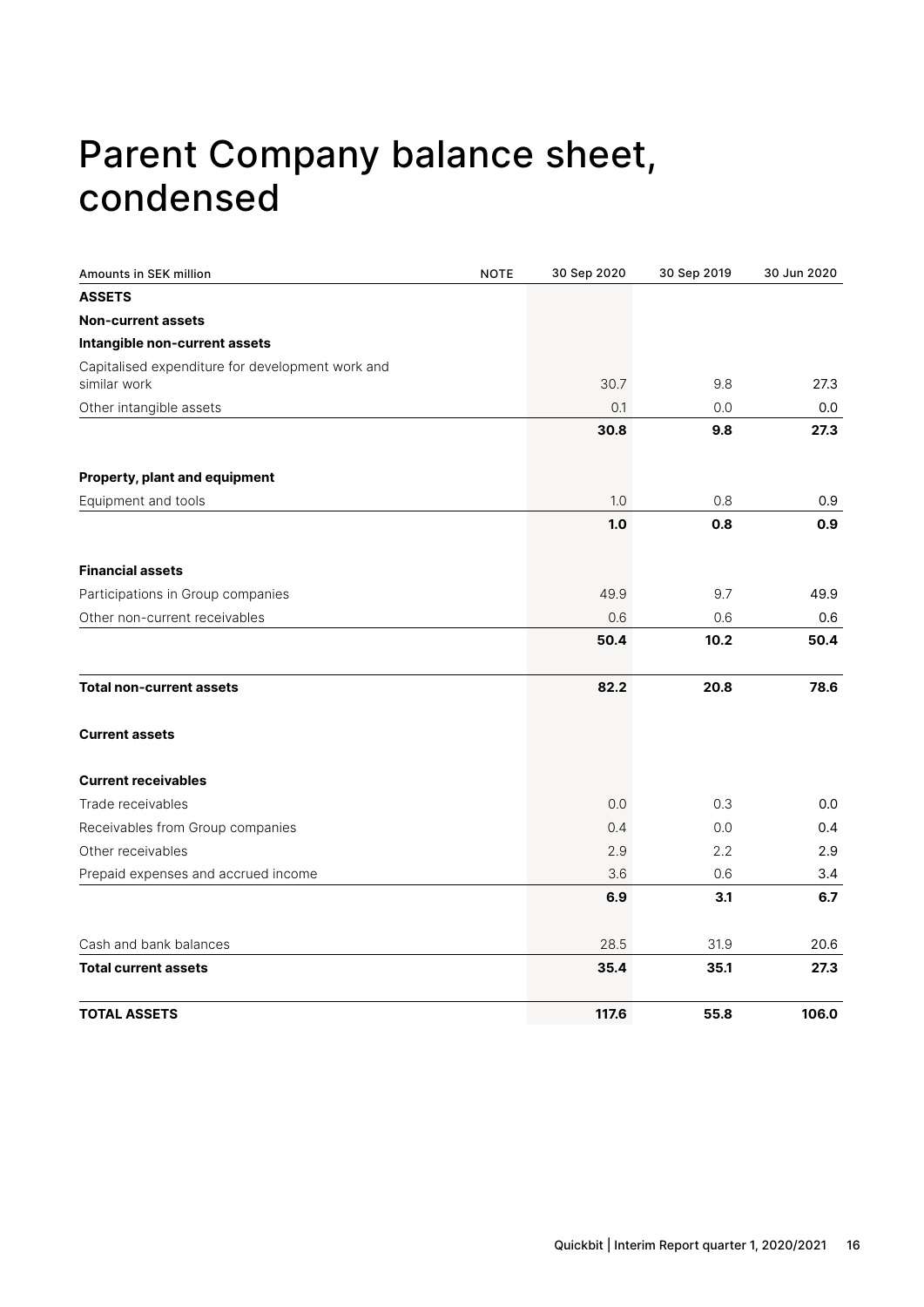# Parent Company balance sheet, condensed

| <b>Amounts in SEK million</b>        | <b>NOTE</b> | 30 Sep 2020 | 30 Sep 2019 | 30 Jun 2020 |
|--------------------------------------|-------------|-------------|-------------|-------------|
| <b>EQUITY AND LIABILITIES</b>        |             |             |             |             |
| <b>Equity</b>                        |             |             |             |             |
| Restricted equity                    |             |             |             |             |
| <b>Share capital</b>                 |             |             |             |             |
| New issue in progress                | 3           | 0.7         | 0.6         | 0.6         |
| Fund for development expenditure     |             | 0.0         | 0.0         | 0.0         |
| Fond för utvecklingsutgifter         |             | 30.7        | 9.7         | 27.2        |
|                                      |             | 31.4        | 10.3        | 27.9        |
| <b>Non-restricted equity</b>         |             |             |             |             |
| Share premium reserve                |             | 73.3        | 36.4        | 73.3        |
| Retained earnings or loss            |             | $-67.4$     | $-28.0$     | $-42.6$     |
| Net profit/loss for the period       |             | $-8.3$      | $-0.9$      | $-21.6$     |
|                                      |             | $-2.4$      | 7.4         | 9.2         |
| <b>Total equity</b>                  |             | 29.0        | 17.7        | 37.1        |
| <b>Current liabilities</b>           |             |             |             |             |
| Liabilities to Group companies       |             | 78.7        | 24.1        | 48.3        |
| Trade payables                       |             | 2.3         | 1.3         | 3.9         |
| Current tax liabilities              |             | 0.2         | 9.0         | 9.1         |
| Other current liabilities            |             | 5.0         | 1.4         | 4.8         |
| Accrued expenses and deferred income |             | 2.4         | 2.3         | 2.8         |
|                                      |             | 88.6        | 38.1        | 68.9        |
| <b>TOTAL EQUITY AND LIABILITIES</b>  |             | 117.6       | 55.8        | 106.0       |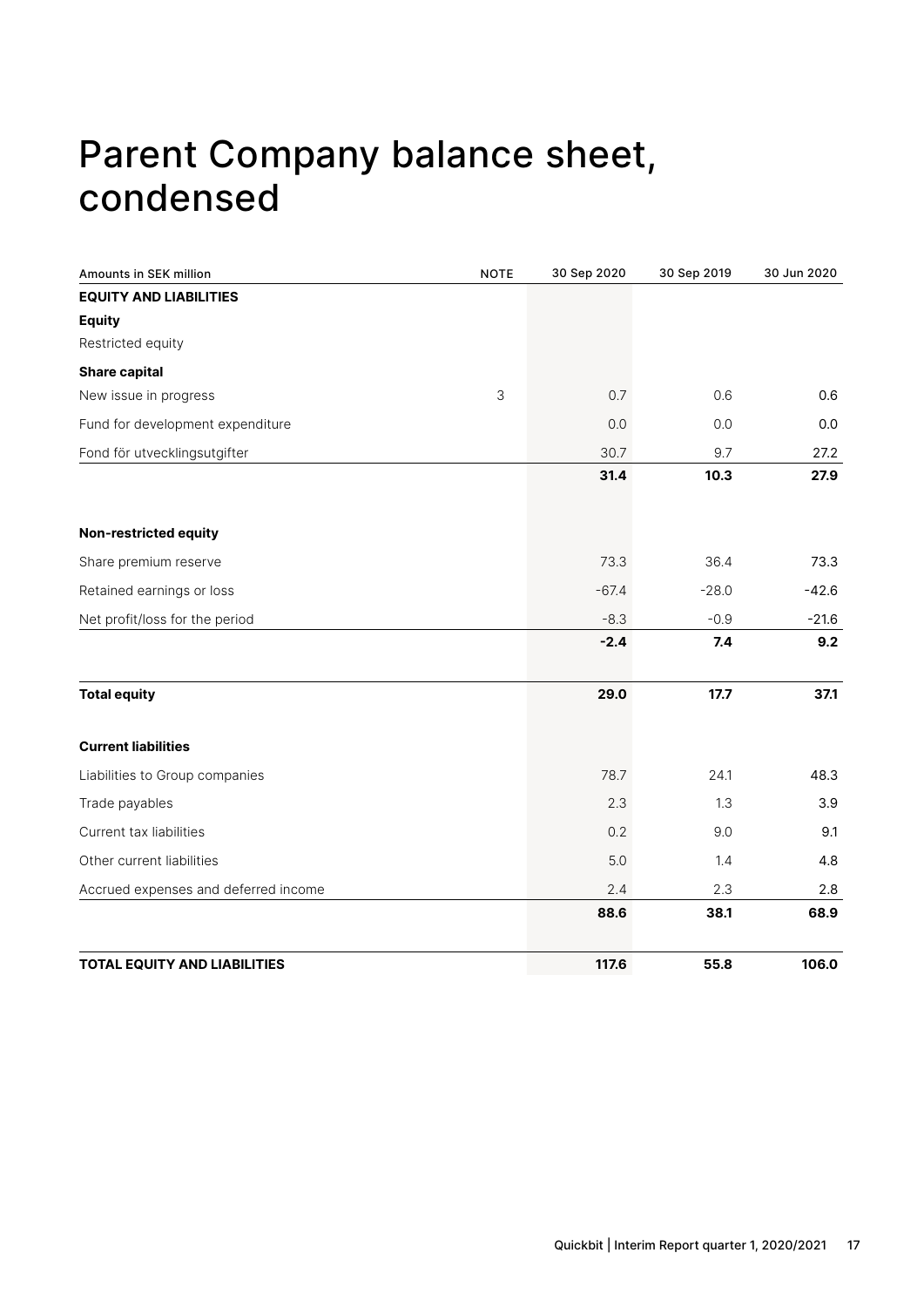# Accounting and valuation principles, and disclosures

#### **GENERAL INFORMATION**

Quickbit eu AB (publ) ("Quickbit"), corporate id. no. 559066- 2093 is a parent company registered in Sweden and with its registered office in Stockholm with the address Norrlandsgatan 12, 111 43 Stockholm, Sweden.

The Board of Directors approved these consolidated financial statements for publication on 18 November 2020.

Unless otherwise stated, all amounts are recognised in SEK millions. Information in parenthesis refers to the comparative year.

#### **NOTE 1 SUMMARY OF KEY ACCOUNTING PRINCIPLES**

The note contains a list of the material accounting principles applied when these consolidated financial statements were prepared. These principles have been applied consistently for all the years presented, unless otherwise stated. The consolidated financial statements cover the legal parent company Quickbit eu AB (publ) and its subsidiaries.

#### **Basis of preparation**

The consolidated financial statements for Quickbit have been prepared in accordance with the Swedish Annual Accounts Act, RFR 1 Supplementary Accounting Rules for Groups, and International Financial Reporting Standards (IFRS) and interpretations from the IFRS Interpretations Committee (IFRS IC) as adopted by the EU. This interim report has been prepared in accordance with IAS 34 Interim Financial Reporting and the Annual Accounts Act. The consolidated financial statements have been prepared in accordance with the cost method, except for inventories that are measured at fair value via profit or loss.

These consolidated financial statement are Quickbit's first consolidated financial statements prepared in accordance with IFRS. Historical financial information has been restated from 1 July 2017, which is the date of transition to accounting in accordance with IFRS. Explanations for the transition from previously applied accounting principles to IFRS and what effects the restatement has had on the consolidated statement of comprehensive income and equity are described in Note 3.

The preparation of financial statements in conformity with IFRS requires the use of certain critical estimates for accounting purposes. It also requires Management to exercise its judgement in the process of applying the Group's accounting principles. Areas which involve a high degree of judgement, which are complex or such areas where assumptions and estimates are of considerable significance for the consolidated financial statements, are specified in "critical estimates and judgements for accounting purposes" in the accounting principles.

The parent company applies RFR 2 Accounting for Legal Entities and the Swedish Annual Accounts Act. The application of RFR 2 means that the parent company in the interim report for the legal entity applies all IFRSs and interpretations adopted by the EU as far as possible within the framework of the Swedish Annual Accounts Act, the Pension Obligation Vesting Act and taking into account the connection between accounting and taxation.

In connection with the transition to reporting according to IFRS in the consolidated financial statements, the parent company has changed over to apply RFR 2. The transition from previously applied accounting principles to RFR 2 has not had any effects on the income statement and balance sheet, equity or cash flow for the parent company. Only the parent company constitutes the Group in connection with the transition to IFRS (1 July 2017). The parent company's opening balance is shown in Note 4.

Preparing reports in accordance with RFR 2 requires the use of some important estimates for accounting purposes. Furthermore, Management is required to make certain assessments when applying the parent company's accounting principles. Areas which involve a high degree of judgement, which are complex or such areas where assumptions and estimates are of considerable significance for the annual accounts, are specified in "critical estimates and assessments for accounting purposes" in the accounting principles.

The parent company applies different accounting principles than the Group in the cases listed below:

#### *Presentation*

The income statement and balance sheet follow the presentation of the Swedish Annual Accounts Act. The statement of changes in equity also follows the Group's presentation, but shall contain the columns specified in the Annual Accounts Act. Furthermore, it means a difference in terms, compared with the consolidated financial statements, mainly regarding financial income and expenses and equity.

#### *Participations in subsidiaries*

Participations in subsidiaries are recognised at cost less any impairment losses. Cost includes acquisition-related expenses and any contingent consideration payments. When there are indications that participations in subsidiaries have decreased in value, an assessment is made of the recoverable amount. If it is lower than the carrying amount, an impairment loss is recognised. Impairment losses are recognised in the item "Profit from shares and participations in Group companies".

#### *Financial instruments*

IFRS 9 is not applied in the parent company. The parent company instead applies the items specified in RFR 2 (IFRS 9 Financial instruments, pages 3-10). Financial instruments are measured at cost. In subsequent periods, financial assets that are acquired with the intention of being held in the short term will be recognised in accordance with the lowest value principle at the lower of cost and market value.

When assessing and calculating impairment requirements for financial assets, the principles for impairment testing and expected credit loss provisioning in IFRS 9 shall be applied.

#### *Leases*

All leases are recognised as operating leases, irrespective of whether the leases are financial or operating. Lease payments are recognised as an expense on a straight-line basis over the lease term.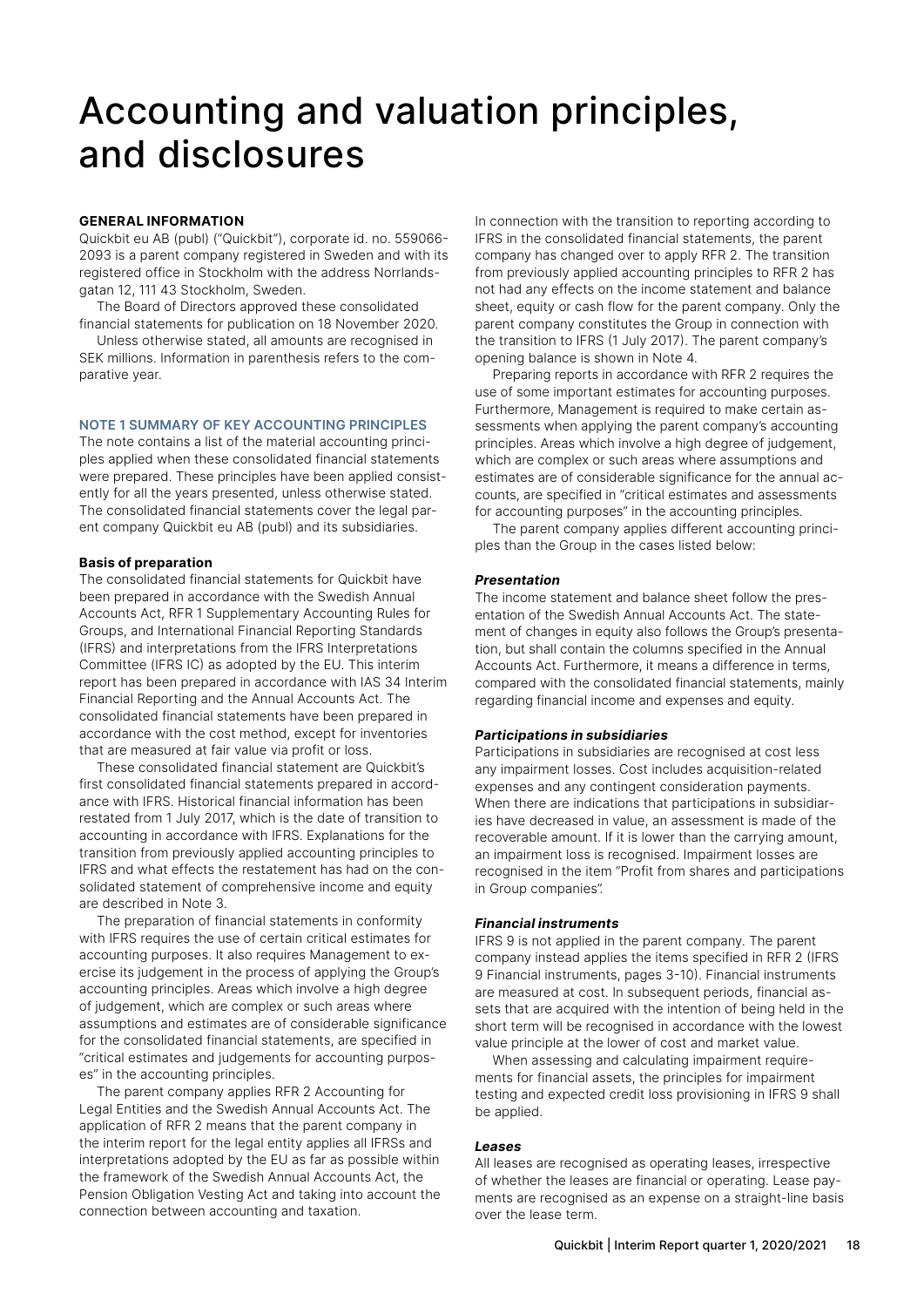#### *Appropriations*

Group contributions are recognised as appropriations.

#### *New and amended standards that are in issue but not yet effective*

None of the IFRSs or IFRIC interpretations which are in issue but not yet effective, are expected to have any material impact on the Group.

#### **CONSOLIDATED FINANCIAL STATEMENTS Basic accounting principles**  *Subsidiaries*

Subsidiaries are all entities over which the Group has control. The Group controls an entity when it is exposed to or has the right to a variable return from its holding in the entity and has the possibility to affect this return through its influence in the entity. Subsidiaries are included in the consolidated financial statements from and including the date on which control is transferred to the Group. They are to be deconsolidated from and including the date on which that control ceases.

The purchase method is used for recognition of the Group's business combinations. The consideration in an acquisition of a subsidiary consists of the fair value of the transferred assets, liabilities incurred by the Group to the previous owner of the acquired entity. Identifiable assets acquired and liabilities assumed in a business combination are measured initially at their fair value at the date of acquisition.

Acquisition-related expenses are expensed when they arise and are recognised in the consolidated statement of comprehensive income.

Goodwill is initially carried at the amount by which the total consideration and any fair value of non-controlling interests on the date of acquisition exceeds the fair value of identifiable acquired net assets.

If the consideration is lower than the fair value of the acquired entity's net assets, the difference is recognised directly in profit or loss for the period.

Contingent consideration is classified either as equity or as a financial liability. Amounts classified as financial liabilities are remeasured at fair value during each period. Any remeasurement gains and losses are recognised in profit or loss.

Intra-group transactions, balance sheet items, as well as unrealized gains and losses on transactions between Group companies, are eliminated. Where appropriate, the accounting principles of subsidiaries have been changed to ensure the consistent application of the Group's principles.

#### *Asset acquisitions*

An asset acquisition refers to an acquisition of an asset or a group of assets that does not constitute an entity/operation.

When the acquisition of subsidiaries involves the acquisition of net assets that do not constitute an operation, the cost is allocated to the individual identifiable assets and liabilities, based on their fair value at the time of acquisition. Transaction expenses are added to the cost of acquired net assets in connection with asset acquisitions.

Contingent consideration is classified either as equity or as a financial liability. Amounts classified as financial liabilities are remeasured at fair value during each period. Any remeasurement gains and losses are recognised in profit or loss.

In cases where settlement takes place with equity instruments, the contingent consideration is classified as equity and any remeasurement gains and losses are recognised in profit or loss.

#### **Segment reporting**

The chief operating decision-maker for the Quickbit Group is the company management, since it is the company management that evaluates the Group's financial position and results and makes strategic decisions.

It is on the basis of the Group as a whole that the company management decides on the allocation of resources and assesses results. Internal reporting is also based on the Group's results as a whole. The Group's operations relate to the sale of cryptocurrencies. In light of the above, the assessment is that Quickbit conducts an operation within the Group and thus has one operating segment, which constitutes the Group as a whole.

### **Translation of foreign currency**

#### *Functional currency and presentation currency*

Items included in the financial statements of the various Group units are measured in the currency used in the economic environment in which each company mainly operates (functional currency). In the consolidated financial statements, the Swedish krona (SEK) is the parent company's functional currency and the Group's presentation currency.

#### *Transactions and balance sheet items*

Transactions in foreign currencies are translated to the functional currency at the exchange rates prevailing on the transaction date. Exchange gains and losses arising on settlement of such transactions and on translation of monetary assets and liabilities in foreign currency at the closing day rate, are recognised in operating profit in the statement of comprehensive income.

Exchange gains and losses attributable to loans and cash and cash equivalents are recognised in the statement of comprehensive income as financial income or financial expenses. All other exchange rate gains and losses are recognised in the items other operating expenses and other operating income in the statement of comprehensive income.

#### *Translation of foreign Group companies*

For all Group companies whose earnings and financial position are in a functional currency other than the presentation currency, amounts are translated to the Group's presentation currency. Assets and liabilities for each of the balance sheets are translated from the foreign operation's functional currency to the Group's presentation currency, Swedish kronor, at the exchange rate prevailing on the balance sheet date. Revenues and expenses for each of the income statements are translated into Swedish kronor at the average exchange rate that prevailed at each transaction date. Translation differences arising on currency translation of foreign operations are recognised via other comprehensive income. Accumulated gains and losses are recognised in the profit or loss for the period when the foreign operations were fully or partly divested.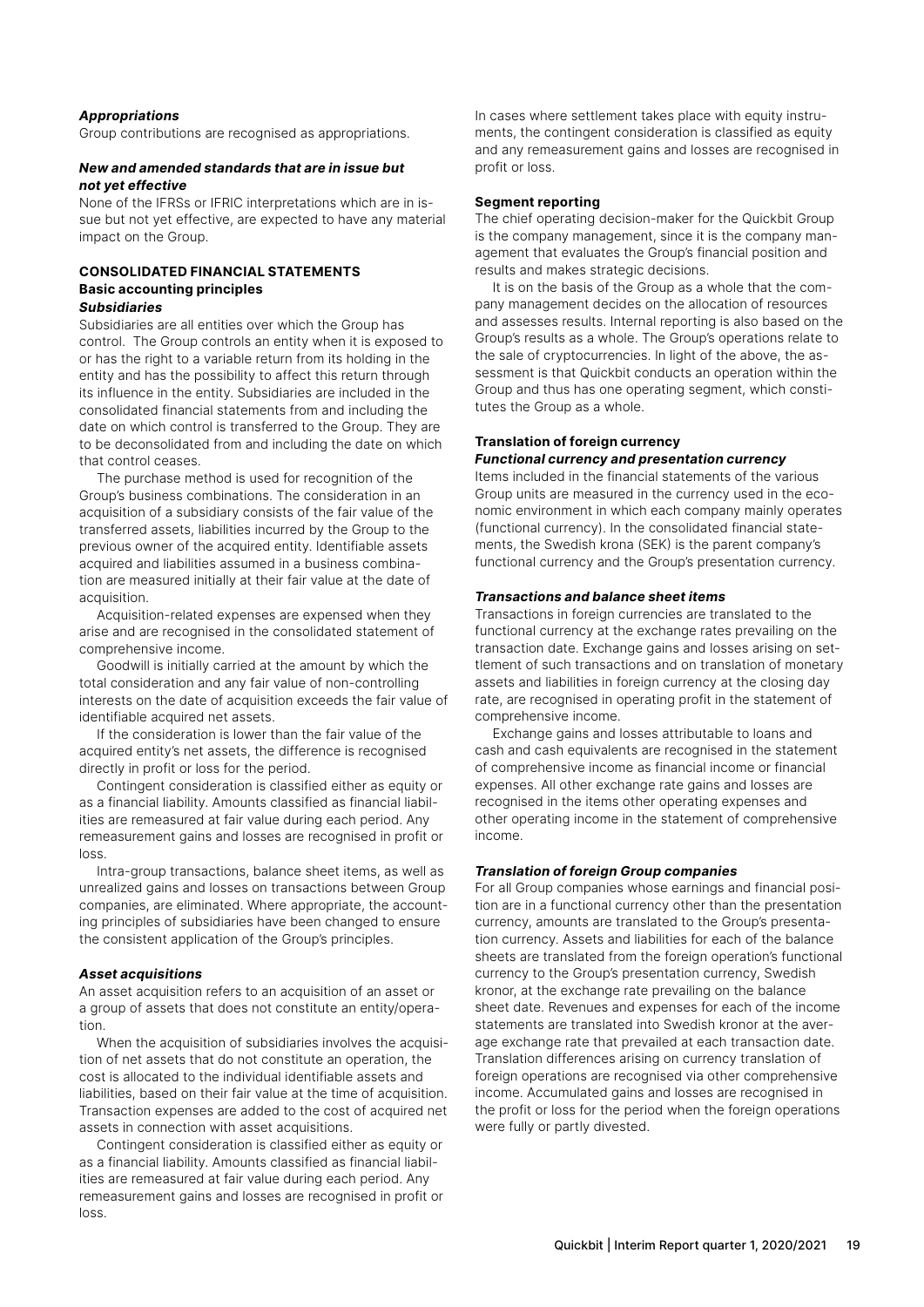#### **Revenue recognition**

The Group's principles for recognition of revenue from agreements with customers are set out below.

#### *Sales of cryptocurrency*

The Group sells the cryptocurrencies bitcoin, bitcoin cash and litecoin. Revenue is recognised when the Group has fulfilled its performance obligation, which occurs when the customer has gained control of the promised asset. This occurs when the cryptocurrency has been delivered to the customer's digital wallet.

#### *Interest income*

Interest income is recognised as income by application of the effective interest method.

#### **Leases**

The Group leases office premises and a car. Lease agreements are normally written off over fixed periods of between 1 and 3 years. Options to extend and terminate agreements are included in a number of the Group's leases regarding premises and vehicles. Terms are used to maximise the flexibility in the management of the assets used in the Group's operations. Opportunities to extend an agreement are only included in the terms of the lease agreement if it is reasonably certain that the agreement will be extended.

Assets and liabilities arising from leases are initially recognised at present value. Lease liabilities include the present value of the following lease payments:

- fixed payments
- variable lease payments that depend on an index

Lease payments that will be made for reasonably certain extension options are also included in the measurement of the liability.

Lease payments are discounted at the incremental borrowing rate, which corresponds to the interest that would be paid to borrow the necessary funds to purchase an asset of similar value as the right of use in a similar economic environment with similar terms and security.

The Group determines the incremental borrowing rate as follows:

- the Group, which has not raised any loans from outsiders recently, uses a method based on a risk-free interest rate that is adjusted for credit risk based on the credit risk of comparable companies
- adjustments are made for the specific terms of the agreement, e.g., lease term, country, currency and security

Lease payments are allocated between amortisation of the liability and interest. The interest is recognised in profit or loss over the lease term in a way that entails a fixed interest rate for the lease liability recognised during each period.

Right-of-use assets are measured at cost and include the following:

- the amount the lease liability was initially measured at
- lease payments that were paid at or before the commencement date
- initial direct expenditure

Rights of use are usually written off on a straight-line basis over the shorter of the useful life and the lease term. If the Group is reasonably certain of exercising a call option, the right of use is written off over the useful life of the underlying asset. Payments for short-term contracts regarding and all lease agreements of a minor value are expensed on a straight-line basis in profit or loss. Short-term contracts are agreements with a lease term of 12 months or less.

#### **Current and deferred income tax**

The tax expense for the period comprises current tax calculated on the taxable profit for the period in accordance with current tax rates. The current tax expense is adjusted by changes in deferred tax assets and liabilities that relate to temporary differences and unutilised deficits.

The current tax expense is calculated on the basis of the tax rules enacted or in practice enacted on the balance sheet date in the countries where the parent company and its subsidiaries operate and generate taxable income. Management regularly evaluates the claims made in tax returns regarding situations where applicable tax rules are subject to interpretation. When deemed appropriate, it makes provisions for amounts that are likely to be paid to the tax authority.

Deferred income tax is recognised on all temporary differences arising between the tax bases of assets and liabilities and their carrying amounts in the consolidated financial statements. However, deferred tax liabilities are not recognised if they arise as a result of the initial recognition of goodwill. Nor is deferred tax recognised if it arises as a result of a transaction which constitutes the initial recognition of an asset or liability, which is not a business combination and which, at the time of the transaction, does not affect the recognised or taxable profit. Deferred income tax is calculated on the basis of tax rates (and laws) that have been enacted or which were announced on the balance sheet date or that are expected to apply when the deferred tax asset concerned is realised or the deferred tax liability is settled.

Deferred tax assets are recognised insofar as it is probable that future taxable surpluses will be available against which the temporary differences can be offset.

Deferred tax assets and tax liabilities are offset if there is a legal right to offset current tax assets against tax liabilities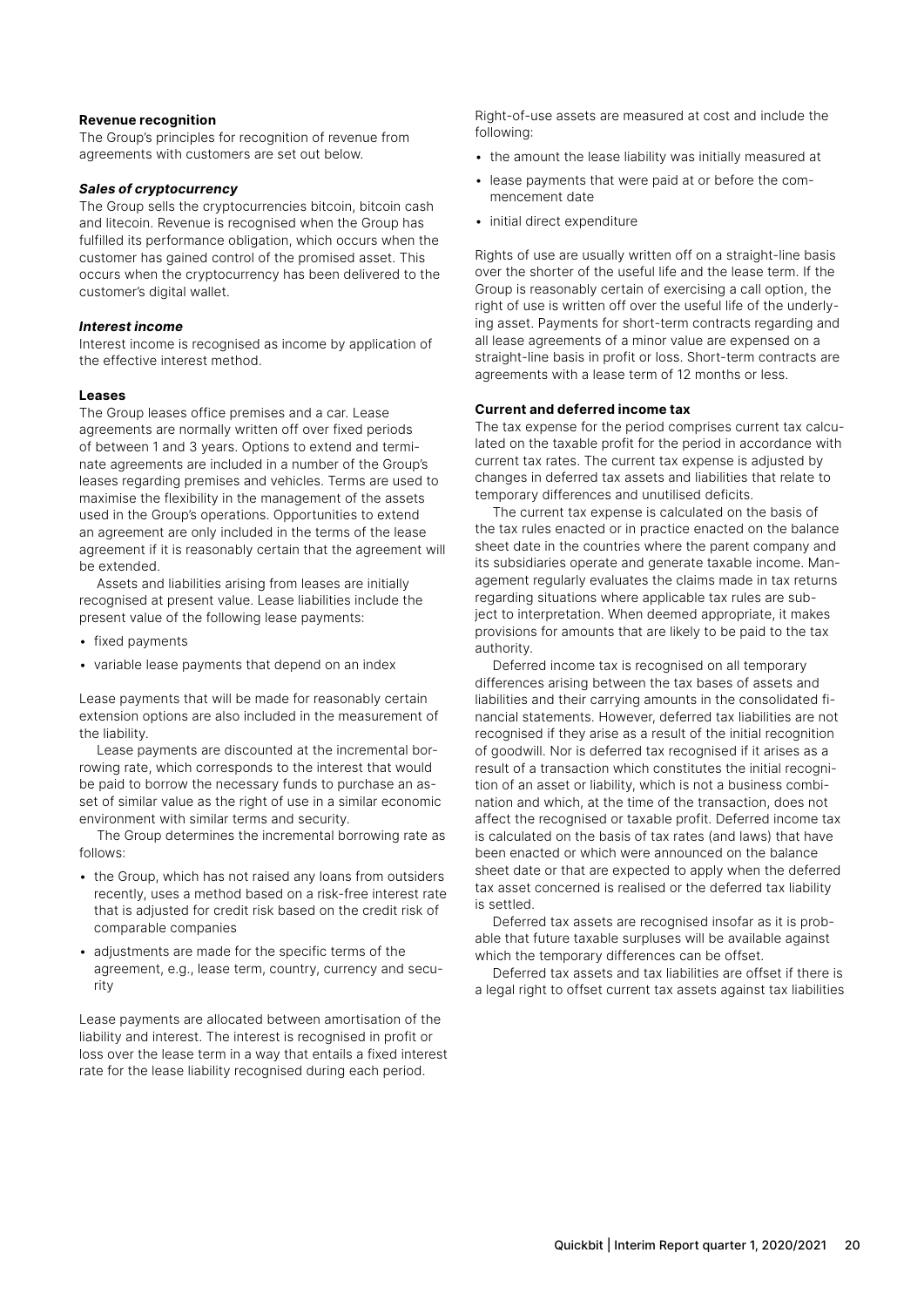and when the deferred tax assets and tax liabilities relate to taxes charged by the same tax authority and that pertain either to the same taxpayer or to different taxpayers, where there is an intention to settle the balances through a net payment.

Current and deferred tax is recognised in the statement of comprehensive income, except where it refers to items that are recognised in other comprehensive income or directly in equity. In such cases the tax is also recognised in other comprehensive income or equity.

### **Intangible assets**

#### *Other intangible assets*

Other intangible assets refer to software acquired as part of asset acquisitions. Costs are allocated to the individual identifiable assets and liabilities, based on their fair value at the time of acquisition and are amortised on a straight-line basis over the estimated useful life. The estimated useful life is five years, which corresponds to the estimated time for which the assets will generate cash flow.

#### *Capitalised expenditure for development work*

Development expenditure, which is directly attributable to the development and testing of the identifiable and unique software controlled by the Group, is recognised as intangible assets in the balance sheet, when the following criteria are met:

- it is technically possible to complete the software so that it can be used,
- it is the company's intention to complete the software and to use or sell it,
- the potential exists to use or sell the software,
- it is possible to show how the software will generate probable future economic benefits,
- adequate technical, financial and other resources are available to complete development and in order to use or sell the software, and
- the expenditure attributable to the software during its development can be estimated in a reliable way.

The carrying amount includes expenditure for material and direct expenditure for salaries. Other development expenditure is recognised as a cost in the statement of comprehensive income when it arises. In the balance sheet, development expenditure is carried at cost less accumulated amortisation and any impairment losses. Capitalised development costs are recognised as intangible assets and are written off from the date when the asset is ready to be used. The estimated useful life is 5 years, which corresponds to the estimated time for which the assets will generate cash flow.

#### *Development expenses*

Development expenses that do not meet the above criteria, are expensed as they arise.

Development costs expensed in previous periods are not recognised as an asset in subsequent periods.

#### **Property, plant and equipment**

Property, plant and equipment are recognised at historical cost less accumulated depreciation and any impairment losses. The cost includes expenditure that can be directly related to the acquisition of the asset in order to bring it to the location and in the condition to be used in accordance with the aim of the acquisition.

Depreciation of assets, in order to allocate their cost at the estimated residual value over the estimated useful life, is carried out on a straight-line basis as follows:

Equipment, tools, fixtures and fittings 5 years

#### **Impairment of non-financial assets**

Goodwill and intangible assets, which are not ready for use are not amortised but are tested annually, or in the event of an indication of impairment for a possible impairment need. Assets which are written off are assessed for a decrease in value whenever events or changes in circumstances indicate that the carrying amount may not actually be recoverable. An impairment loss is recognised for the amount by which the carrying amount of the asset exceeds its recoverable amount. The recoverable amount is the higher of an asset's fair value less selling expenses and its value in use. For the purposes of assessing impairment, assets are grouped at the lowest levels for which there are essentially independent cash flows (cash generating units). For assets (other than goodwill), which have previously been amortised, a review is performed on each reporting date with regard to a possible reversal.

#### **FINANCIAL INSTRUMENTS Initial recognition**

Financial assets and financial liabilities are recognised when the Group becomes a party to the contractual terms and conditions of the instrument. Purchases and sales of financial assets and liabilities are recognised on the transaction date – the date when the Group undertakes to purchase or sell the asset.

Financial instruments are recognised on initial recognition at fair value plus – in those cases where the asset is not recognised at fair value via profit or loss – transaction costs that are directly attributable to the purchase. Transaction costs attributable to financial assets that are recognised at fair value via profit or loss are expensed directly in the income statement.

#### **Classification and measurement**

The Group classifies its financial assets and liabilities in the category amortised cost. The classification depends on the purpose for which the financial asset or liability was acquired.

#### *Financial assets at amortised cost*

The classification of investments in debt instruments depends on the Group's business model for managing financial assets and the contractual terms of the assets' cash flows. The Group reclassifies debt instruments only in cases where the Group's business model for the instruments changes.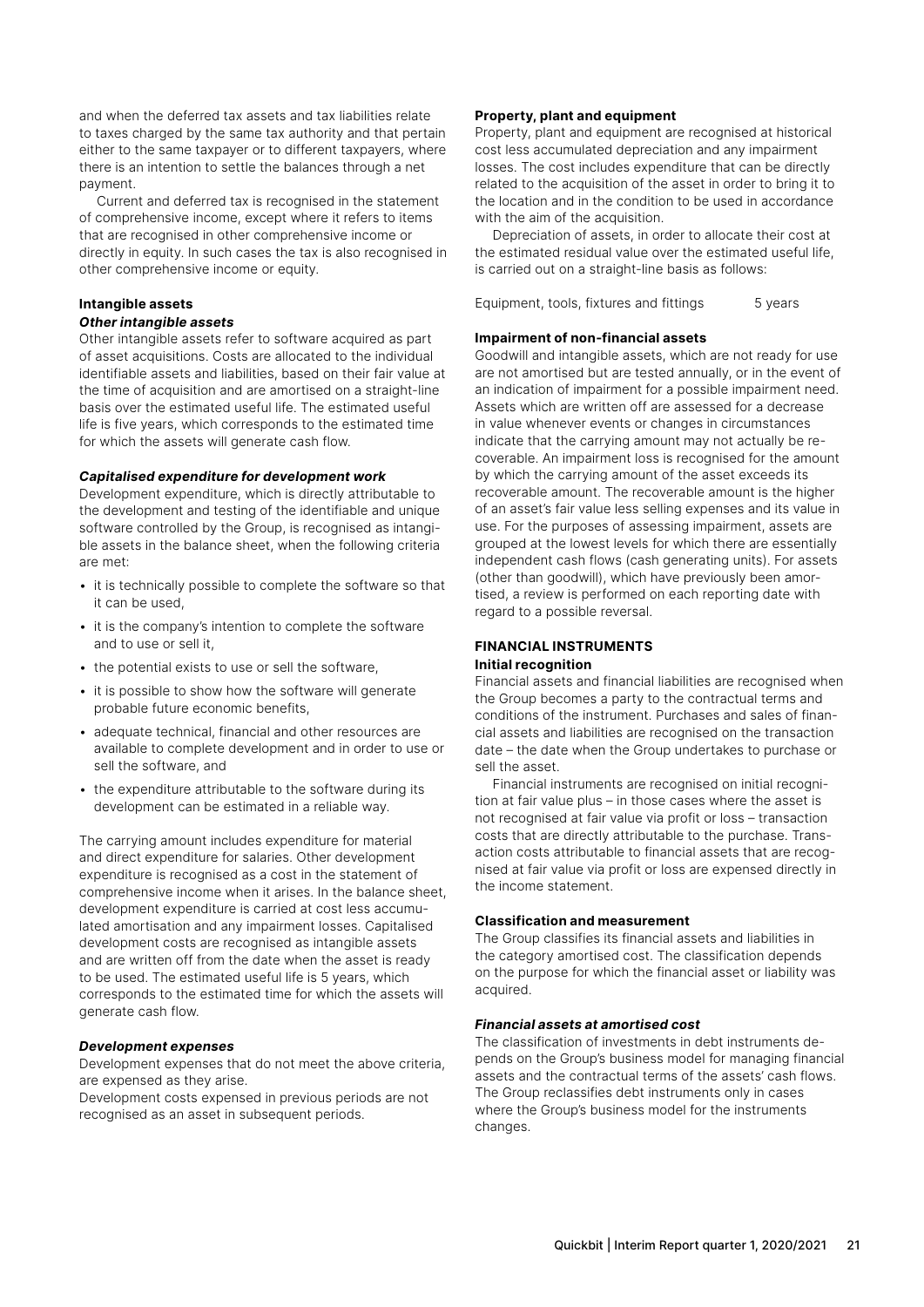Assets which are held for the purpose of recovering contractual cash flows and where these cash flows consist only of principal amounts and interest are measured at amortised cost. The carrying amount of these assets is adjusted by any expected credit losses that are recognised (see impairment below). Interest income from these financial assets is recognised using the effective interest method and is included in the statement of comprehensive income.

The Group's financial assets that are measured at amortised cost consist of the items other non-current receivables, trade receivables, other receivables and cash and cash equivalents.

#### *Financial liabilities at amortised cost*

The Group's financial liabilities are measured at amortised cost on initial recognition by application of the effective interest method.

The Group's financial liabilities that are measured at amortised cost consist of liabilities to public authorities, trade payables and other liabilities.

#### *Derecognition of financial assets*

Financial assets are no longer recognised in the statement of financial position when the right to receive cash flows from the instrument has expired or has been transferred and the Group has transferred essentially all risks and rewards associated with ownership.

Gains and losses arising in connection with removal from the statement of financial position are recognised directly in the statement of comprehensive income within the item financial income and expenses.

#### *Derecognition of financial liabilities*

Financial liabilities are removed from the statement of financial position when the obligations have been settled, cancelled or terminated in another way. The difference between the carrying amount of a financial liability (or part of a financial liability) that has been extinguished or transferred to another party and the consideration paid, including transferred assets, which are not cash or assumed liabilities, is recognised in the statement of comprehensive income.

When the terms of a financial liability are renegotiated, and not removed from the statement of financial position, a gain or loss is recognised in the statement of comprehensive income. The gain or loss is calculated as the difference between the original contractual cash flows and the modified cash flows discounted at the original effective interest rate.

#### **Offset of financial instruments**

Financial assets and liabilities are offset and recognised as a net amount in the statement of financial position, only when there is a legal right to offset the recognised amounts and there is an intention to settle them with a net amount or to simultaneously realise the asset and settle the liability. The legal right must not be dependent on future events and it must be legally binding on the company and the counterparty both in the normal business operations and in the event of suspension of payments, insolvency or bankruptcy.

#### **Impairment of financial assets**

Assets that are recognised at amortised cost. The Group measures the future expected credit losses related to investments in debt instruments recognised at amortised cost based on forward-looking information. The Group chooses a reservation method based on whether there has been a significant increase in credit risk or not.

In order to assess whether the credit risk has increased significantly, the Group uses external credit ratings. In the absence of external credit ratings, internal credit ratings are prepared.

Irrespective of how the Group assesses significant increases in credit risk, it is always assumed that there is an increased credit risk if the debtor is more than 30 days late with a contractual payment. A financial asset is considered to be in default when the counterparty has not made contractual payments within 90 days from the due date.

#### **Inventories**

The inventory relates to cryptocurrency and is recognised at fair value. Changes in fair value are recognised as purchases of cryptocurrency in the statement of comprehensive income.

#### **Cash and cash equivalents**

Cash and cash equivalents include, both in the balance sheet and in the cash flow statement, bank balances, cash and cash equivalents at e-money institutions and marketplaces for cryptocurrencies.

#### **Share capital**

Ordinary shares are classified as equity. Transaction costs which can be directly attributed to an issue of new ordinary shares are recognised, net after tax, in equity as a deduction from the proceeds of the issue.

#### **Dividends**

Dividends to the parent company's shareholders are recognised as a liability in the consolidated financial statements in the period when the dividend is approved by the parent company's shareholders.

#### **REMUNERATION TO EMPLOYEES Pension obligations**

The Group only operates defined contribution pension plans. A defined contribution plan is a pension plan under which the Group pays fixed contributions into a separate legal entity. The Group has no legal or constructive obligations to pay further contributions if this legal entity has insufficient assets to pay all remuneration to employees that is connected with the employees' service during current or previous periods. The contributions are recognised as personnel expenses in the statement of comprehensive income when they are due for payment.

#### *Short-term remuneration*

Liabilities for salaries and remuneration, including non-monetary benefits and paid absences, which are expected to be settled within 12 months after the end of the financial year, are recognised as current liabilities at the undiscounted amount that is expected to be paid when the liabilities are settled. The cost is recognised as the services are performed by the employees. The liability is recognised as accrued expenses in the statement of financial position.

#### *Share-based payments*

The Group has a share-based compensation plan where the company receives services from employees as consideration for the Group's equity instruments.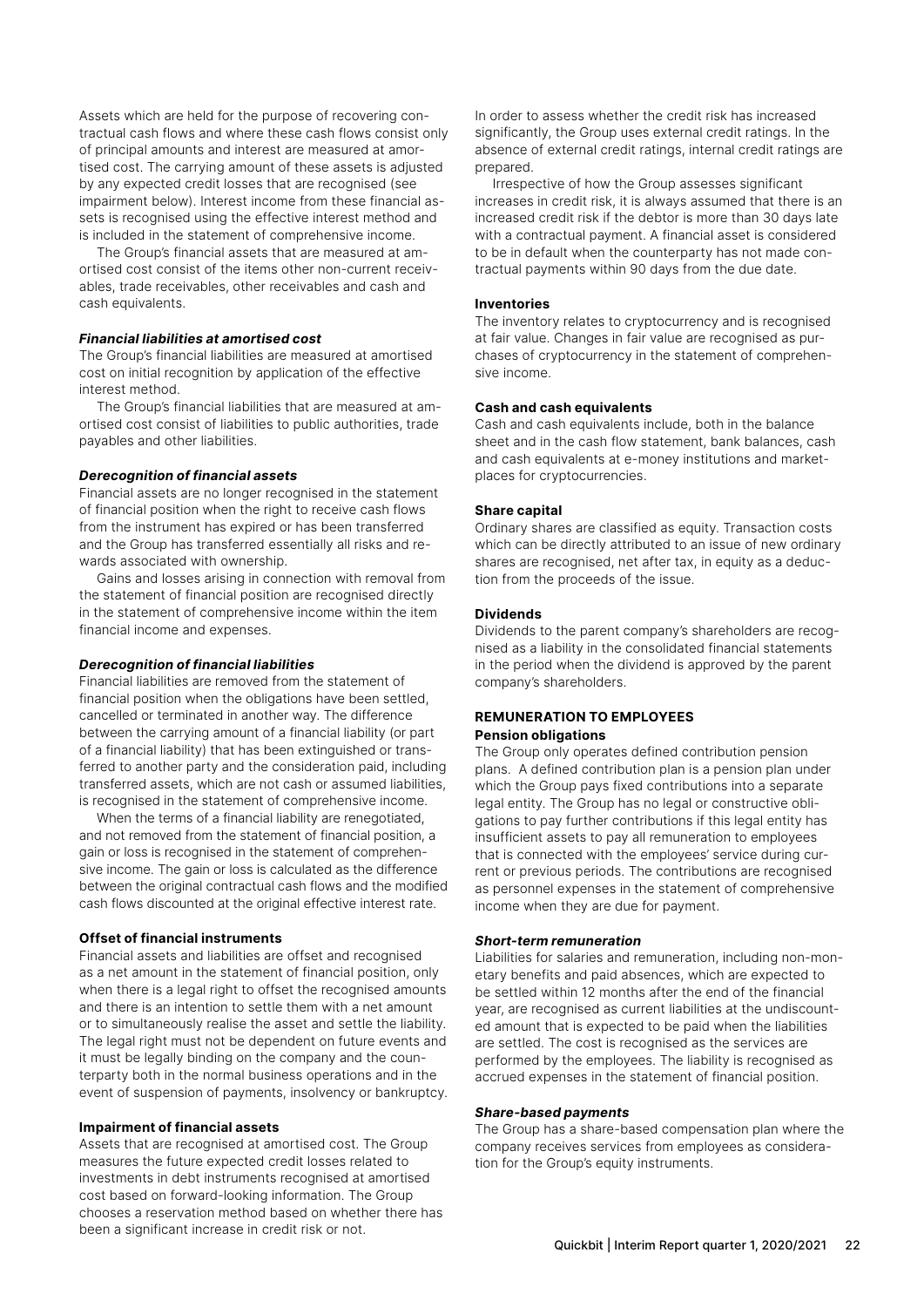#### *Employee stock option programme*

The fair value of the service that entitles employees to the allotment of options through Quickbit's employee stock option programme is recognised as a personnel expense with a corresponding increase in equity. The total amount to be expensed is based on the fair value of the options allotted. The total cost is recognised over the vesting period; the period over which all the specified vesting conditions must be met. At the end of each reporting period, the Group reviews its assessments of how many options are expected to be vested based on the terms of service. Any deviation from the original assessments that the review gives rise to is recognised in profit or loss and corresponding adjustments are made in equity.

#### **TRADE PAYABLES**

Trade payables are financial instruments and refer to obligations to pay for goods and services that have been acquired in the day-to-day operations from suppliers. Trade payables are classified as current liabilities if they fall due within one year. If not, they are recognised as non-current liabilities. Trade payables are initially recognised at fair value and subsequently at amortised cost using the effective interest method.

#### **CASH FLOW STATEMENT**

The cash flow statement was prepared in accordance with the indirect method. The recognised cash flow only includes transactions that involve incoming or outgoing payments.

#### **CRITICAL ESTIMATES AND ASSESSMENTS FOR ACCOUNTING PURPOSES**

The Group makes estimates and assumptions about the future. The estimates for accounting purposes that are a consequence of these, by definition, rarely correspond to the actual result. The estimates and assumptions that involve a significant risk for material adjustments in the carrying amounts of assets and liabilities during the next financial year are described in main outline below.

#### **Measurement of intangible non-current assets**

At each balance sheet date, the company assesses whether there is any indication of a need for impairment in any of the non-current assets. An impairment loss is recognised if the decline in value is deemed to be permanent. The need for impairment is tested individually for all non-current assets that are material. Examples of indications of a need for impairment are negative financial circumstances or unfavourable changes in industry conditions in companies whose shares the company has invested in. Impairment of assets measured at amortised cost is calculated as the difference between the asset's carrying amount and the present value of company management's best estimate of the future cash flows discounted by the asset's initial effective interest rate. For assets with variable interest rates, the current interest rate on the balance sheet date is used as the discount rate. When there is an indication that the value of an asset has decreased, the asset is tested for an impairment loss. If the asset has a recoverable amount that is lower than the carrying amount, it is written down to the recoverable amount. For the purposes of assessing impairment, the assets are grouped at the lowest levels for which there are separate identifiable cash flows (cash generating units).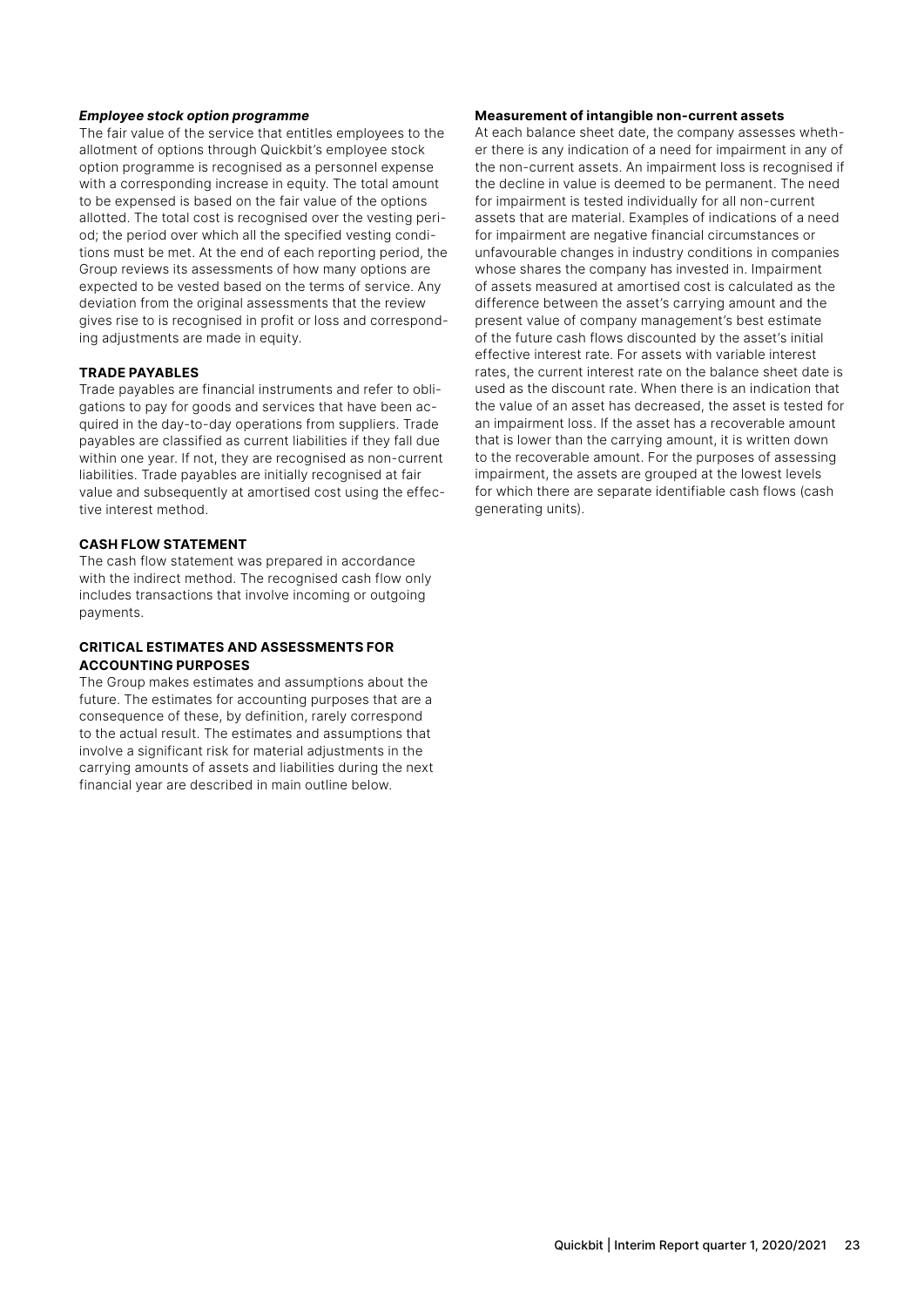#### **NOTE 2 REVENUE DISTRIBUTION**

The Group's new sales are entirely related to sales of cryptocurrency and are recognised at a point in time.

| Total                          | 563.46 |
|--------------------------------|--------|
| Solution for e-merchants       | 563.46 |
| Net sales by operating segment |        |

#### **NOTE 3 THE NUMBER OF SHARES AT THE END OF EACH PERIOD AND WEIGHTED AVERAGE**

| Date             | Report   | Outstanding<br>shares at the end<br>of the period<br>before dilution | Outstanding<br>shares at the end<br>of the period<br>after dilution | Note            |                                                                                                                             |           |
|------------------|----------|----------------------------------------------------------------------|---------------------------------------------------------------------|-----------------|-----------------------------------------------------------------------------------------------------------------------------|-----------|
| 30 Sep 2016      | Q1 16/17 | 5,000,000                                                            | 5,000,000                                                           |                 | The company's first operating quarter                                                                                       |           |
| 31 Dec 2016      | Q2 16/17 | 5,000,000                                                            | 5,000,000                                                           |                 |                                                                                                                             |           |
| 31 Mar 2017      | Q3 16/17 | 5,000,000                                                            | 5,000,000                                                           |                 |                                                                                                                             |           |
| 30 Jun 2017      | Q4 16/17 | 5,234,125                                                            | 5,234,125                                                           |                 | Issue of 234,125 shares<br>carried out Q4 16/17                                                                             |           |
| 30 Sep 2017      | Q1 17/18 | 52,341,250                                                           | 52,341,250                                                          |                 | Split 1:10 carried out Q1 17/18                                                                                             |           |
| 31 Dec 2017      | Q2 17/18 | 54,341,250                                                           | 55,341,250                                                          |                 | Issue of 2 million shares and 1 million<br>subscription warrants approved in Q2 17/18.                                      |           |
| 31 Mar 2018      | Q3 17/18 | 54,341,250                                                           | 55,341,250                                                          |                 |                                                                                                                             |           |
| 30 Jun 2018      | Q4 17/18 | 58,341,250                                                           | 59,341,250                                                          | Q4 17/18        | Issue of 4 million shares carried out                                                                                       |           |
| 30 Sep 2018      | Q1 18/19 | 58,341,250                                                           | 59,341,250                                                          |                 | Decision on extension of 1 million subscrip-<br>tion warrants registered with the Swedish<br>Companies Registration Office. |           |
| 31 Dec 2018      | Q2 18/19 | 58,341,250                                                           | 59,341,250                                                          |                 |                                                                                                                             |           |
| 31 Dec 2019      | Q3 18/19 | 59,716,250                                                           | 76,325,375                                                          |                 | Issue of 1,375,000 shares and 15,609,125<br>subscription warrants approved in Q3 18/19                                      |           |
| 30 Jun 2019      | Q4 18/19 | 64,716,250                                                           | 85,575,375                                                          |                 | Issue of 5,000,000 shares and 4,250,000<br>subscription warrants approved in Q4 18/19                                       |           |
| 30 Sep 2019      | Q119/20  | 64,716,250                                                           | 85,575,375                                                          | Office Q1 19/20 | Issue of 5,000,000 shares registered<br>at the Swedish Companies Registration                                               |           |
| 31 Dec 2019      | Q2 19/20 | 64,716,250                                                           | 87,275,375                                                          |                 | Resolution regarding 1,700,000 subscription<br>warrants approved in Q2 19/20                                                |           |
| 31 Mar 2020      | Q3 19/20 | 64,716,250                                                           | 87,275,375                                                          |                 |                                                                                                                             |           |
| 30 Jun 2020      | Q4 19/20 | 64,716,250                                                           | 88,275,375                                                          |                 |                                                                                                                             |           |
| 30 Sep 2020      | Q1 20/21 | 67,716,250                                                           | 92,425,375                                                          | Office Q1 20/21 | Issue of 3,000,000 shares registered<br>at the Swedish Companies Registration                                               |           |
|                  |          |                                                                      |                                                                     | Jul-Sep 2020    | Jul-Sep 2019                                                                                                                | 2019/2020 |
| Number of shares |          |                                                                      |                                                                     |                 |                                                                                                                             |           |

Weighted average, before dilution 67,716,250 64,716,250 64,716,250

Weighted average, after dilution 92,425,375 87,725,375 89,425,375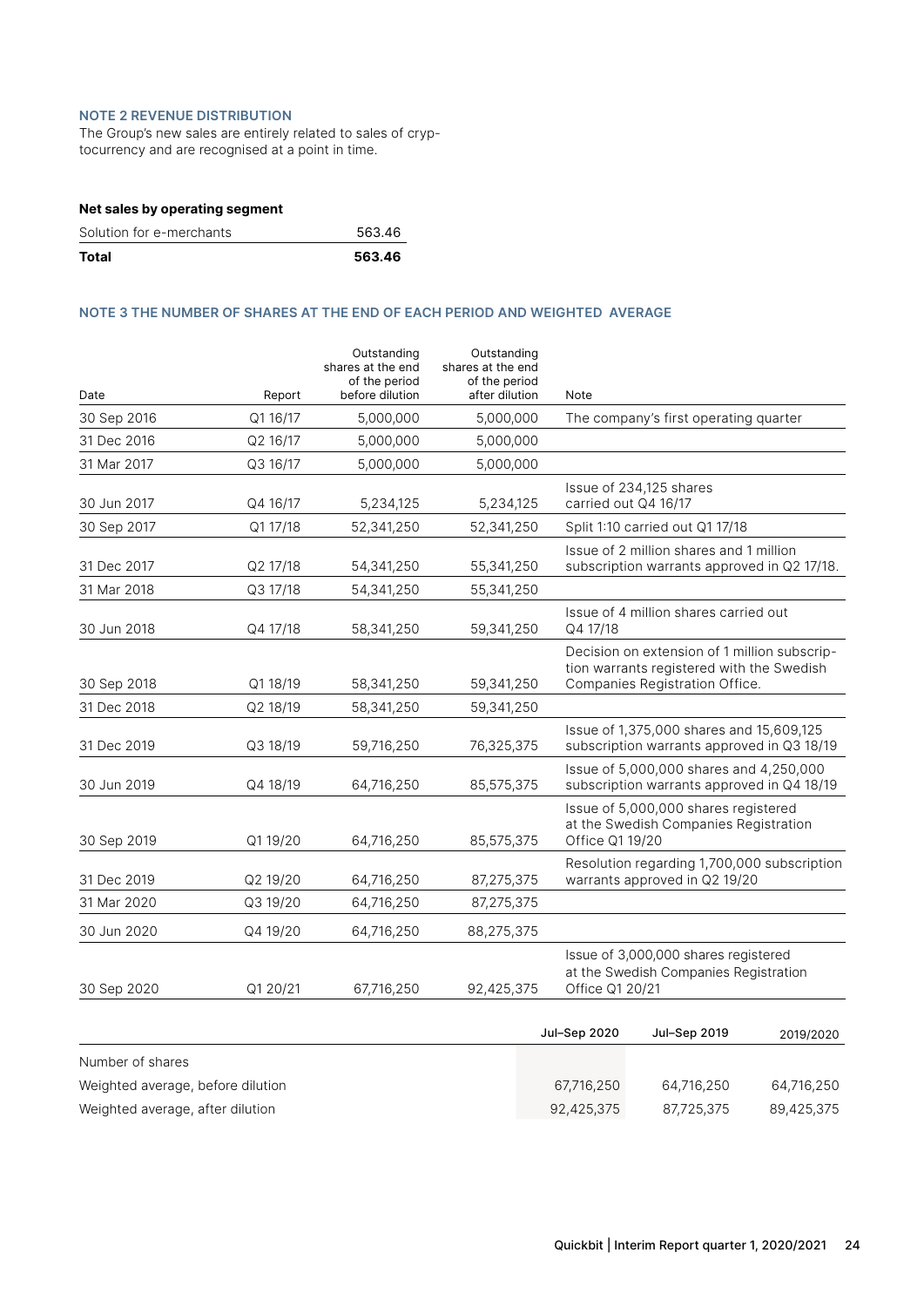#### **NOTE 4 TRANSITION TO INTERNATIONAL FINANCIAL REPORTING STANDARDS (IFRS)**

The interim report for the first quarter of 2020 is the first interim report that has been prepared in accordance with IFRS.

The accounting principles set out in Note 1 have been applied when the consolidated financial statements for Quickbit eu AB (publ) were prepared as of 30 September 2020 and for the comparative information presented starting from the opening balance sheet on 1 July 2017.

When the statement on the period's opening financial position (on 1 July 2017), the statement of financial position on 30 June 2018, 30 September 2018, 30 June 2019, 30 September 2019 and 30 June 2020 were prepared in accordance with IFRS, the amounts reported in previous annual reports were adjusted in accordance with BFNAR 2012: 1 Annual Accounts and Consolidated Accounts (K3). An explanation of how the transition from previously applied accounting principles to IFRS has affected the Group's comprehensive income and financial position is shown in the tables that follow below and in the accompanying notes.

#### **Choices made during the transition to accounting in accordance with IFRS**

The transition to IFRS is recognised in accordance with IFRS 1, First-time Adoption of International Financial Reporting Standards. The general rule is that all applicable IFRS and IAS standards, which became effective and were adopted by the EU as of 30 September 2020, shall be applied retrospectively. However, IFRS 1 contains transitional arrangements which provide companies with certain options. Quickbit eu AB has not chosen to apply any of the permitted exceptions when transitioning to IFRS.

#### **Reconciliation between previously applied accounting principles and IFRS**

According to IFRS 1, the Group must present a reconciliation of equity and total comprehensive income that was recognised in accordance with previously applied accounting principles against corresponding items in accordance with IFRS. The Group's transition to accounting in accordance with IFRS had no impact on the total cash flows presented according to previously applied accounting principles. The tables below show the reconciliation between previously applied accounting principles and IFRS for each period for equity and total comprehensive income. Quickbit has not published a quarterly report for the first quarter of 2017, and for this reason no reconciliation of equity or statement of comprehensive income is provided in the tables below for this period.

#### **Cash flow statement**

According to IFRS 16, the lease payment consists of two components, one relating to amortisation of the lease liability and the other to an interest component. Amortisation of the lease liability affects financing activities, while the interest expense will be charged to the current operations. As the establishment of the right of use and lease liability do not affect cash flow, they are eliminated in the cash flow.

#### **The opening balance**

Only the parent company constitutes the Group in connection with the transition to IFRS (1 July 2017). The parent company's opening balance is therefore shown in the tables below. The only difference between RFR 2 that the parent company applies from 1 July 2017 and IFRS is that RFR 2 follows the Swedish Annual Accounts presentation, while IFRS classifies "Subscribed for but not paid-in capital" as other current receivables.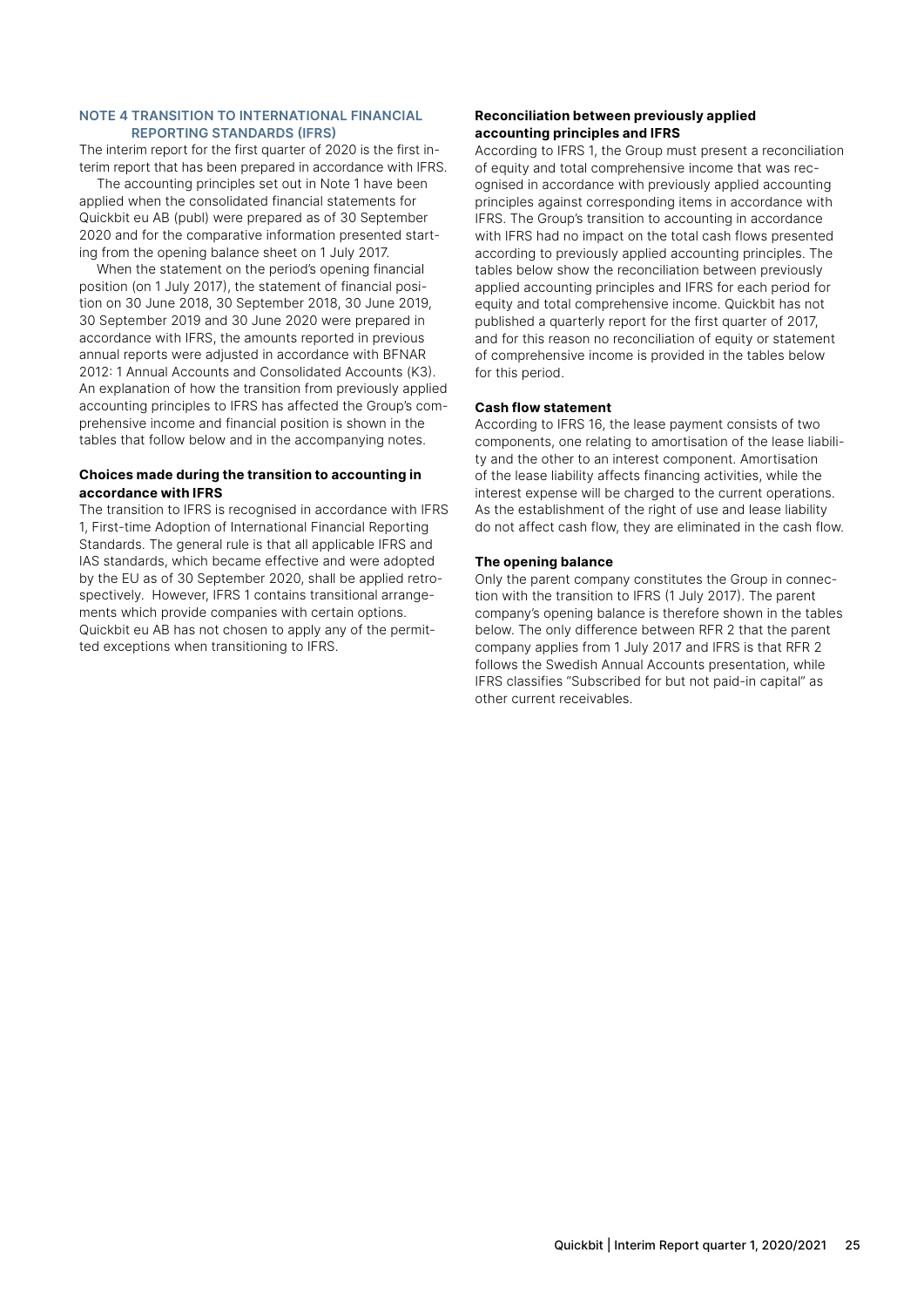#### **NOTE 5 FINANCIAL EFFECTS OF TRANSITION TO INTERNA-TIONAL FINANCIAL REPORTING STANDARDS (IFRS)**

These consolidated financial statements are Quickbit's first consolidated financial statements prepared in accordance with IFRS. Historical financial information has been restated from 1 July 2017, which is the date of transition to accounting in accordance with IFRS. Explanations for the transition from previously applied accounting principles to IFRS and what effects the restatement has had on the consolidated statement of comprehensive income and equity are described in the tables below.

| <b>Balance sheet</b>                            |      |                                                      | 1 July 2017                                 |                      |           | 30 Jun 2018                                          |                                             |                      |
|-------------------------------------------------|------|------------------------------------------------------|---------------------------------------------|----------------------|-----------|------------------------------------------------------|---------------------------------------------|----------------------|
| Amounts in SEK '000                             | Note | According<br>to previous<br>accounting<br>principles | Total<br>effect of<br>transition<br>to IFRS | According<br>to IFRS | Note      | According<br>to previous<br>accounting<br>principles | Total<br>effect of<br>transition<br>to IFRS | According<br>to IFRS |
| <b>ASSETS</b>                                   |      |                                                      |                                             |                      |           |                                                      |                                             |                      |
| Subscribed for but not paid-in<br>share capital | d)   | 600                                                  | $-600$                                      | $\mathsf{O}\xspace$  |           | $\mathsf{O}\xspace$                                  | $\overline{0}$                              | $\mathbf 0$          |
| <b>Non-current assets</b>                       |      |                                                      |                                             |                      |           |                                                      |                                             |                      |
| Intangible assets                               |      |                                                      |                                             |                      |           |                                                      |                                             |                      |
| Capitalised expenditure for<br>development work |      | 1,091                                                | 0                                           | 1,091                |           | 13,045                                               | 0                                           | 13,045               |
| Other intangible assets                         |      | $\mathbf 0$                                          | $\overline{0}$                              | $\overline{0}$       |           | $\overline{0}$                                       | $\overline{0}$                              | $\mathbf 0$          |
| Property, plant and equipment                   |      |                                                      |                                             |                      |           |                                                      |                                             |                      |
| Right-of-use assets                             |      | $\mathsf O$                                          | 0                                           | $\mathsf{O}$         | a)        | 0                                                    | 313                                         | 313                  |
| Equipment, tools, fixtures and fittings         |      | $\mathbf 0$                                          | $\overline{0}$                              | $\mathbf 0$          |           | 0                                                    | 0                                           | $\mathbf 0$          |
| <b>Financial assets</b>                         |      |                                                      |                                             |                      |           |                                                      |                                             |                      |
| Other non-current receivables                   |      | 359                                                  | $\mathbf{O}$                                | 359                  |           | 73                                                   | 0                                           | 73                   |
| Deferred tax assets                             |      | $\overline{0}$                                       | $\overline{0}$                              | $\mathsf{O}\xspace$  | $\circ$ ) | $\mathsf{O}\xspace$                                  | 50                                          | 50                   |
| <b>Current assets</b>                           |      |                                                      |                                             |                      |           |                                                      |                                             |                      |
| <b>Inventories</b>                              |      | $\mathbf 0$                                          | $\mathsf{O}$                                | $\mathsf{O}\xspace$  |           | 116                                                  | $\mathsf{O}\xspace$                         | 116                  |
| <b>Current receivables</b>                      |      |                                                      |                                             |                      |           |                                                      |                                             |                      |
| Trade receivables                               |      | $\mathsf{O}\xspace$                                  | $\mathbf 0$                                 | 0                    |           | 2,023                                                | 0                                           | 2,023                |
| Current tax assets                              |      | $\Omega$                                             | $\Omega$                                    | $\Omega$             |           | $\Omega$                                             | $\Omega$                                    | $\Omega$             |
| Other receivables                               | d)   | 1,854                                                | 600                                         | 2,454                |           | 827                                                  | $\mathbf 0$                                 | 827                  |
| Prepaid expenses and accrued<br>income          |      | 200                                                  | 0                                           | 200                  | a)        | 73                                                   | $-73$                                       | $\mathbf 0$          |
| Cash and cash equivalents                       |      | 578                                                  | 0                                           | 578                  |           | 4                                                    | 0                                           | 4                    |
| <b>Total assets</b>                             |      | 4,682                                                | $\mathbf 0$                                 | 4,682                |           | 16,161                                               | 290                                         | 16,451               |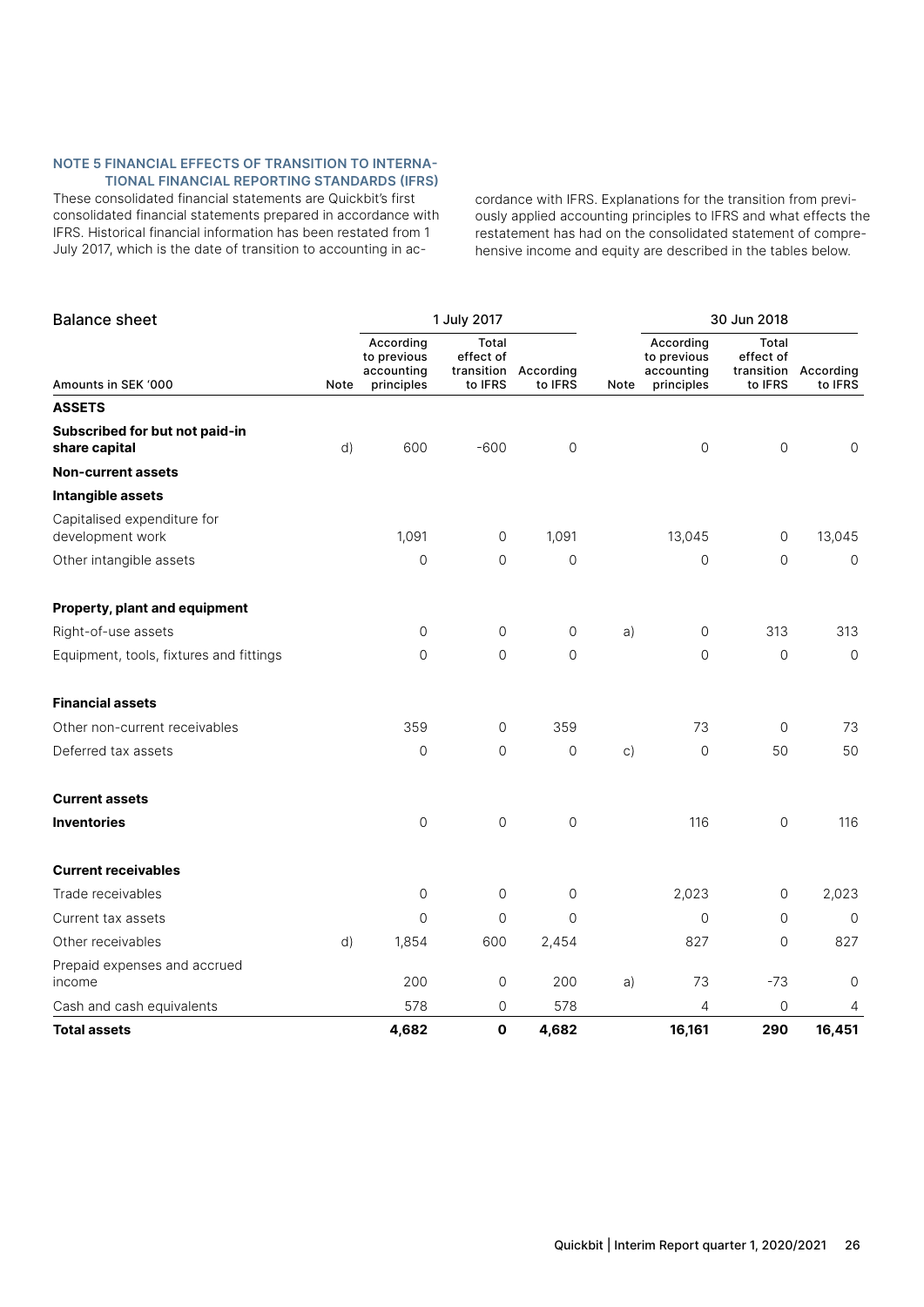| <b>Balance sheet</b>                            |       | 30 June 2019                           |                    |                                 |           | 30 June 2020                           |                    |                      |
|-------------------------------------------------|-------|----------------------------------------|--------------------|---------------------------------|-----------|----------------------------------------|--------------------|----------------------|
|                                                 |       | According<br>to previous<br>accounting | Total<br>effect of | transition According<br>to IFRS |           | According<br>to previous<br>accounting | Total<br>effect of | transition According |
| Amounts in SEK '000<br><b>ASSETS</b>            | Note  | principles                             | to IFRS            |                                 | Note      | principles                             | to IFRS            | to IFRS              |
| Subscribed for but not paid-in<br>share capital |       |                                        |                    |                                 |           |                                        |                    |                      |
| <b>Non-current assets</b>                       | d)    | 16,000                                 | $-16,000$          | 0                               |           | $\overline{0}$                         | $\Omega$           | 0                    |
| Intangible assets                               |       |                                        |                    |                                 |           |                                        |                    |                      |
| Capitalised expenditure for<br>development work |       | 14,242                                 | 0                  | 14,242                          |           | 32,075                                 | $\mathbf 0$        | 32,075               |
| Other intangible assets                         |       | 0                                      | $\overline{0}$     | 0                               |           | 39,397                                 | $\circ$            | 39,397               |
| Property, plant and equipment                   |       |                                        |                    |                                 |           |                                        |                    |                      |
| Right-of-use assets                             | a)    | $\mathbf 0$                            | 4,856              | 4,856                           | a)        | $\circ$                                | 3,880              | 3,880                |
| Equipment, tools, fixtures and fittings         |       | 102                                    | 0                  | 102                             |           | 932                                    | $\mathbf 0$        | 932                  |
| <b>Financial assets</b>                         |       |                                        |                    |                                 |           |                                        |                    |                      |
| Other non-current receivables                   |       | 73                                     | $\mathbf 0$        | 73                              |           | 2,446                                  | 0                  | 2,446                |
| Deferred tax assets                             | C)    | $\mathbf 0$                            | 994                | 994                             | $\circ$ ) | $\mathbf 0$                            | 934                | 934                  |
| <b>Current assets</b>                           |       |                                        |                    |                                 |           |                                        |                    |                      |
| <b>Inventories</b>                              |       | 1,990                                  | 0                  | 1,990                           |           | 584                                    | $\mathbf 0$        | 584                  |
| <b>Current receivables</b>                      |       |                                        |                    |                                 |           |                                        |                    |                      |
| Trade receivables                               |       | $\mathsf{O}\xspace$                    | $\overline{0}$     | 0                               |           | $\mathsf{O}\xspace$                    | $\mathbf 0$        | 0                    |
| Current tax assets                              |       | $\mathbf 0$                            | $\overline{0}$     | 0                               |           | $\mathbf 0$                            | $\mathbf 0$        | $\overline{0}$       |
| Other receivables                               | a) d) | 43,365                                 | 15,973             | 59,338                          | b)        | 121,666                                | $-931$             | 120,735              |
| Prepaid expenses and accrued<br>income          | a)    | 9                                      | -9                 | 0                               | a)        | 3,371                                  | $-432$             | 2,939                |
| Cash and cash equivalents                       |       | 7,550                                  | 0                  | 7,550                           |           | 20,936                                 | 0                  | 20,936               |
| <b>Total assets</b>                             |       | 83,331                                 | 5,814              | 89,145                          |           | 221,407                                | 3,451              | 224,858              |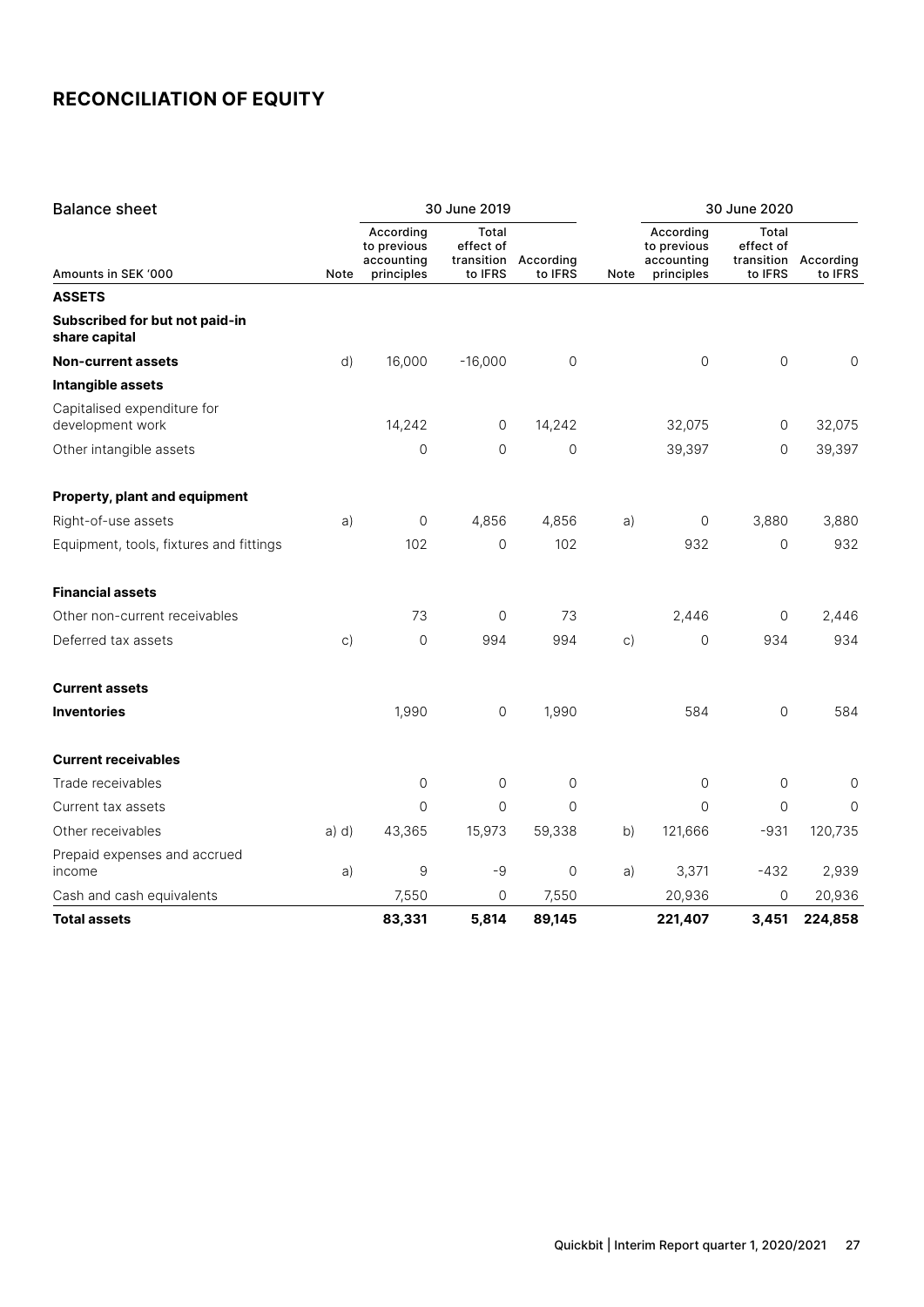| <b>Balance sheet</b>                                          |                                                              | 1 July 2017                                 |                      |           | 30 Jun 2018                                          |                                             |                      |
|---------------------------------------------------------------|--------------------------------------------------------------|---------------------------------------------|----------------------|-----------|------------------------------------------------------|---------------------------------------------|----------------------|
| Amounts in SEK '000                                           | According<br>to previous<br>accounting<br>principles<br>Note | Total<br>effect of<br>transition<br>to IFRS | According<br>to IFRS | Note      | According<br>to previous<br>accounting<br>principles | Total<br>effect of<br>transition<br>to IFRS | According<br>to IFRS |
| <b>EQUITY AND LIABILITIES</b>                                 |                                                              |                                             |                      |           |                                                      |                                             |                      |
| <b>Equity</b>                                                 |                                                              |                                             |                      |           |                                                      |                                             |                      |
| Share capital                                                 | 500                                                          | 0                                           | 500                  |           | 583                                                  | $\circ$                                     | 583                  |
| Other contributed capital                                     |                                                              | $\mathbf 0$<br>$\mathbf 0$                  | $\mathbf 0$          | d)        | 3,910                                                | 14,072                                      | 17,982               |
| Reserves                                                      |                                                              | 0<br>0                                      | 0                    | d)        | $\mathbf 0$                                          | $-1$                                        | $-1$                 |
| Retained earnings<br>(including net profit/loss for the year) | 3,405                                                        | 0                                           | 3,405                | $a)$ ,d)  | 6,173                                                | $-14,072$                                   | $-7,899$             |
| <b>Total equity</b>                                           | 3,905                                                        | $\mathbf 0$                                 | 3,905                |           | 10,666                                               | $-1$                                        | 10,665               |
| <b>Non-current liabilities</b>                                |                                                              |                                             |                      |           |                                                      |                                             |                      |
| Deferred tax liability                                        |                                                              | $\mathsf{O}$<br>0                           | 0                    | $\circ$ ) | 0                                                    | 49                                          | 49                   |
| Lease liability                                               |                                                              | $\mathbf 0$<br>$\overline{0}$               | $\mathsf{O}\xspace$  |           | $\overline{0}$                                       | $\mathbf{0}$                                | $\mathbf 0$          |
| <b>Current liabilities</b>                                    |                                                              |                                             |                      |           |                                                      |                                             |                      |
| Lease liability                                               |                                                              | $\mathbf 0$<br>$\circ$                      | $\mathbf 0$          | a)        | $\mathbf 0$                                          | 241                                         | 241                  |
| Trade payables                                                | 415                                                          | 0                                           | 415                  |           | 3,508                                                | $\mathbf 0$                                 | 3,508                |
| Current tax liability                                         | $\mathbf 0$                                                  | 0                                           | 0                    |           | $\mathbf 0$                                          | $\mathbf{0}$                                | $\mathbf 0$          |
| Other liabilities                                             | 241                                                          | 0                                           | 241                  |           | 1,770                                                | 0                                           | 1,770                |
| Accrued expenses and                                          |                                                              |                                             |                      |           |                                                      |                                             |                      |
| deferred income                                               | 121                                                          | 0                                           | 121                  |           | 217                                                  | 0                                           | 217                  |
| <b>Total equity and liabilities</b>                           | 4,682                                                        | $\mathbf{o}$                                | 4,682                |           | 16,161                                               | 290                                         | 16,451               |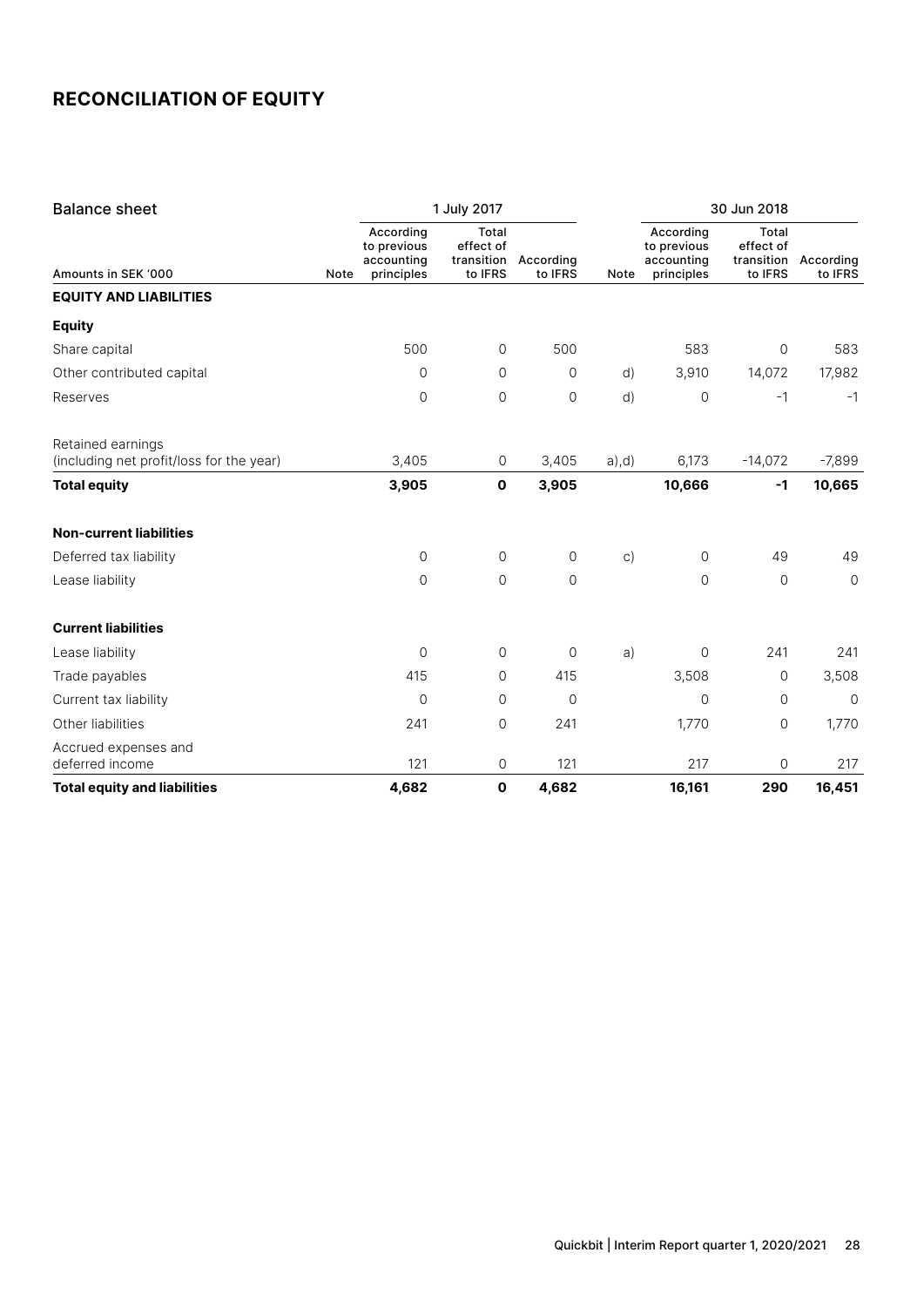| <b>Balance sheet</b>                                     |           | 30 June 2019                                         |                                             |                      |               | 30 June 2020                                         |                                             |                      |
|----------------------------------------------------------|-----------|------------------------------------------------------|---------------------------------------------|----------------------|---------------|------------------------------------------------------|---------------------------------------------|----------------------|
| Amounts in SEK '000                                      | Note      | According<br>to previous<br>accounting<br>principles | Total<br>effect of<br>transition<br>to IFRS | According<br>to IFRS | Note          | According<br>to previous<br>accounting<br>principles | Total<br>effect of<br>transition<br>to IFRS | According<br>to IFRS |
| <b>EQUITY AND LIABILITIES</b>                            |           |                                                      |                                             |                      |               |                                                      |                                             |                      |
| <b>Equity</b>                                            |           |                                                      |                                             |                      |               |                                                      |                                             |                      |
| Share capital                                            |           | 597                                                  | $\circ$                                     | 597                  |               | 647                                                  | $\mathbf{0}$                                | 647                  |
| Other contributed capital                                | d)        | 36,442                                               | 162                                         | 36,604               |               | 73,520                                               | $\circ$                                     | 73,520               |
| Reserves                                                 | d)        | 0                                                    | 790                                         | 790                  | d)            | 0                                                    | $-3,063$                                    | $-3,063$             |
| Retained earnings<br>(including net profit for the year) | a) d)     | 32,061                                               | $-954$                                      | 31,107               | $a)$ , b), d) | 114,614                                              | 5,300                                       | 119,914              |
| <b>Total equity</b>                                      |           | 69,100                                               | $-2$                                        | 69,098               |               | 188,781                                              | 2,237                                       | 191,018              |
| <b>Non-current liabilities</b>                           |           |                                                      |                                             |                      |               |                                                      |                                             |                      |
| Deferred tax liability                                   | $\circ$ ) | $\mathbf 0$                                          | 993                                         | 993                  | $\circ$ )     | 0                                                    | 710                                         | 710                  |
| Lease liability                                          | a)        | 0                                                    | 2,895                                       | 2,895                | a)            | 0                                                    | 1,692                                       | 1,692                |
| <b>Current liabilities</b>                               |           |                                                      |                                             |                      |               |                                                      |                                             |                      |
| Lease liability                                          | a)        | 0                                                    | 1,928                                       | 1,928                | a)            | 0                                                    | 1,911                                       | 1,911                |
| Trade payables                                           |           | 1,509                                                | $\Omega$                                    | 1,509                |               | 3,912                                                | 0                                           | 3,912                |
| Current tax liability                                    |           | 8,973                                                | $\mathbf 0$                                 | 8,973                |               | 20,516                                               | 0                                           | 20,516               |
| Other liabilities                                        |           | 2,362                                                | 0                                           | 2,362                | d)            | 4,852                                                | $-3,099$                                    | 1,753                |
| Accrued expenses and<br>deferred income                  |           | 1,387                                                | 0                                           | 1,387                |               | 3,346                                                | 0                                           | 3,346                |
| <b>Total equity and liabilities</b>                      |           | 83,331                                               | 5,814                                       | 89,145               |               | 221,407                                              | 3,451                                       | 224,858              |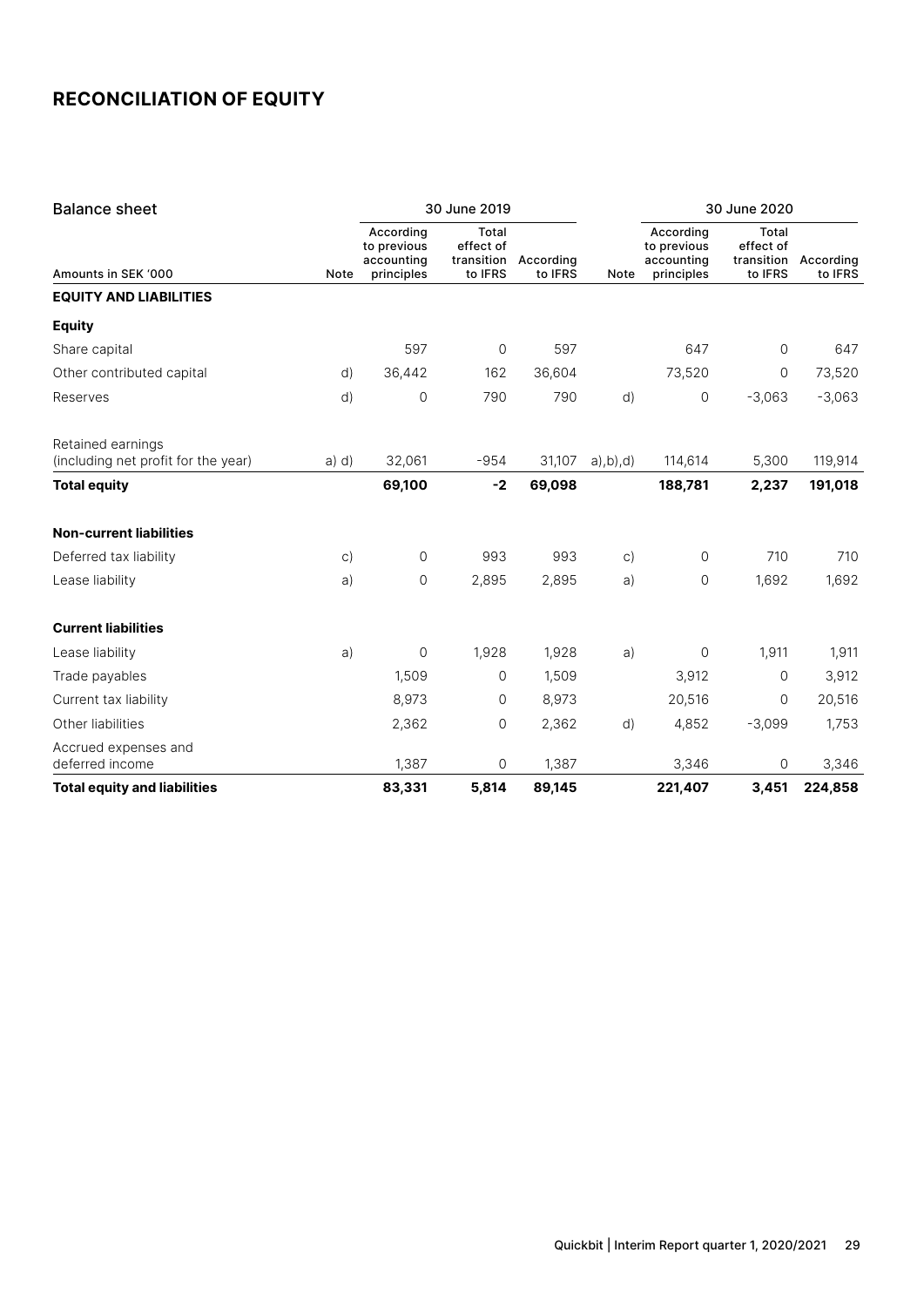### **RECONCILIATION AV COMPREHENSIVE INCOME**

| Income statement                                                                                        |      | Full-year 2017/2018                                  |                                             |                      |      | Full-year 2018/2019                                  |                                             |                      |
|---------------------------------------------------------------------------------------------------------|------|------------------------------------------------------|---------------------------------------------|----------------------|------|------------------------------------------------------|---------------------------------------------|----------------------|
| Amounts in SEK '000                                                                                     | Note | According<br>to previous<br>accounting<br>principles | Total<br>effect of<br>transition<br>to IFRS | According<br>to IFRS | Note | According<br>to previous<br>accounting<br>principles | Total<br>effect of<br>transition<br>to IFRS | According<br>to IFRS |
| Net sales                                                                                               |      | 6,737                                                | 0                                           | 6,737                |      | 2,353,917                                            | 0                                           | 2,353,917            |
| Other operating income                                                                                  |      | 0                                                    | 0                                           | 0                    |      | 1,651                                                | 0                                           | 1,651                |
| Purchase of cryptocurrency and other<br>transaction costs                                               |      | $-7,278$                                             | 0                                           | $-7,278$             |      | $-2,293,610$                                         |                                             | $0 -2,293,610$       |
| Other external expenses                                                                                 | a)   | $-4,120$                                             | 122                                         | $-3,998$             | a)   | $-7,879$                                             | 297                                         | $-7,582$             |
| Personnel expenses                                                                                      |      | $-1,666$                                             | $\mathbf 0$                                 | $-1,666$             |      | $-2,742$                                             | 0                                           | $-2,742$             |
| Depreciation/amortisation and impair-<br>ment of property, plant and equipment<br>and intangible assets |      |                                                      |                                             |                      |      |                                                      |                                             |                      |
|                                                                                                         | a)   | $-963$                                               | $-120$                                      | $-1,083$             | a)   | $-3,176$                                             | $-296$                                      | $-3,472$             |
| Other operating expenses                                                                                |      | $-266$                                               | 0                                           | $-266$               |      | 0                                                    | $\mathbf{O}$                                | $\mathbf 0$          |
| <b>Operating profit/loss</b>                                                                            |      | $-7,556$                                             | $\mathbf{2}$                                | $-7,554$             |      | 48,161                                               | 1                                           | 48,162               |
| Financial income                                                                                        |      | 0                                                    | $\mathbf 0$                                 | 0                    |      | $\mathbf 0$                                          | $\mathbf 0$                                 | $\Omega$             |
| Financial expenses                                                                                      | a)   | 0                                                    | $-3$                                        | -3                   | a)   | $-182$                                               | $-3$                                        | $-185$               |
| <b>Financial items - net</b>                                                                            |      | $\mathbf{o}$                                         | -3                                          | -3                   |      | $-182$                                               | -3                                          | $-185$               |
| <b>Profit/loss before tax</b>                                                                           |      | $-7,556$                                             | $-1$                                        | $-7,557$             |      | 47,979                                               | $-2$                                        | 47,977               |
| Income tax                                                                                              |      | 0                                                    | 0                                           | $\Omega$             |      | $-8,973$                                             | 0                                           | $-8,973$             |
| Net profit/loss for the year                                                                            |      | $-7,556$                                             | $-1$                                        | $-7,557$             |      | 39,006                                               | $-1$                                        | 39,005               |
| Other comprehensive income                                                                              |      |                                                      |                                             |                      |      |                                                      |                                             |                      |
| Items that may be reclassified to<br>net profit for the year:                                           |      |                                                      |                                             |                      |      |                                                      |                                             |                      |
| Exchanges differences on translation of<br>foreign operations                                           | d)   | $\mathbf 0$                                          | $-1$                                        | $-1$                 | d)   | 0                                                    | 791                                         | 791                  |
| Total comprehensive income for<br>the year                                                              |      | $-7,556$                                             | $-2$                                        | $-7,558$             |      | 39,006                                               | 790                                         | 39,796               |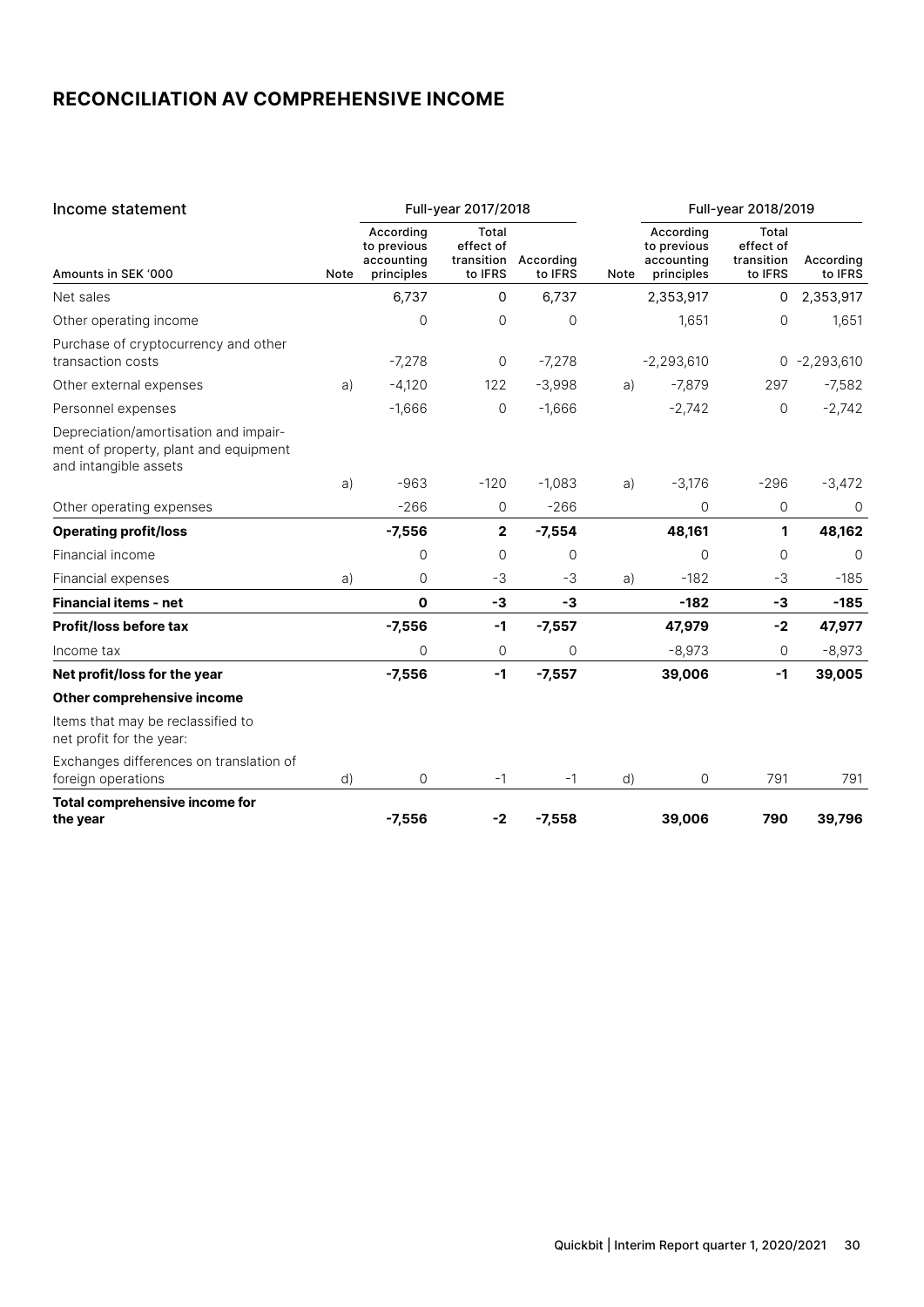### **RECONCILIATION AV COMPREHENSIVE INCOME**

| Income statement                                                                                   |              |                                                     | Full-year 2019/2020                         |                      |
|----------------------------------------------------------------------------------------------------|--------------|-----------------------------------------------------|---------------------------------------------|----------------------|
| Amounts in SEK '000                                                                                | Note         | According to pre-<br>vious accounting<br>principles | <b>Totaleffect of</b><br>transition to IFRS | According<br>to IFRS |
| Net sales                                                                                          |              | 4,614,105                                           | 0                                           | 4,614,105            |
| Other operating income                                                                             |              | 9,081                                               | 0                                           | 9,081                |
| Purchasing of cryptocurrency and other transaction costs                                           |              | $-4,480,723$                                        | 0                                           | $-4,480,723$         |
| Other external expenses                                                                            | a) b)        | $-27,439$                                           | 697                                         | $-26,742$            |
| Personnel expenses                                                                                 |              | $-13,621$                                           | 0                                           | $-13,621$            |
| Depreciation/amortisation and impairment of property,<br>plant and equipment and intangible assets | a)           | $-4,614$                                            | $-1,677$                                    | $-6,291$             |
| Other operating expenses                                                                           |              | $-1,571$                                            | 0                                           | $-1,571$             |
| <b>Operating profit/loss</b>                                                                       |              | 95,218                                              | $-979$                                      | 94,239               |
| Financial income                                                                                   |              | $\Omega$                                            | 0                                           | $\Omega$             |
| Financial expenses                                                                                 | a)           | $-14$                                               | $-104$                                      | $-118$               |
| <b>Financial items - net</b>                                                                       |              | $-14$                                               | $-104$                                      | $-118$               |
| <b>Profit/loss before tax</b>                                                                      |              | 95,204                                              | $-1,083$                                    | 94,121               |
| Income tax                                                                                         | $\mathsf{C}$ | $-11,613$                                           | 223                                         | $-11,390$            |
| Net profit/loss for the year                                                                       |              | 83,591                                              | $-860$                                      | 82,731               |
| Other comprehensive income                                                                         |              |                                                     |                                             |                      |
| Items that may be reclassified to net profit for the year:                                         |              |                                                     |                                             |                      |
| Exchanges differences on translation of foreign operations                                         | d)           | 0                                                   | $-3,853$                                    | $-3,853$             |
| Total comprehensive income for the year                                                            |              | 83,591                                              | $-4,713$                                    | 78,878               |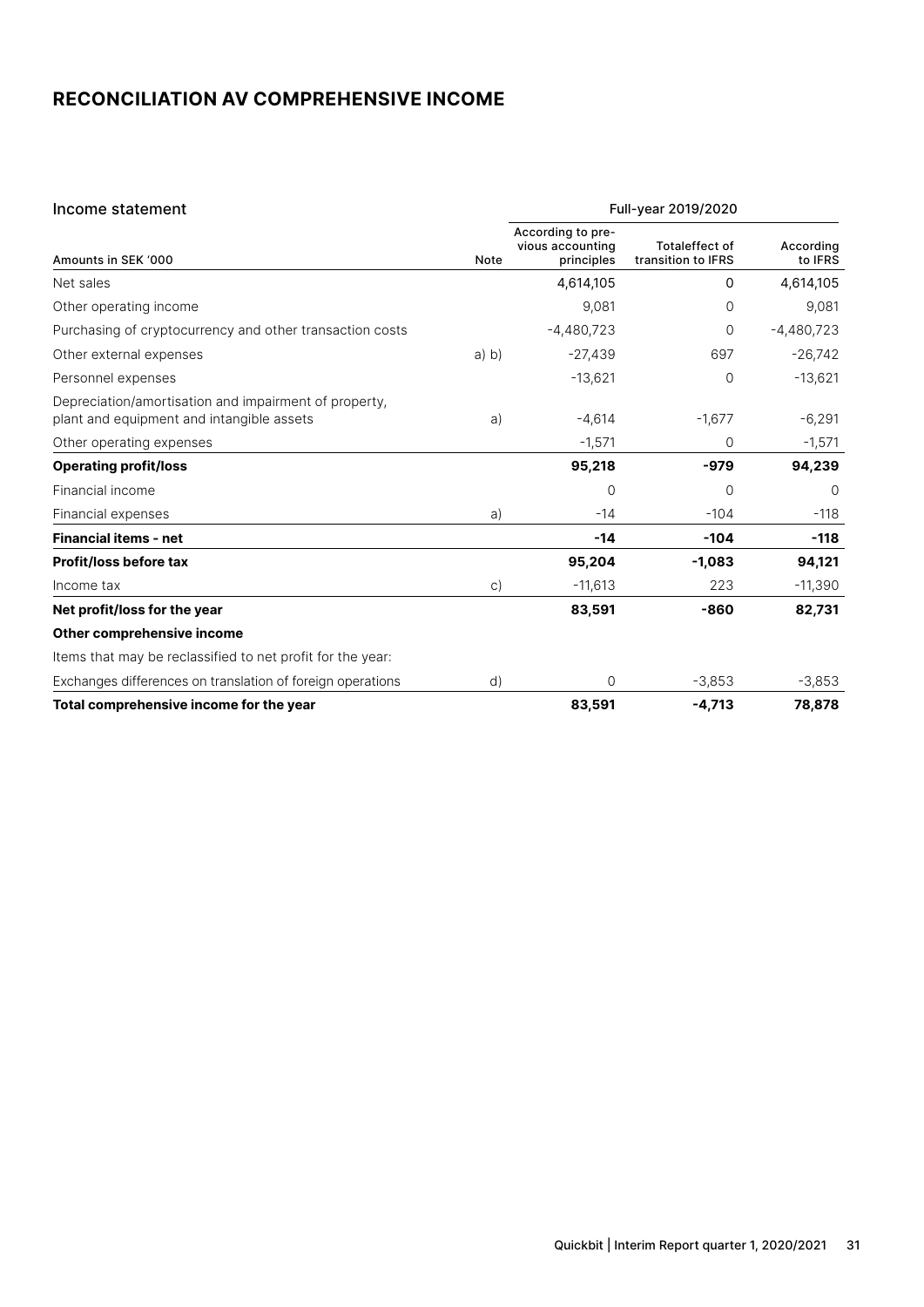| <b>Balance sheet</b>                                             |      | 30 September 2018                      |                    |                      |      | 30 September 2019                      |                     |                      |
|------------------------------------------------------------------|------|----------------------------------------|--------------------|----------------------|------|----------------------------------------|---------------------|----------------------|
|                                                                  |      | According<br>to previous<br>accounting | Total<br>effect of | transition According |      | According<br>to previous<br>accounting | Total<br>effect of  | transition According |
| Amounts in SEK '000                                              | Note | principles                             | to IFRS            | to IFRS              | Note | principles                             | to IFRS             | to IFRS              |
| <b>ASSETS</b><br>Subscribed for but not paid-in share<br>capital |      | $\mathsf{O}$                           | 0                  | $\mathsf{O}\xspace$  |      | $\mathsf{O}\xspace$                    | $\mathbf 0$         | $\mathsf{O}\xspace$  |
| <b>Non-current assets</b>                                        |      |                                        |                    |                      |      |                                        |                     |                      |
| Intangible assets                                                |      |                                        |                    |                      |      |                                        |                     |                      |
| Capitalised expenditure for<br>development work                  |      | 12,768                                 | 0                  | 12,768               |      | 16,621                                 | 0                   | 16,621               |
| Other intangible assets                                          |      | 0                                      | 0                  | 0                    |      | $\mathbf 0$                            | 0                   | $\mathsf{O}\xspace$  |
| Property, plant and equipment                                    |      |                                        |                    |                      |      |                                        |                     |                      |
| Right-of-use assets                                              | a)   | 0                                      | 241                | 241                  | a)   | 0                                      | 4,449               | 4,449                |
| Equipment, tools, fixtures and fittings                          |      | $\mathbf 0$                            | 0                  | 0                    |      | 796                                    | 0                   | 796                  |
| <b>Financial assets</b>                                          |      |                                        |                    |                      |      |                                        |                     |                      |
| Other non-current receivables                                    |      | 73                                     | 0                  | 73                   |      | 1,623                                  | 0                   | 1,623                |
| Deferred tax assets                                              | c)   | 0                                      | 35                 | 35                   | c)   | $\mathbf 0$                            | 979                 | 979                  |
| <b>Current assets</b>                                            |      |                                        |                    |                      |      |                                        |                     |                      |
| Inventories                                                      |      | 364                                    | 0                  | 364                  |      | 1,869                                  | $\mathsf{O}\xspace$ | 1,869                |
| <b>Current receivables</b>                                       |      |                                        |                    |                      |      |                                        |                     |                      |
| Trade receivables                                                |      | 4,636                                  | 0                  | 4,636                |      | 285                                    | 0                   | 285                  |
| Current tax assets                                               |      | $\mathbf 0$                            | 0                  | 0                    |      | $\Omega$                               | 0                   | $\Omega$             |
| Other receivables                                                |      | 732                                    | 0                  | 732                  | b)   | 70,883                                 | $-577$              | 70,306               |
| Prepaid expenses and accrued<br>income                           | a)   | 74                                     | $-73$              | 1                    | a)   | 628                                    | $-412$              | 216                  |
| Cash and cash equivalents                                        |      | 4,134                                  | 0                  | 4,134                |      | 32,161                                 | 0                   | 32,161               |
| <b>Total assets</b>                                              |      | 22,781                                 | 203                | 22,984               |      | 124,866                                | 4,439               | 129,305              |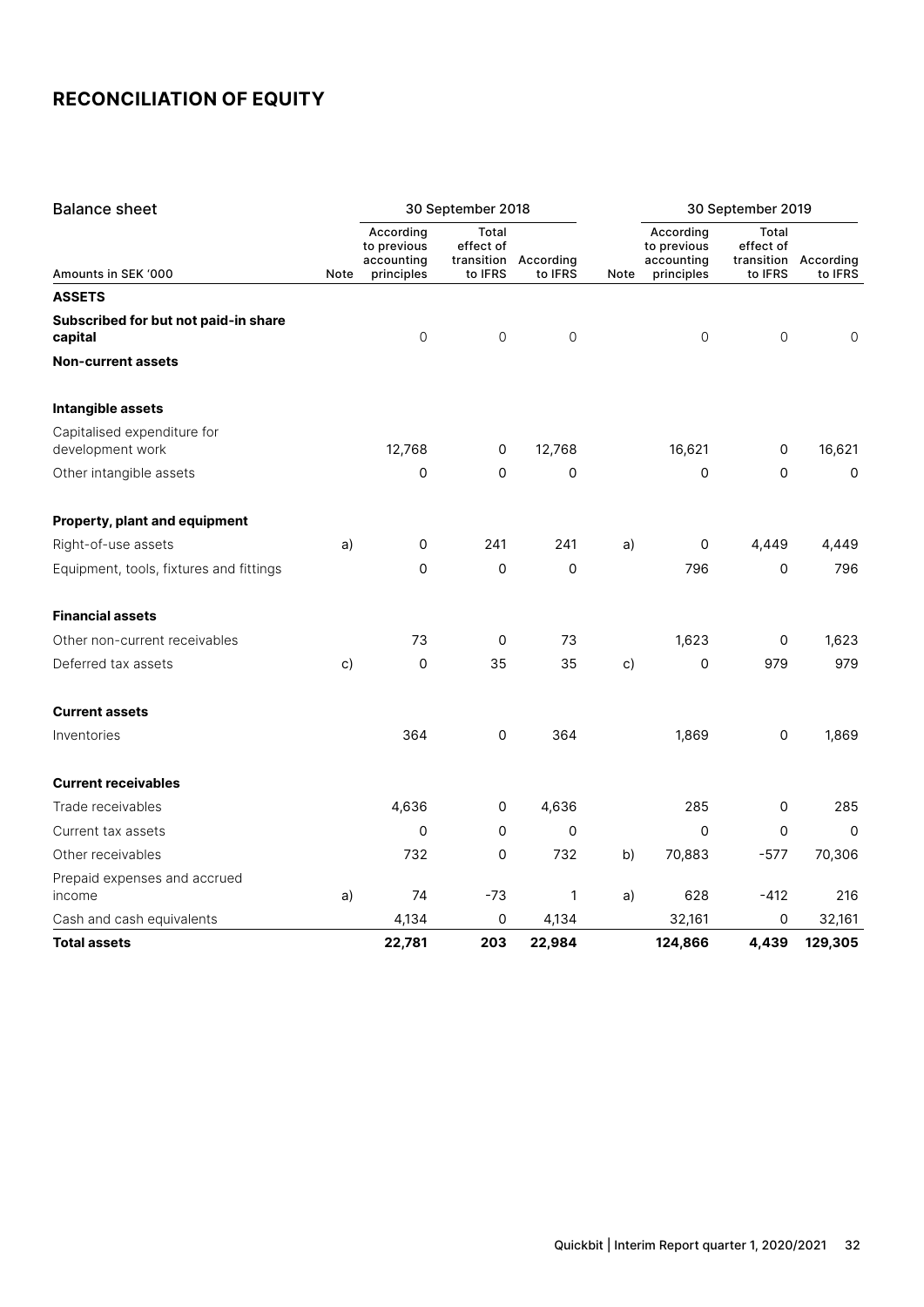| <b>Balance sheet</b>                                          |       | 30 September 2018                                    |                                             |                      |                    | 30 September 2019                                    |                                             |                      |
|---------------------------------------------------------------|-------|------------------------------------------------------|---------------------------------------------|----------------------|--------------------|------------------------------------------------------|---------------------------------------------|----------------------|
| Amounts in SEK '000                                           | Note  | According<br>to previous<br>accounting<br>principles | Total<br>effect of<br>transition<br>to IFRS | According<br>to IFRS | Note               | According<br>to previous<br>accounting<br>principles | Total<br>effect of<br>transition<br>to IFRS | According<br>to IFRS |
| <b>EQUITY AND LIABILITIES</b>                                 |       |                                                      |                                             |                      |                    |                                                      |                                             |                      |
| <b>Equity</b>                                                 |       |                                                      |                                             |                      |                    |                                                      |                                             |                      |
| Share capital                                                 |       | 583                                                  | 0                                           | 583                  |                    | 647                                                  | $\mathbf 0$                                 | 647                  |
| Other contributed capital                                     | d)    | 4,113                                                | 13,869                                      | 17,982               |                    | 36,367                                               | 162                                         | 36,529               |
| Reserves                                                      | d)    | 0                                                    | 52                                          | 52                   | d)                 | 0                                                    | 2,137                                       | 2,137                |
| Retained earnings<br>(including net profit/loss for the year) | a) d) | 4,589                                                | $-13,922$                                   | $-9,333$             | $a)$ ,b $)$ ,d $)$ | 62,620                                               | $-2,869$                                    | 59,751               |
| <b>Total equity</b>                                           |       | 9,285                                                | $-1$                                        | 9,284                |                    | 99,634                                               | $-570$                                      | 99,064               |
| <b>Non-current liabilities</b>                                |       |                                                      |                                             |                      |                    |                                                      |                                             |                      |
| Deferred tax liability                                        | c)    | $\mathsf{O}\xspace$                                  | 35                                          | 35                   | c)                 | 0                                                    | 832                                         | 832                  |
| Lease liability                                               |       | $\mathbf 0$                                          | $\mathbf 0$                                 | 0                    | a)                 | 0                                                    | 2,512                                       | 2,512                |
| <b>Current liabilities</b>                                    |       |                                                      |                                             |                      |                    |                                                      |                                             |                      |
| Lease liability                                               | a)    | 0                                                    | 169                                         | 169                  | a)                 | 0                                                    | 1,665                                       | 1,665                |
| Trade payables                                                |       | 3,025                                                | 0                                           | 3,025                |                    | 1,343                                                | $\Omega$                                    | 1,343                |
| Current tax liability                                         |       | 0                                                    | 0                                           | 0                    |                    | 11,887                                               | 0                                           | 11,887               |
| Other liabilities                                             |       | 4,269                                                | 0                                           | 4,269                |                    | 9,429                                                | 0                                           | 9,429                |
| Accrued expenses and<br>deferred income                       |       | 6,202                                                | $\mathsf{O}\xspace$                         | 6,202                |                    | 2,573                                                | $\mathsf{O}\xspace$                         | 2,573                |
| <b>Total equity and liabilities</b>                           |       | 22,781                                               | 203                                         | 22,984               |                    | 124,866                                              | 4,439                                       | 129,305              |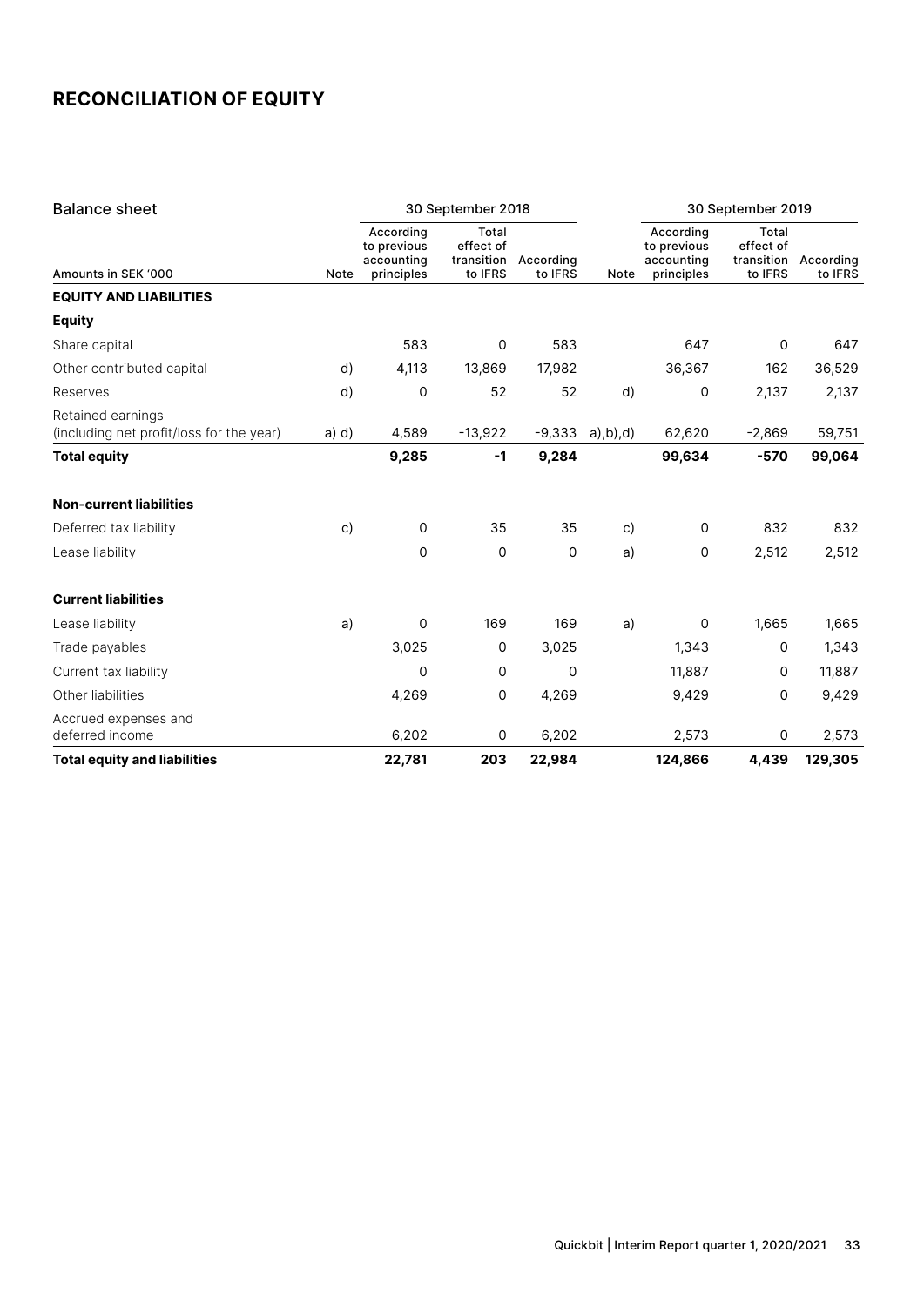### **RECONCILIATION OF COMPREHENSIVE INCOME**

| Income statement                                                                                        |      | The first quarter 2018/2019                          |                                             |                      |           | The first quarter 2019/2020                          |                                             |                      |
|---------------------------------------------------------------------------------------------------------|------|------------------------------------------------------|---------------------------------------------|----------------------|-----------|------------------------------------------------------|---------------------------------------------|----------------------|
| Amounts in SEK '000                                                                                     | Note | According<br>to previous<br>accounting<br>principles | Total<br>effect of<br>transition<br>to IFRS | According<br>to IFRS | Note      | According<br>to previous<br>accounting<br>principles | Total<br>effect of<br>transition<br>to IFRS | According<br>to IFRS |
| Net sales                                                                                               |      | 74,207                                               | $\mathbf 0$                                 | 74,207               |           | 982,895                                              | 0                                           | 982,895              |
| Other operating income                                                                                  |      | 0                                                    | 0                                           | 0                    |           | 795                                                  | 0                                           | 795                  |
| Purchase of cryptocurrency and other<br>transaction costs                                               |      | $-72,946$                                            | 0                                           | $-72,946$            |           | $-943,326$                                           | 0                                           | -943,326             |
|                                                                                                         |      |                                                      |                                             |                      |           |                                                      |                                             |                      |
| Other external expenses                                                                                 | a)   | $-1,275$                                             | 73                                          | $-1,202$             | $a)$ , b) | $-5,178$                                             | $-260$                                      | $-5,438$             |
| Personnel expenses                                                                                      |      | $-541$                                               | $\Omega$                                    | $-541$               |           | $-1,633$                                             | 0                                           | $-1,633$             |
| Depreciation/amortisation and impair-<br>ment of property, plant and equipment<br>and intangible assets | a)   | $-715$                                               | $-72$                                       | $-787$               | a)        | $-979$                                               | $-425$                                      | $-1,404$             |
| Other operating expenses                                                                                |      | $-2$                                                 | 0                                           | $-2$                 |           | 0                                                    | 0                                           | 0                    |
| <b>Operating profit/loss</b>                                                                            |      | $-1,272$                                             | 1                                           | $-1,271$             |           | 32,574                                               | $-685$                                      | 31,889               |
| Financial income                                                                                        |      | 0                                                    | 0                                           | 0                    |           | 0                                                    | 0                                           | 0                    |
| Financial expenses                                                                                      | a)   | $-162$                                               | $-1$                                        | $-163$               | a)        | $-4$                                                 | $-30$                                       | $-34$                |
| <b>Financial items - net</b>                                                                            |      | $-162$                                               | $-1$                                        | $-163$               |           | -4                                                   | $-30$                                       | $-34$                |
| <b>Profit/loss before tax</b>                                                                           |      | $-1,434$                                             | $\mathbf 0$                                 | $-1,434$             |           | 32,570                                               | $-715$                                      | 31,855               |
| Income tax                                                                                              |      | $\mathbf 0$                                          | 0                                           | 0                    | c)        | $-3,358$                                             | 147                                         | $-3,211$             |
| Net profit/loss for the year                                                                            |      | $-1,434$                                             | $\mathbf 0$                                 | $-1,434$             |           | 29,212                                               | $-567$                                      | 28,645               |
| Other comprehensive income                                                                              |      |                                                      |                                             |                      |           |                                                      |                                             |                      |
| Items that may be reclassified<br>to net profit/loss for the year:                                      |      |                                                      |                                             |                      |           |                                                      |                                             |                      |
| Exchanges differences on translation of<br>of foreign operations                                        | d)   | 0                                                    | 53                                          | 53                   | d)        | 0                                                    | 1,347                                       | 1,347                |
| <b>Total comprehensive income for</b><br>the year                                                       |      | $-1.434$                                             | 53                                          | $-1,381$             |           | 29,212                                               | 780                                         | 29.992               |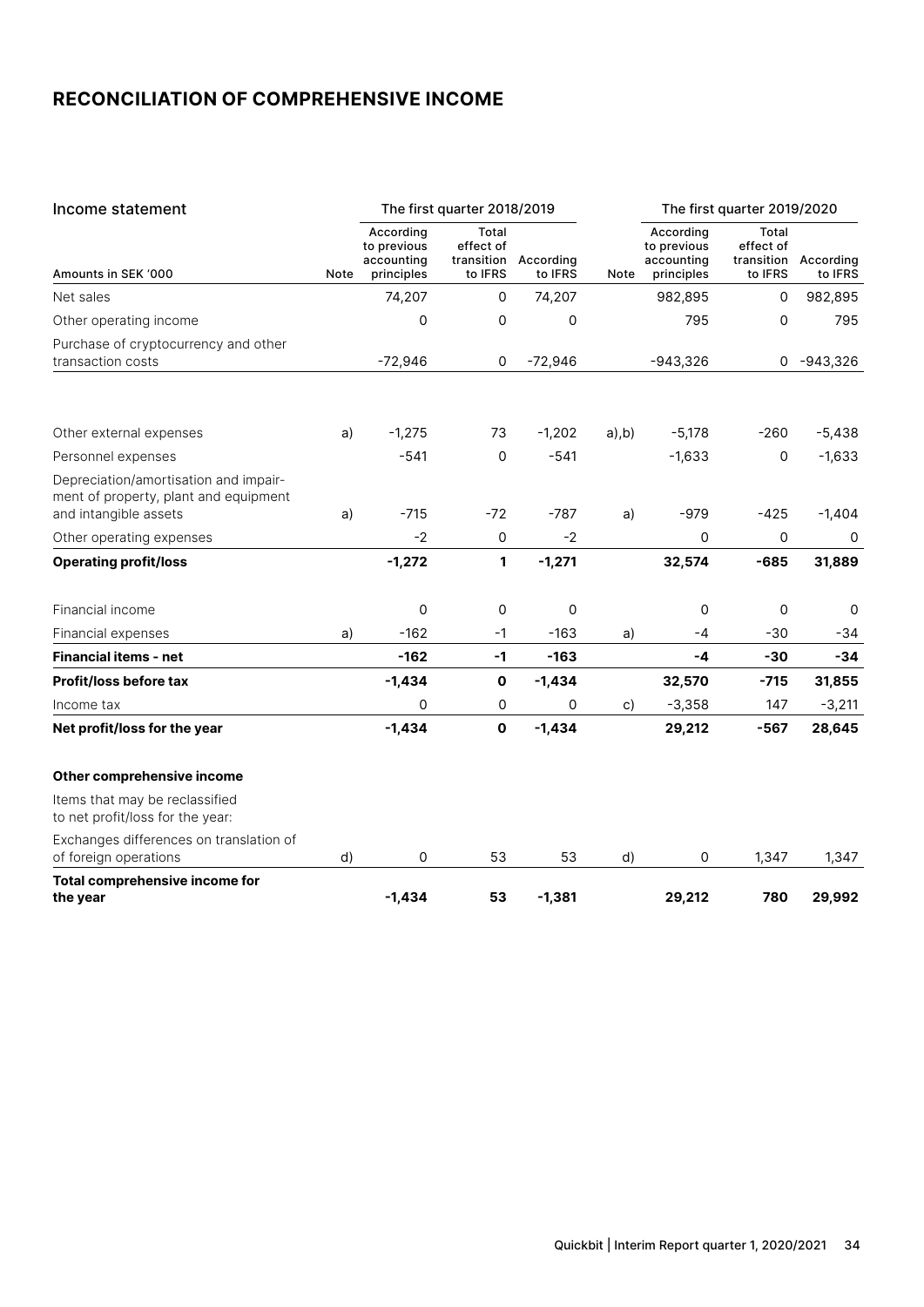#### **a) Leases**

At the time of the transition to IFRS, 1 July 2017, there were no lease agreements. The specification of the effects on the financial position and statement of comprehensive income

is provided in the bridges above. The total effect on equity is shown in the tables below.

#### Financial year

| Amounts in SEK '000      | Assets with<br>right of use | Prepaid<br>expenses<br>and accru-<br>ed income | Other<br>receivables | Long-term<br>lease<br>liability | Kortfristig<br>leasing-<br>skuld | Short-term<br>lease<br>liability | Deferred<br>tax liabili-<br>ties | Equity |
|--------------------------|-----------------------------|------------------------------------------------|----------------------|---------------------------------|----------------------------------|----------------------------------|----------------------------------|--------|
| Total impact 1 Jul 2017  | 0                           | 0                                              | 0                    | 0                               | 0                                | 0                                | 0                                | ,,,0   |
| Change 2017/2018         | 313                         | $-73$                                          | 0                    | 0                               | 241                              | 50                               | 49                               | $-1$   |
| Total impact 30 Jun 2018 | 313                         | $-73$                                          | 0                    | 0                               | 241                              | 50                               | 49                               | $-1$   |
| Change 2018/2019         | 4,543                       | 64                                             | $-27$                | 2,895                           | 1,687                            | 944                              | 944                              | $-1$   |
| Total impact 30 Jun 2019 | 4,856                       | -9                                             | $-27$                | 2,895                           | 1,928                            | 994                              | 993                              | $-2$   |
| Change 2019/2020         | $-976$                      | $-424$                                         | 27                   | $-1.204$                        | $-16$                            | $-251$                           | $-283$                           | $-121$ |
| Total impact 30 Jun 2020 | 3,880                       | $-433$                                         | 0                    | 1,691                           | 1,912                            | 743                              | 710                              | $-123$ |

#### Quarter 1

| Amounts in SEK '000      | Assets with<br>right of use | Prepaid<br>expenses<br>and accrued<br>income | Lona-term<br>lease<br>liability | Kortfristig<br>leasing-<br>skuld | Short-term<br>lease<br>liability | Deferred<br>tax liabilities | Equity |
|--------------------------|-----------------------------|----------------------------------------------|---------------------------------|----------------------------------|----------------------------------|-----------------------------|--------|
| Total impact 30 Sep 2018 | 241                         | -73                                          | 0                               | 169                              | 35                               | 35                          | 0      |
| Change 2018/2019         | 4.208                       | -339                                         | 2.512                           | 1.496                            | 825                              | 796                         | $-110$ |
| Total impact 30 Sep 2019 | 4.449                       | $-412$                                       | 2.512                           | 1,665                            | 860                              | 831                         | $-110$ |

| Amounts in SEK '000                     | 2017/218 | 2018/2019 | 2019/2020 |
|-----------------------------------------|----------|-----------|-----------|
| Other external expenses                 | 122      | 297       | 1,628     |
| Depreciation and amortisation           | $-120$   | $-296$    | $-1,677$  |
| Financial expenses                      | -3       | -3        | $-104$    |
| Income tax                              | -0       | 0         | $-31$     |
| Total impact on net profit for the year | -1       | -1        | $-121$    |

| Amounts in SEK '000                     | Jul-Sep 2018 | Jul–Sep 2019 |
|-----------------------------------------|--------------|--------------|
| Other external expenses                 | 73           | 317          |
| Depreciation and amortisation           | $-72$        | -425         |
| Financial expenses                      | -1           | -30          |
| Income tax                              |              | 28           |
| Total impact on net profit for the year |              | $-110$       |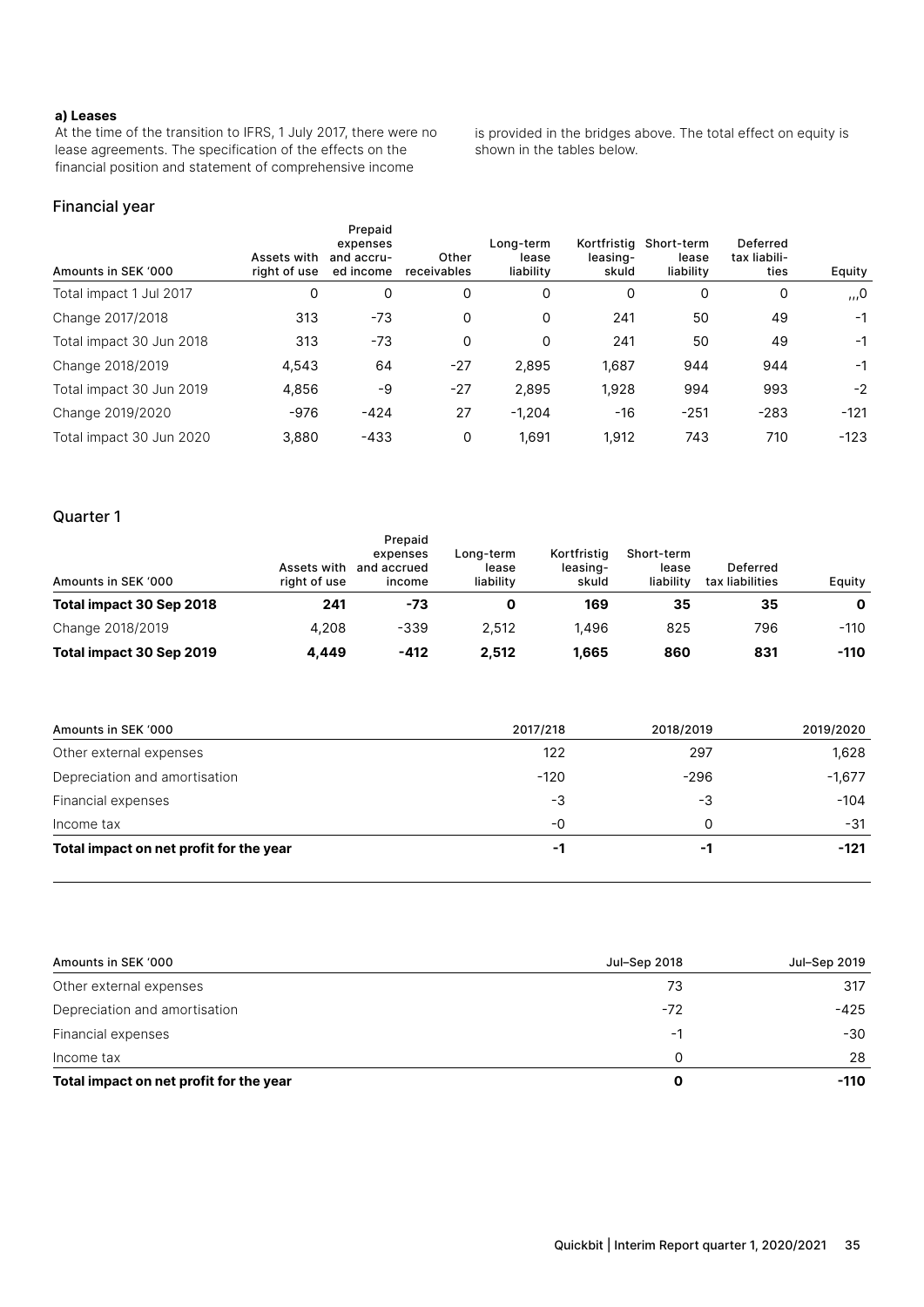#### **b) Financial instruments**

As from the transition to IFRS, a loss provision is recognised for expected credit losses on financial assets measured at amortised cost. The following items in the statement of financial

position have been affected by the recognition of a loss provision for expected credit losses:

#### Financial year

| Amounts in SEK '000      | Other current<br>receivables | Deferred<br>tax assets | Equity |
|--------------------------|------------------------------|------------------------|--------|
| Total impact 1 Jul 2017  | 0                            | 0                      | 0      |
| Change 2017/2018         | 0                            | 0                      | 0      |
| Total impact 30 Jun 2018 | 0                            | 0                      | 0      |
| Change 2018/2019         | 0                            | 0                      | 0      |
| Total impact 30 Jun 2019 | 0                            | 0                      | 0      |
| Change 2019/2020         | -931                         | 192                    | -739   |
| Total impact 30 Jun 2020 | $-931$                       | 192                    | -739   |

#### Quarter 1

| Amounts in SEK '000      | Other current<br>receivables | Deferred<br>tax assets | Equity |
|--------------------------|------------------------------|------------------------|--------|
| Change Jul-Sep 2018      |                              |                        | 0      |
| Total impact 30 Sep 2018 | 0                            |                        | 0      |
| Change Jul-Sep 2019      | $-577$                       | 119                    | -458   |
| Total impact 30 Sep 2019 | $-577$                       | 119                    | -458   |

#### **The following items in the statement of financial position have been affected by the recognition of a loss provision for expected credit losses:**

| Amounts in SEK '000                     | 2017/218 | 2018/2019 | 2019/2020 |
|-----------------------------------------|----------|-----------|-----------|
| Other external expenses                 |          |           | -931      |
| Income tax                              |          |           | 192       |
| Total impact on net profit for the year |          |           | -739      |

| Amounts in SEK '000                     | iul–sept 2018 | jul–sept 2019 |
|-----------------------------------------|---------------|---------------|
| Other external expenses                 |               | -577          |
| Income tax                              |               | 119           |
| Total impact on net profit for the year |               | -458          |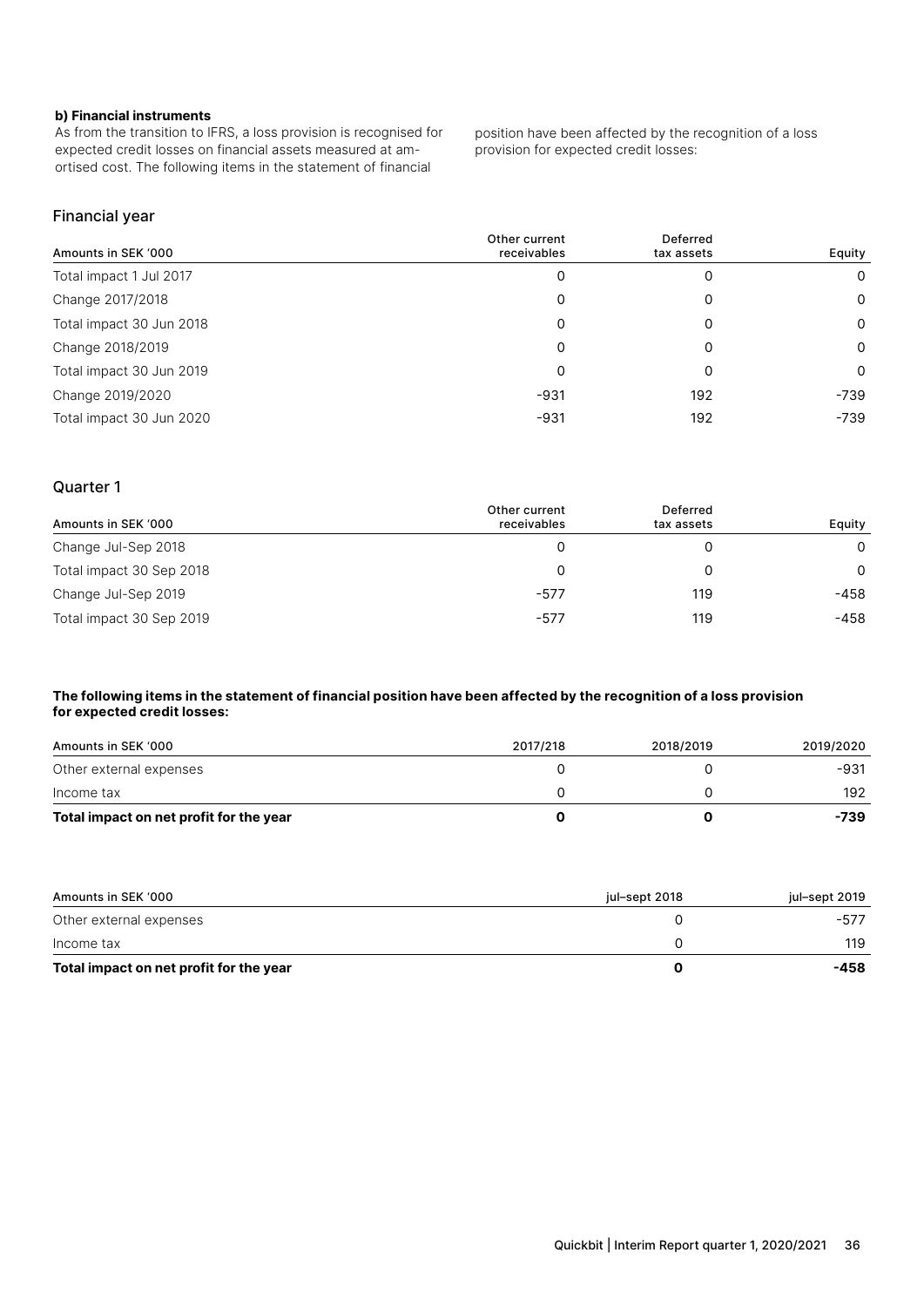#### **c) Deferred tax**

Deferred tax is recognised on all IFRS adjustments in those cases where the adjustments result in temporary differences in the balance sheet. Deferred tax liabilities and tax receivables

change as the underlying item to which the tax pertains changes. Deferred tax assets and deferred tax liabilities are attributable to the following IFRS adjustments:

### Deferred tax assets

| Amounts in SEK '000                                                          | 1 Jul 2017 | 30 Jun 2018 | 30 Jun 2019 | 30 Jun 2020 |
|------------------------------------------------------------------------------|------------|-------------|-------------|-------------|
| Deferred tax assets according to previously<br>applied accounting principles |            |             |             |             |
| Deferred tax assets leases                                                   |            | 50          | 994         | 742         |
| Deferred tax assets loss provision                                           |            |             |             | 192         |
| Total adjustment of deferred tax assets                                      | 0          | 50          | 994         | 934         |
| Total deferred tax assets according to IFRS                                  | O          | 50          | 994         | 934         |

#### Deferred tax liability

| Amounts in SEK '000                                                          | 1 Jul 2017 | 30 Jun 2018 | 30 Jun 2019 | 30 Jun 2020 |
|------------------------------------------------------------------------------|------------|-------------|-------------|-------------|
| Deferred tax assets according to previously<br>applied accounting principles |            |             |             |             |
| Deferred tax liabilities leases                                              |            | 49          | 993         | 710         |
| Total adjustment of deferred tax liabilities                                 | O          | 49          | 993         | 710         |
| Total deferred tax liabilities according to IFRS                             |            | 49          | 993         | 710         |

### Deferred tax assets

| Amounts in SEK '000                                                          | 1 Jul 2017 | 30 Sep 2018 | 30 Sep 2019 |
|------------------------------------------------------------------------------|------------|-------------|-------------|
| Deferred tax assets according to previously<br>applied accounting principles |            |             |             |
| Deferred tax assets leases                                                   | 0          | 35          | 860         |
| Deferred tax assets loss provision                                           | 0          |             | 119         |
| Total adjustment of deferred tax assets                                      |            | 35          | 979         |
| Total deferred tax assets according to IFRS                                  |            | 35          | 979         |

#### Uppskjuten skatteskuld

| Amounts in SEK '000                                                          | 1 Jul 2017 | 30 Sep 2018 | 30 Sep 2019 |
|------------------------------------------------------------------------------|------------|-------------|-------------|
| Deferred tax assets according to previously<br>applied accounting principles |            |             |             |
| Deferred tax liabilities leases                                              | 0          | 35          | 831         |
| Total adjustment of deferred tax liabilities                                 | O          | 35          | 831         |
| Total deferred tax liabilities according to IFRS                             |            | 35          | 831         |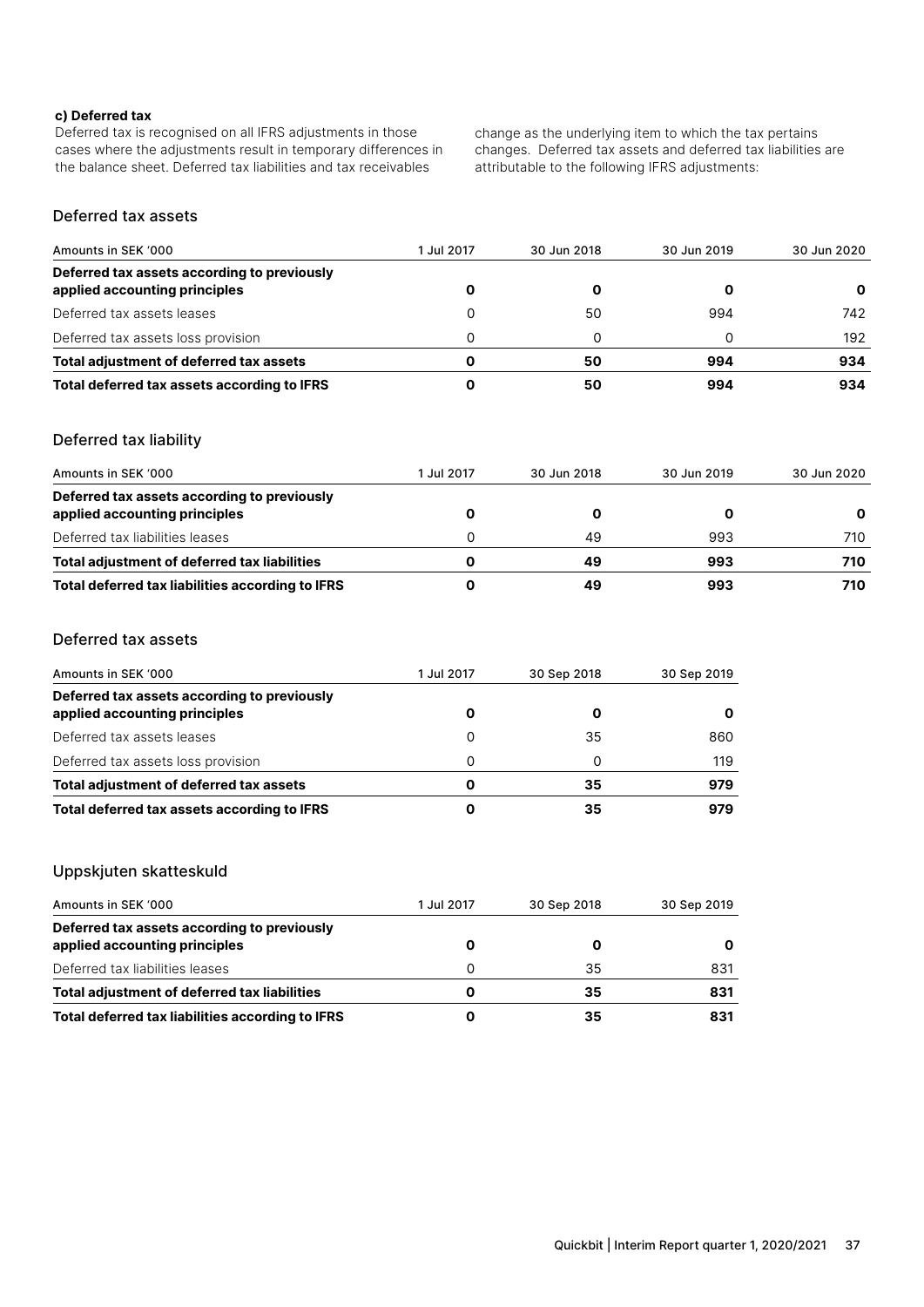#### **Income tax in statement of comprehensive income is related to the following IFRS adjustments broken down by adjustments within net profit/loss for the year:**

#### Adjustments relating to income tax recognised within net profit/loss for the year

| Amounts in SEK '000                                       | 2017/2018 | 2018/2019 | 2019/2020 |
|-----------------------------------------------------------|-----------|-----------|-----------|
| Change in deferred tax leases                             |           |           |           |
| Change in deferred loss provision                         |           |           | 192       |
| Total adjustment of income tax in net profit for the year |           |           | 223       |

### Adjustments relating to income tax recognised within net profit/loss for the year

| Amounts in SEK '000                                       | Jul–Sep 2018 | Jul-Sep 2019 |
|-----------------------------------------------------------|--------------|--------------|
| Change in deferred tax leases                             |              |              |
| Change in deferred loss provision                         |              | 119          |
| Total adjustment of income tax in net profit for the year |              | 147          |

.

#### **d) Reclassifications and renaming**

#### **Statement of financial position**

The previous balance sheet is called the statement of financial position. Renaming and reclassifications have been made of the following items; "Cash and bank balances" is called "Cash and cash equivalents". Deferred tax assets are not recognised as a financial asset but on a separate line that does not pertain to any of the categories financial assets, property, plant and equipment or intangible assets under IFRS. Deferred tax liabilities are always classified under the heading non-current liabilities in the statement of financial position.

Subscribed for but not paid-in capital is classified as other current receivables in accordance with IFRS, and therefore a reclassification has been carried out.

In "Other contributed capital", the part of a new issue is classified that relates to payment above the nominal value of the shares. Reclassification has taken place to other contributed capital from retained earnings of SEK 18,063,000 as of 30 June 2018 and of SEK 18,063,000 as of 30 September 2018. Issue costs attributable to the issue have been reclassified to other contributed capital from retained earnings of SEK 81,000 as of 30 June 2018 and of SEK 81,000 as of 30 September 2018. Issue of subscription warrants has been reclassified to other contributed capital from retained earnings of SEK 162,000 as of 30 June 2019 and of SEK 162,000 as of 30 September 2019. A fund for development expenses does not exist according to IFRS and thus reclassification has taken place to retained earnings of SEK 3,910,000 as of 30 June 2018 and of SEK 4,113,000 as of 30 September 2018. According to

 previously applied accounting principles, a fund for development expenses has been recognised in other contributed capital. The item "Reserves" is added in accordance with IFRS. In the item "Reserves", translation differences attributable to the translation of foreign subsidiaries are recognised. Reclassification has taken place from retained earnings.

The contingent consideration of SEK 3,099,000 has, according to previously applied accounting principles, been classified as other current liabilities, but due to the fact that settlement must occur with equity instruments, the contingent consideration is reclassified to equity in accordance with IFRS.

#### **Statement of comprehensive income**

The previous income statement is called the statement of comprehensive income. Renaming and reclassifications have been made of the following items; "Interest income" is called "Financial income", "Interest expenses and similar income statement items" is called "Financial expenses". "Tax on net profit for the year" is called "Income tax". According to IFRS, only transactions with shareholders are recognised directly in equity, other items are recognised in other comprehensive income and accumulated in equity. Quickbit has an item that is recognised in other comprehensive income, which is attributable to exchange rate differences during translation of foreign subsidiaries.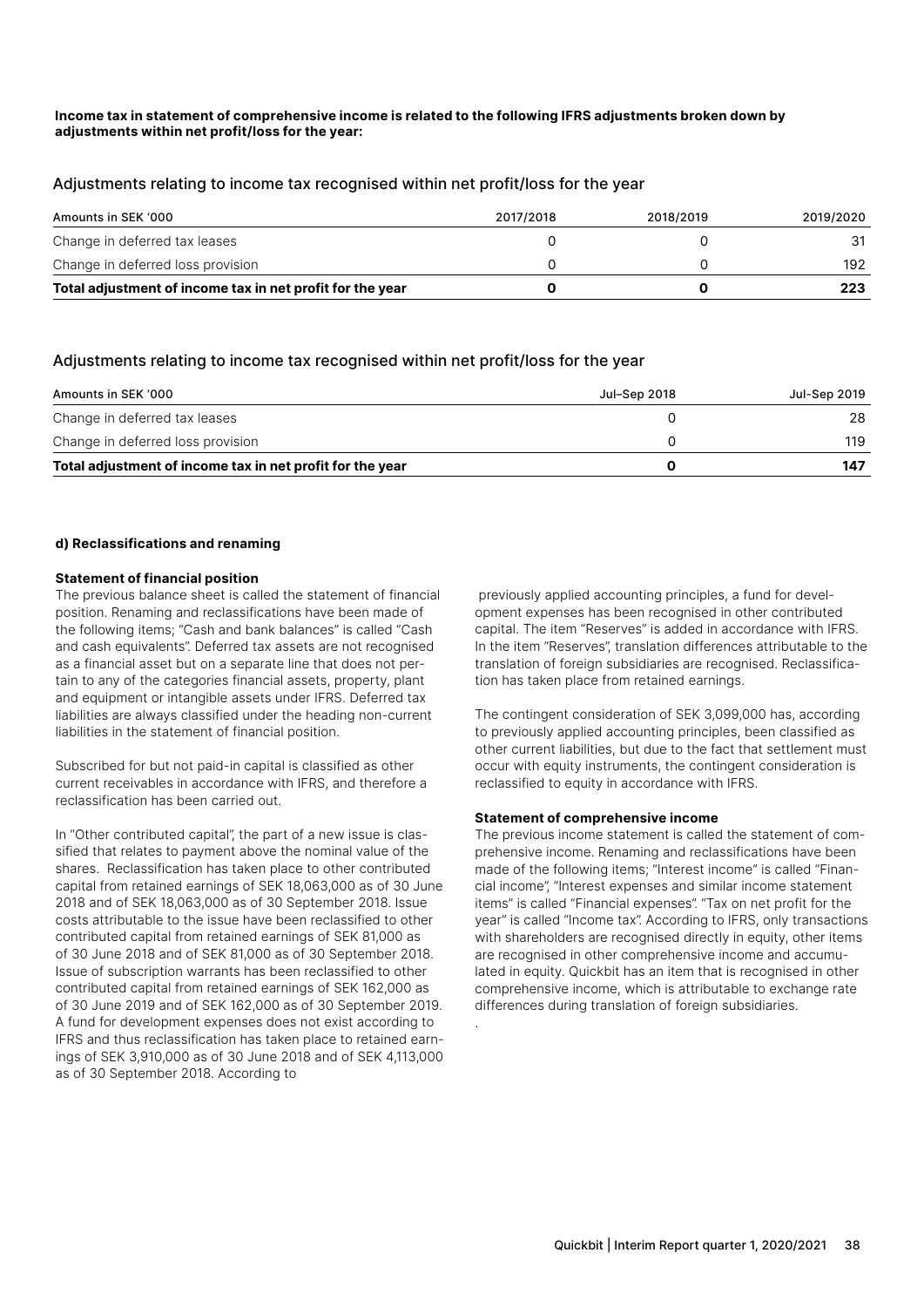# Definitions of alternative performance measures, which are not defined according to IFRS

This report contains financial metrics and alternative performance measures, which are not defined in IFRS. The company considers that this information, together with comparable defined IFRS metrics, is useful for investors as it provides an increased understanding of the company's operating results. The alternative performance measures shall not be assessed in isolation from, or as a substitute for, financial information presented in the financial statements in accordance with IFRS. The alternative performance measures reported do not necessarily have to be comparable to similar measures presented by other companies.

| <b>PERFORMANCE MEASURE</b> | <b>DEFINITION</b>                                                                                            | <b>MOTIVATION</b>                                                                                                                                                                                                                                                                           |
|----------------------------|--------------------------------------------------------------------------------------------------------------|---------------------------------------------------------------------------------------------------------------------------------------------------------------------------------------------------------------------------------------------------------------------------------------------|
| Gross profit               | Net sales plus other operating<br>income less purchasing of cryptocur-<br>rency and other transaction costs. | Gross profit shows the difference between<br>the selling price and purchase price of the<br>cryptocurrency that the company sells<br>to customers. The company regards this<br>performance measure as relevant in order to<br>assess the company's ability to get paid for<br>its products. |